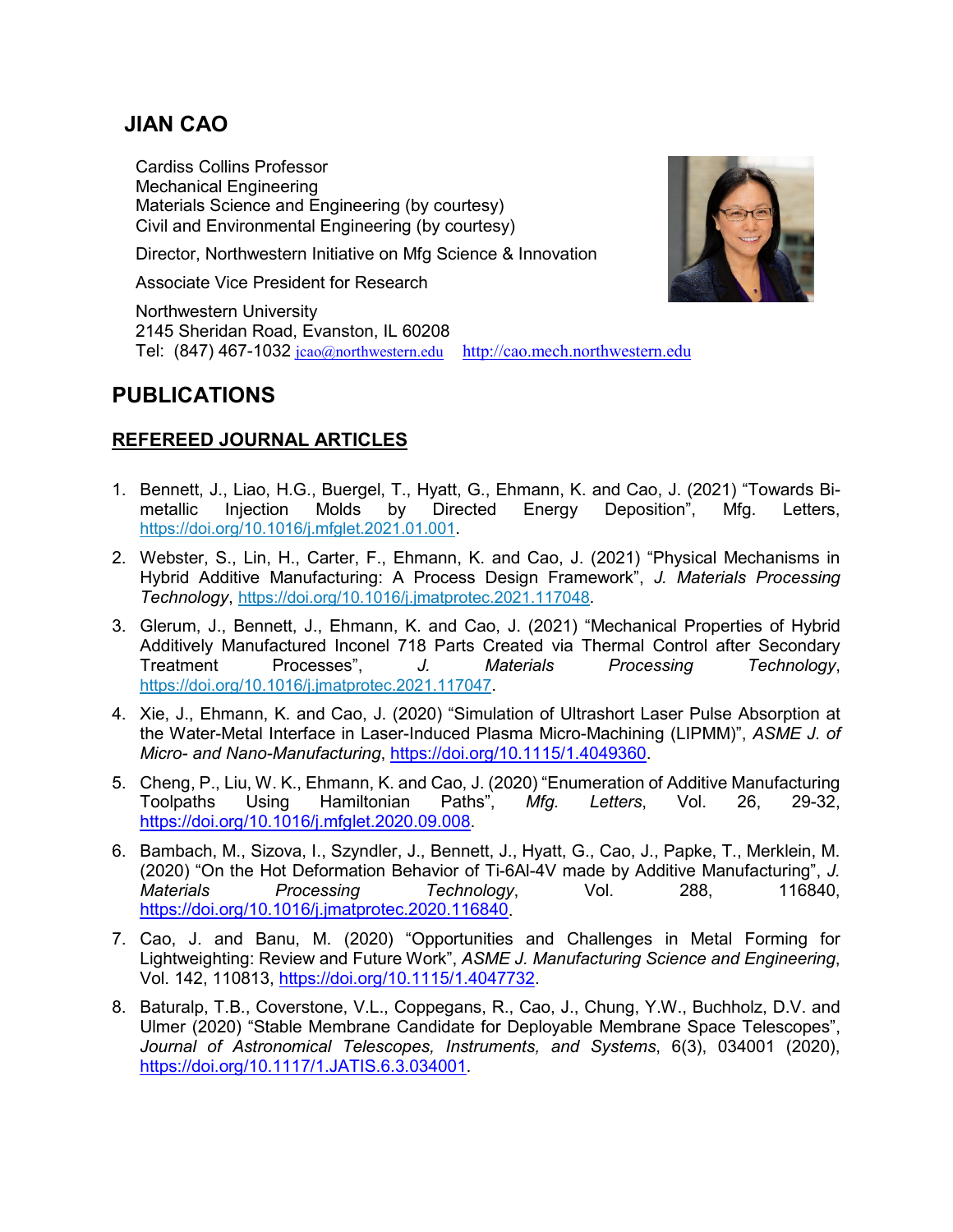- 9. Liao, S., Zeng, Q., Ehmann, K. and Cao, J. (2020) "Parameter identification and nonparametric calibration of the Tri-pyramid Robot", *IEEE/ASME Transactions on Mechatronics*, Vol. 25(5), pp. 2309-2317, [https://doi.org/10.1109/TMECH.2020.3001021.](https://doi.org/10.1109/TMECH.2020.3001021)
- 10. Gorji, M.B., Mozaffar, M., Heidenreich, J. N., Cao, J. and Mohr, D. (2020) "On the potential of Recurrent Neural Networks for modeling path dependent plasticity", Journal of the Mechanics and Physics of Solids, Vol. 143, 103972, [https://doi.org/10.1016/j.jmps.2020.103972.](https://doi.org/10.1016/j.jmps.2020.103972)
- 11. Wu, H., Zou, P., Yan, W., Cao, J. and Ehmann, K.F. (2020) "Micro wave patterns by vibratinglens assisted laser machining", Journal of Materials Processing Technology, Vol. 277, 116424, [https://doi.org/10.1016/j.jmatprotec.2019.116424.](https://doi.org/10.1016/j.jmatprotec.2019.116424)
- 12. Pritchet, D., Ehmann, K., Cao, J. and Huang, J. (2020) "Manipulation and localized deposition of particle groups with modulated electric fields", Micromachines, 11(2), pp.1-28, DOI: 10.3390/mi11020226.
- 13. Wang, X.W., Xu, J., Wang, C., Sanchez Egea, A. J., Li, J., Liu, C. Wang, Z., Zhang, T., Guo, B. and Cao, J. (2020) "Bio-inspired Functional Surface Fabricated by Electrically Assisted Micro-Embossing of AZ31 Magnesium Alloy", Materials, Vol. 13, pp.412, doi:10.3390/ma13020412, [https://www.mdpi.com/1996-1944/13/2/412/pdf.](https://www.mdpi.com/1996-1944/13/2/412/pdf)
- 14. Shi, Y., Jiang, Z., Cao, J., & Ehmann, K. F. (2020). "Texturing of Metallic Surfaces for Superhydrophobicity by Water Jet Guided Laser Micro-Machining," Applied Surface Science, Vol.500, 144286, [https://doi.org/10.1016/j.apsusc.2019.144286.](https://doi.org/10.1016/j.apsusc.2019.144286)
- 15. Mozaffar, M., Bostanabad, R., Chen, W., Ehmann, K., Cao, J., and Bessa, M.A. (2019) "Deep learning predicts path-dependent plasticity", PNAS (Proceedings of the National Academy of Sciences of the United States of America), December 16, 2019, [https://www.pnas.org/content/early/2019/12/11/1911815116.](https://www.pnas.org/content/early/2019/12/11/1911815116)
- 16. Bennett, J., Garcia, D., Kendrick, M., Hartman, T., Hyatt, G., Ehmann, K.F., You, F., Cao, J. (2019) "Repairing Automotive Dies with Directed Energy Deposition: Industrial Application and Life Cycle Analysis", ASME Journal of Manufacturing Science and Engineering, 141(2),021019, [https://doi.org/10.1115/1.4042078.](https://doi.org/10.1115/1.4042078)
- 17. Giovannini, M., Cao, J., Ehmann, K. (2019) "Design and models of helical needle geometries Journal of the Mechanical Behavior of Biomedical Materials, Vol. 90, pp. 113-124, [https://doi.org/10.1016/j.jmbbm.2018.09.036.](https://doi.org/10.1016/j.jmbbm.2018.09.036)
- 18. Yuan, Y., Zhang, D., Jing, X., Zhu, H., Zhu, W.L., Cao, J., Ehmann, K.F. (2019) "Fabrication of hierarchical freeform surfaces by 2D compliant vibration-assisted cutting", Int. J. Mechanical Sciences, 152, pp. 454-464, [https://doi.org/10.1016/j.ijmecsci.2018.12.051.](https://doi.org/10.1016/j.ijmecsci.2018.12.051)
- 19. Shi, Y., Zhang, W., Cao, J., Ehmann, K.F. (2019) "An Experimental and Numerical Study of Dieless Water Jet Incremental Microforming", ASME Journal of Manufacturing Science and Engineering, 141(4),041008, [https://doi.org/10.1115/1.4042790.](https://doi.org/10.1115/1.4042790)
- 20. Yuan, Y., Zhang, D., Jing, X., Cao, J. and Ehmann, K.F. (2019) "Micro texture fabrication by a non-resonant vibration generator", J. Manufacturing Processes, Vol. 45, pp.732-745, [https://doi.org/10.1016/j.jmapro.2019.08.010.](https://doi.org/10.1016/j.jmapro.2019.08.010)
- 21. Zhang, H., Ren, H., Chen, J. and Cao, J. (2019) "Global-cumulative incremental hole-flanging by tools with complementary-shape cross section", Int. J. Materials Forming, vol. 12, pp.899- 906, [https://doi.org/10.1007/s12289-018-01460-5.](https://doi.org/10.1007/s12289-018-01460-5)
- 22. Gan, Z., Li, H., Woff, S.J., Bennett, J.L., Hyatt, G., Wagner, G.J., Cao, J., Liu, W.K. (2019) "Data-Driven Microstructure and Microhardness Design in Additive Manufacturing Using a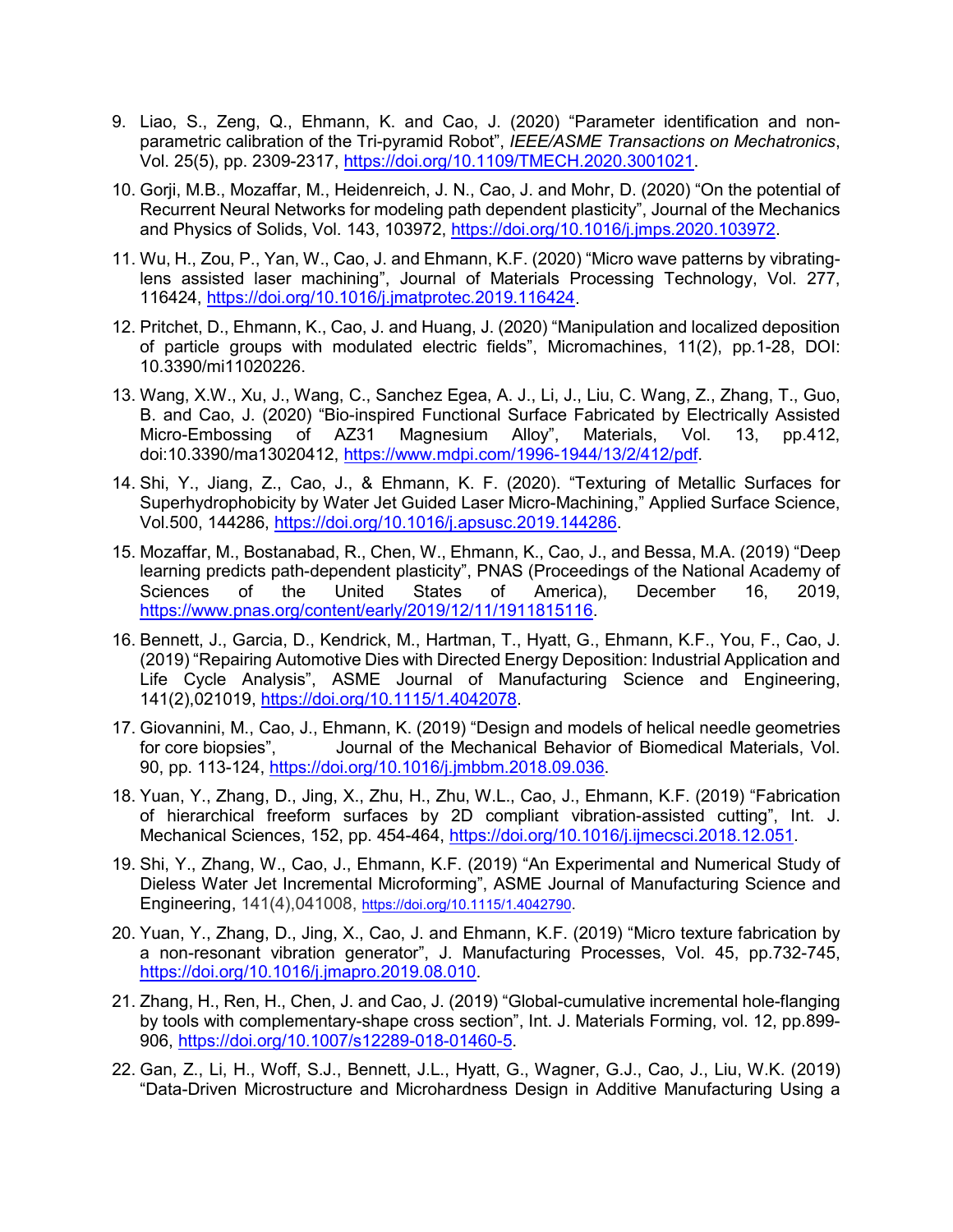Self-Organizing Map," Engineering, Vol. 5(4), pp. 730-735, [https://doi.org/10.1016/j.eng.2019.03.014.](https://doi.org/10.1016/j.eng.2019.03.014)

- 23. Liang, B., Zhang, W.Z., Fenner, J.S., Gao, J.Y., Shi, Y., Zeng, D., Su, X.M., Liu, W.K., Cao, J. (2019) "Multi-scale modeling of mechanical behavior of cured woven textile composites accounting for the influence of yarn angle variation", *Composites Part A*, Vol. 124, 105460, 10.1016/j.compositesa.2019.05.028.
- 24. Cao, J., Brinksmeier, E., Fu, M.W., Gao, R.X., Liang, B., Merklein, M., Schmidt, M., Yanagimoto, J. (2019) "Manufacturing of advanced smart tooling for metal forming", *CIRP Annals*, Vol. 68(2), pp.605-628, https://doi.org/10.1016/j.cirp.2019.05.001.
- 25. Ren, H., Xie, J., Liao, S., Leem, D., Ehmann, K. and Cao, J. (2019) "In-situ springback compensation in incremental sheet forming", *CIRP Annals*, Vol. 68(1), pp. 317-320, [https://doi.org/10.1016/j.cirp.2019.04.042.](https://doi.org/10.1016/j.cirp.2019.04.042)
- 26. Wolff, S.J., Gan, Z., Lin, S., Bennett, J.L., Yan, W., Hyatt, G., Ehmann, K.F., Wagner, G.J., Liu, W.K., Cao, J., (2019) "Experimentally validated predictions of thermal history and microhardness in laser-deposited Inconel 718 on carbon steel," Additive Manufacturing, Vol. 27, p.540-551, [https://doi.org/10.1016/j.addma.2019.03.019.](https://doi.org/10.1016/j.addma.2019.03.019)
- 27. Mozaffar, M., Ndip-Agbor, E., Lin, S., Wagner, G., Ehmann, K., Cao, J. (2019) "Acceleration strategies for explicit finite element analysis of metal powder-based additive manufacturing processes using graphical processing units", *Computational Mechanics*, Vol. 64, pp. 879-894, [https://doi.org/10.1007/s00466-019-01685-4.](https://doi.org/10.1007/s00466-019-01685-4)
- 28. Ndip-Agbor, E. E., Cheng, P., Moser, N., Ehmann, K. and Cao, J. (2019) "Prediction of Rigid Body Motion in Multi-Pass Single Point Incremental Forming", *Journal of Materials Processing Technology*, Vol. 269, pp. 117-127, doi.org/10.1016/j.jmatprotec.2019.02.007.
- 29. Jiang, Z., Zeng, Q., Anderoglu, O., Maloy, S., Odette, G.R., Ehmann, K.F. and Cao, J. (2019) "Characterization of 14YWT Oxide Dispersion Strengthened Structural Materials under electrically-assisted tension", *Materials Science & Engineering A*, Vol. 745, pp. 484-494, [https://doi.org/10.1016/j.msea.2018.12.122.](https://doi.org/10.1016/j.msea.2018.12.122)
- 30. Wang, X, Sánchez Egea, A.J., Xu, J., Meng, X., Wang, Z., Shan, D., Guo, B., Cao, J. (2019) "Current-induced ductility enhancement of a magnesium alloy AZ31 in uniaxial micro-tension below 373 K", *Materials*, Vol. 12(1), 111, [https://doi.org/10.3390/ma12010111.](https://doi.org/10.3390/ma12010111)
- 31. Li, F., Zeng, Q., Cao, J., Ehmann, K.F., Li, T. (2019) "A calibration method for overconstrained spatial translational parallel manipulators", *Robotics and Computer-Integrated Manufacturing*, Vol. 57, 241-254, [https://doi.org/10.1016/j.rcim.2018.12.002.](https://doi.org/10.1016/j.rcim.2018.12.002)
- 32. Wolff, S., Wu, H., Parab, N., Zhao, C., Ehmann, K, Sun, T. and Cao, J. (2019) "In-situ highspeed X-ray imaging of piezo-driven directed energy deposition additive manufacturing", *Scientific Reports*, 9:962, DOI:10.1038/s41598-018-36678-5.
- 33. Shi, Y. Zhang, W.Z., Cao, J. and Ehmann, K. F. (2019) "Experimental study of water jet incremental micro-forming with supporting dies", J. Materials Processing Technology, Vol. 268, pp. 117-131, [https://doi.org/10.1016/j.jmatprotec.2019.01.012.](https://doi.org/10.1016/j.jmatprotec.2019.01.012)
- 34. Zhang, W.\*, Bostanabad, R.\*, Liang, B., Su, X., Zeng, D., Bessa, M.A., Wang, Y., Chen, W., and Cao, J. (2019) "A Numerical Bayesian-Calibrated Characterization Method for Multiscale Prepreg Preforming Simulations with Tension-Shear Coupling", *Composites Science and Technology*, Vol. 170, pp. 15-24, [https://doi.org/10.1016/j.compscitech.2018.11.019.](https://doi.org/10.1016/j.compscitech.2018.11.019)
- 35. Zhang, X., He, T., Miwa, H., Nanbu, T., Murakami, R., Liu, S., Cao, J. and Wang, Q. J. (2019) "A new approach for analyzing the temperature rise and heat partition at the interface of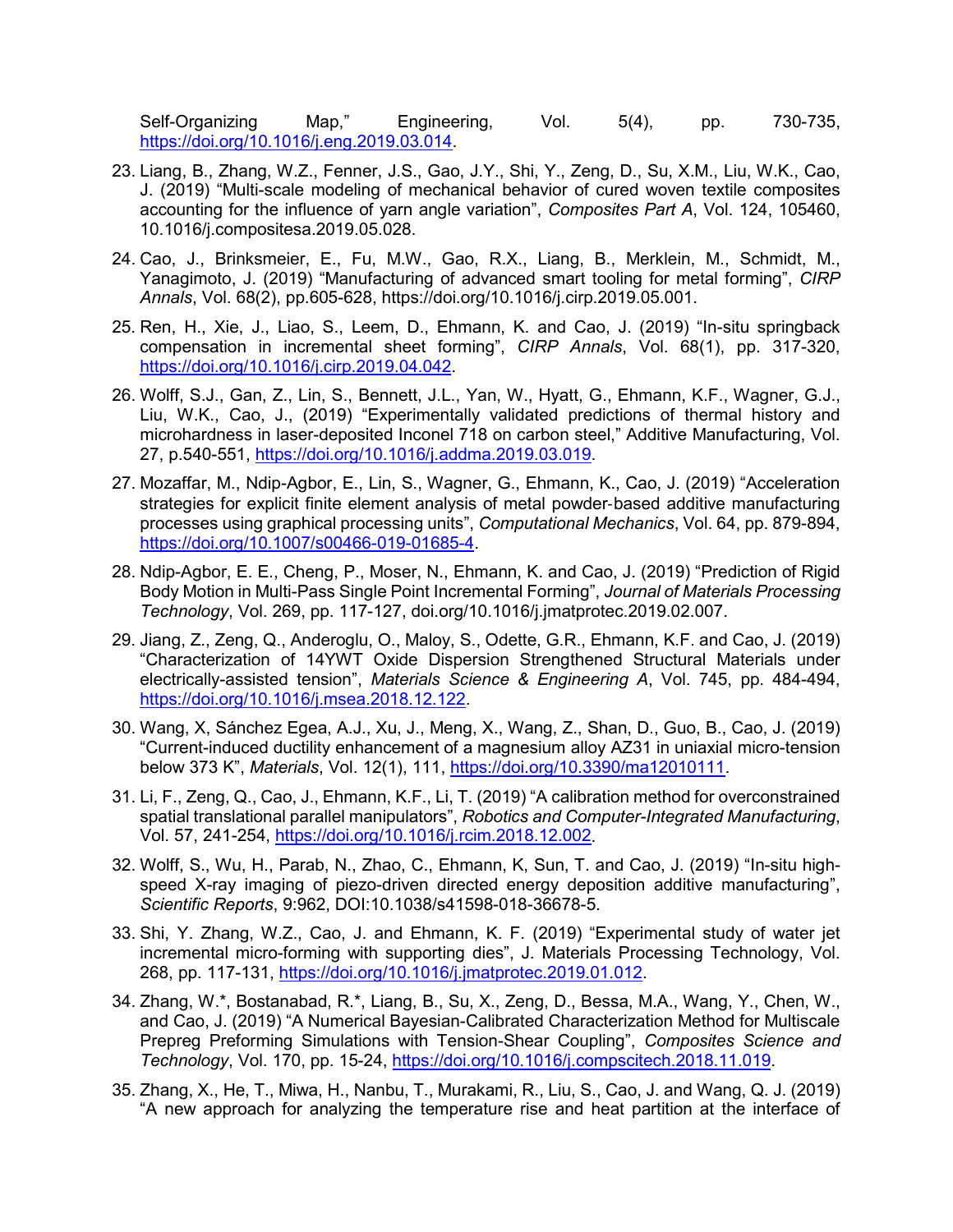coated tool tip-sheet incremental forming systems", *Int. J. of Heat and Mass Transfer*, Vol. 129, 1172–1183, [https://doi.org/10.1016/j.ijheatmasstransfer.2018.10.056.](https://doi.org/10.1016/j.ijheatmasstransfer.2018.10.056)

- 36. Garcia, D.J., Mozaffar, M., Ren, H., Correa, J. E., Ehmann, K., Cao, J. and You, F. (2019) "Sustainable Manufacturing with Cyber-Physical Discrete Manufacturing Networks: Overview and Modeling Framework", *ASME J. of Manufacturing Science and Engineering*, Vol. 141(2), 021013, 10.1115/1.4041833.
- 37. Mozaffar, M., Paul, A., Al-Bahrani, R., Wolff, S., Choudhary, A., Agrawal, A., Ehmann, K. and Cao, J. (2018) "Data-Driven Prediction of the High-Dimensional Thermal History in Directed Energy Deposition Processes via Recurrent Neural Networks", *Manufacturing Letter*, Vol. 18, pp.35-39, https:// doi.org/10.1016/j.mfglet.2018.10.002.
- 38. Pritchet, D., Moser, N., Ehmann, K., Cao, J. and Huang, J. (2018) "Quantifying discretization errors in electrophoretically-guided micro additive manufacturing", *Micromachines*, Vol. 9, pp. 447, doi:10.3390/mi9090447.
- 39. Yang, D.Y., Bambach, M., Cao, J., Duflou, J.R., Groche, P., Kuboki, T., Sterzing, A., Tekkaya, A.E., Lee, C.W. (2018) "Flexibility in metal forming", *CIRP Annals*, Vol. 67(2), https://doi.org/10.1016/j.cirp.2018.05.004.
- 40. Ren, H., Li, F., Moser, N., Leem, D., Li, T., Ehmann, K. and Cao, J. (2018) "General contact force control algorithm in double-sided incremental forming", *CIRP Annals*, Vol. 67(1), pp. 381-384, https://doi.org/10.1016/j.cirp.2018.04.057.
- 41. Martinez-Prieto, N., Fratta, G., Cao, J. and Ehmann, K. F. (2018) "Deposition of variable bead diameter arrays by self-focusing electrohydrodynamic jets," ASME *Journal of Micro and Nano-Manufacturing*, Vol. 6(3), 031003 (11 pages), doi:10.1115/1.4040450.
- 42. Giovannini, M., Ren, H., Cao, J. and Ehmann, K. F. (2018) "Study on design and cutting parameters of rotating needles for core biopsy", *J. of the Mechanical Behavior of Biomedical Materials*, Vol. 86, pp. 43-54, [https://doi.org/10.1016/j.jmbbm.2018.06.013.](https://doi.org/10.1016/j.jmbbm.2018.06.013)
- 43. Bostanabad, R. Liang, B., Gao, J., Liu, W. K., Cao, J. Zeng, D., Su, X., Xu, H., Li, Y. and Chen, W. (2018) "Uncertainty quantification in multiscale simulation of woven fiber composites", Computer Methods in Applied Mechanics and Engineering, Vol. 338 (15), pp. 506-532, [https://doi.org/10.1016/j.cma.2018.04.024.](https://doi.org/10.1016/j.cma.2018.04.024)
- 44. Zhang, H., Zhang, Z.X., Ren, H.Q., Cao, J. and Chen J. (2018) "Deformation mechanics and failure mode in stretch and shrink flanging by double-sided incremental forming", *Int. J. Mechanical Sciences*, Vol. 144, 216-222, [https://doi.org/10.1016/j.ijmecsci.2018.06.002.](https://doi.org/10.1016/j.ijmecsci.2018.06.002)
- 45. Yan, W.T., Lin, S., Kafka, O.L., Lian, Y.P., Yu, C., Liu, Z.L., Yan, J.H., Wolff, S., Wu, H., Ndip-Agbor, E., Mozaffar, M., Ehmann, K., Cao, J., Wagner, G., Liu, W.K. (2018) "Data-driven multiscale multi-physics models to derive process-structure-property relationships for additive manufacturing", *Computational Mechanics*, [https://doi.org/10.1007/s00466-018-1539-z.](https://doi.org/10.1007/s00466-018-1539-z)
- 46. Duflou, J.R., Habraken A.M., Cao, J., Malhotra, R., Bambach M., Adams D., Vanhove, H., Mohammadi A. and Jeswiet J. (2018) "Single point of incremental forming: state-of-the-art and prospects", *Int. J. of Material Forming*, Vol. 11(6), pp. 743-773, [https://doi.org/10.1007/s12289-017-1387-y.](https://doi.org/10.1007/s12289-017-1387-y)
- 47. Yan, W., Lin, S., Kafica, O.L., Yu, C., Liu, Z., Lian, Y., Wolff, S., Cao, J., Wagner, G.J., Liu, W.K. (2018) "Modeling process-structure-property relationships for additive manufacturing", *Frontiers of Mechanical Engineering*, Vol. 13(4), pp. 482–492, doi.org/10.1007/s11465-018- 0505-y.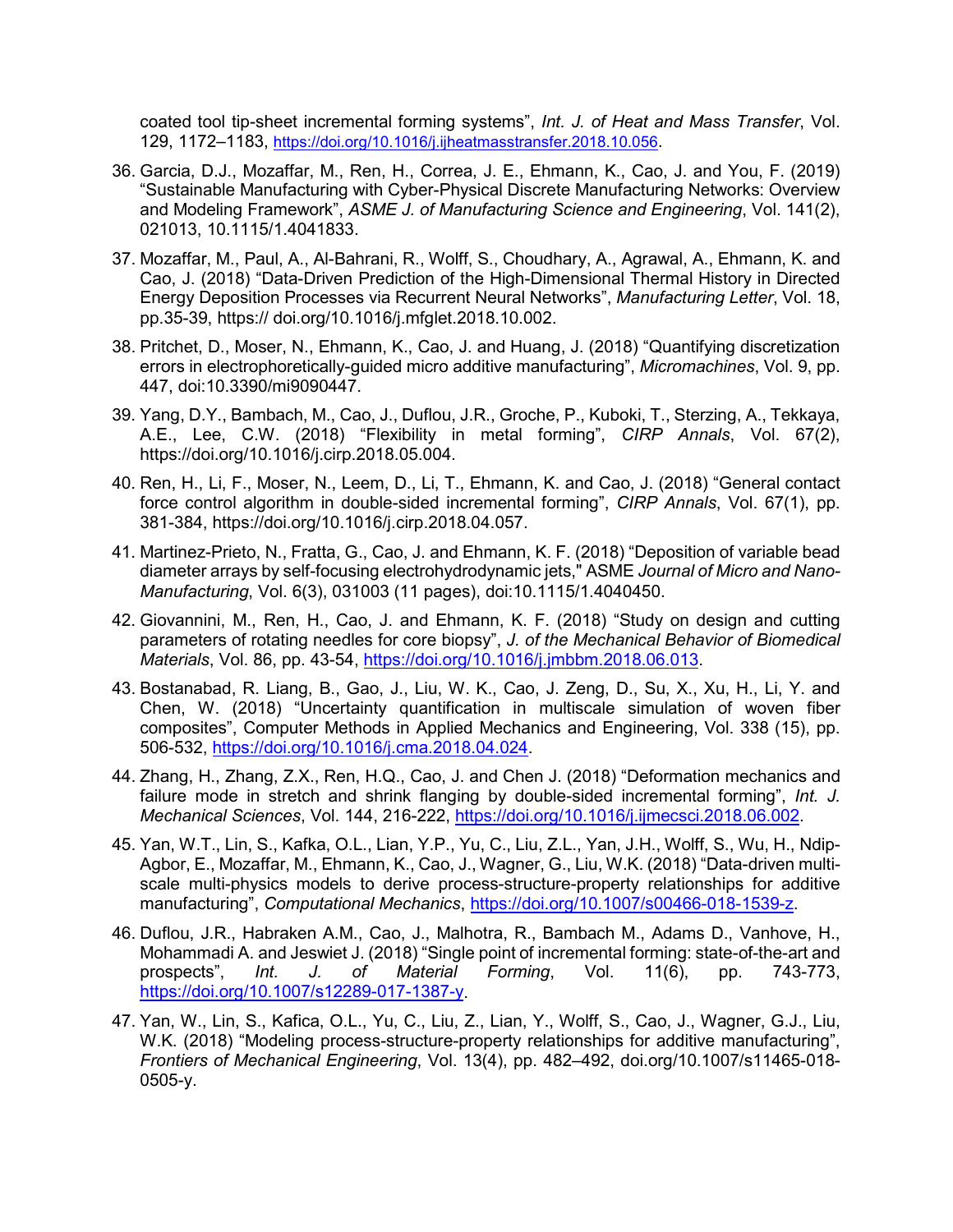- 48. Ndip-Agbor, E. E., Ehmann, K. and Cao, J. (2018) "Automated flexible forming strategy for geometries with multiple features in double-sided incremental forming", *ASME J. of Manufacturing Science and Engineering*, Vol. 140(3), 0310041, DOI: 10.1115/1.4038511.
- 49. He, Y., Zhou, P., Zhu, Z., Zhu, W.-L., Yang, X., Cao, J and Ehmann, K.F. (2018) "Design and application of a flexure-based oscillation mechanism", *J. Manufacturing Processes*, Vol. 32, pp. 298-306, DOI: 10.1016/j.jmapro.2018.02.017.
- 50. Yuan, Y., Jing, X., Ehmann, K.F., Cao, J., Li, H., Zhang, D. (2018) "Modeling of cutting forces in micro end-milling", *J. Manufacturing Processes*, Vol. 31, pp. 844-858. DOI: 10.1016/j.jmapro.2018.01.012.
- 51. Zhang, W., Ma, X., Lu, J., Zhang, Z., Wang, Q. J., Su, X., Zeng, D., Mirdamadi, M. and Cao, J. (2018) "Experimental characterization and numerical modeling of the interaction between carbon fiber composite prepregs during a preforming process", ASME J. Manufacturing Science and Engineering, Vol.140(8), 081003, doi: 10.1115/1.4039979.
- 52. Shi, Y., Cao, J. and Ehmann, K. F. (2018) "Response of high-pressure micro water jets to static and dynamic nonuniform electric fields", J. Micro and Nano-Manufacturing, Vol.6(2), p.021006, DOI: 10.1115/1.4039507.
- 53. Ndip-Agbor, E. E., Cao, J. and Ehmann, K. (2018) "Towards smart manufacturing process selection in Cyber-Physical Systems", Manufacturing Letters, Vol. 17, pp. 1-5, https://doi.org/10.1016/j.mfglet.2018.03.002.
- 54. Sánchez Egea, A.J., González Rojas, H.A., Celentano, D.J., Perió, J.J. and Cao, J. (2017) "Thermomechanical analysis of an electrically assisted wire drawing process", *ASME J. of Manufacturing Science and Engineering*, Vol. 139(11), No. 111017, [http://dx.doi.org/10.1115/1.4037798.](http://dx.doi.org/10.1115/1.4037798)
- 55. Bennett, J.L.\*, Wolff, S.J.\*, Hyatt, G., Ehmann, K., and J. Cao, (2017) "Thermal effect on clad dimension for laser deposited Inconel 718", *Journal of Manufacturing Processes*, Vol. 28(3), pp. 550-557, https://doi.org/10.1016/j.jmapro.2017.04.024.
- 56. Wolff, S. J., Lin, S., Faierson, E. J., Liu, W.K., Wagner, G. L. and Cao, J. (2017) "A framework to link localized cooling and properties of directed energy deposition (DED)-processed Ti-6Al-4V", *Acta Materialia*, Vol. 132, pp.106-117, http://dx.doi.org/10.1016/j.actamat.2017.04.027.
- 57. Moradi, M., Ng., M.-K., Lee, T., Cao, J. and Picard, Y.N. (2017) "Interface characterization of Al-Cu microlaminates fabricated by electrically assisted roll bonding", *J. Micro and Nano-Manufacturing*, Vol. 5(3), 031001, DOI: 10.1115/1.4036149.
- 58. Wang, X.W., Xu, J., Shan, De.B., Guo, B. and Cao, J. (2017) "Effects of specimen and grain size on electrically-induced softening behavior in uniaxial micro-tension of AZ31 magnesium alloy: Experiment and modeling", *Materials and Design*, Vol. 217, pp.134-132, [http://dx.doi.org/10.1016/j.matdes.2017.04.064.](http://dx.doi.org/10.1016/j.matdes.2017.04.064)
- 59. Lee, T.Y., Magargee, J., Ng, M.K. and Cao, J. (2017) "Constitutive analysis of electricallyassisted tensile deformation of CP-Ti based on non-uniform thermal expansion, plastic softening and dynamic strain aging", *Int. J. Plasticity*, Vol. 94, pp.44-56, [http://dx.doi.org/10.1016/j.ijplas.2017.02.012.](http://dx.doi.org/10.1016/j.ijplas.2017.02.012)
- 60. Cao, T., Lu, B., Cao, J. and Chen, J. (2017) "Experimental investigations on the forming mechanism of a new incremental stretch-flanging strategy with a featured tool", *Int. J. Advanced Manufacturing Technology*, Vol. 92(5-8), pp.2953-2964, [http://dx.doi.org/10.1007/s00170-017-0355-5.](http://dx.doi.org/10.1007/s00170-017-0355-5)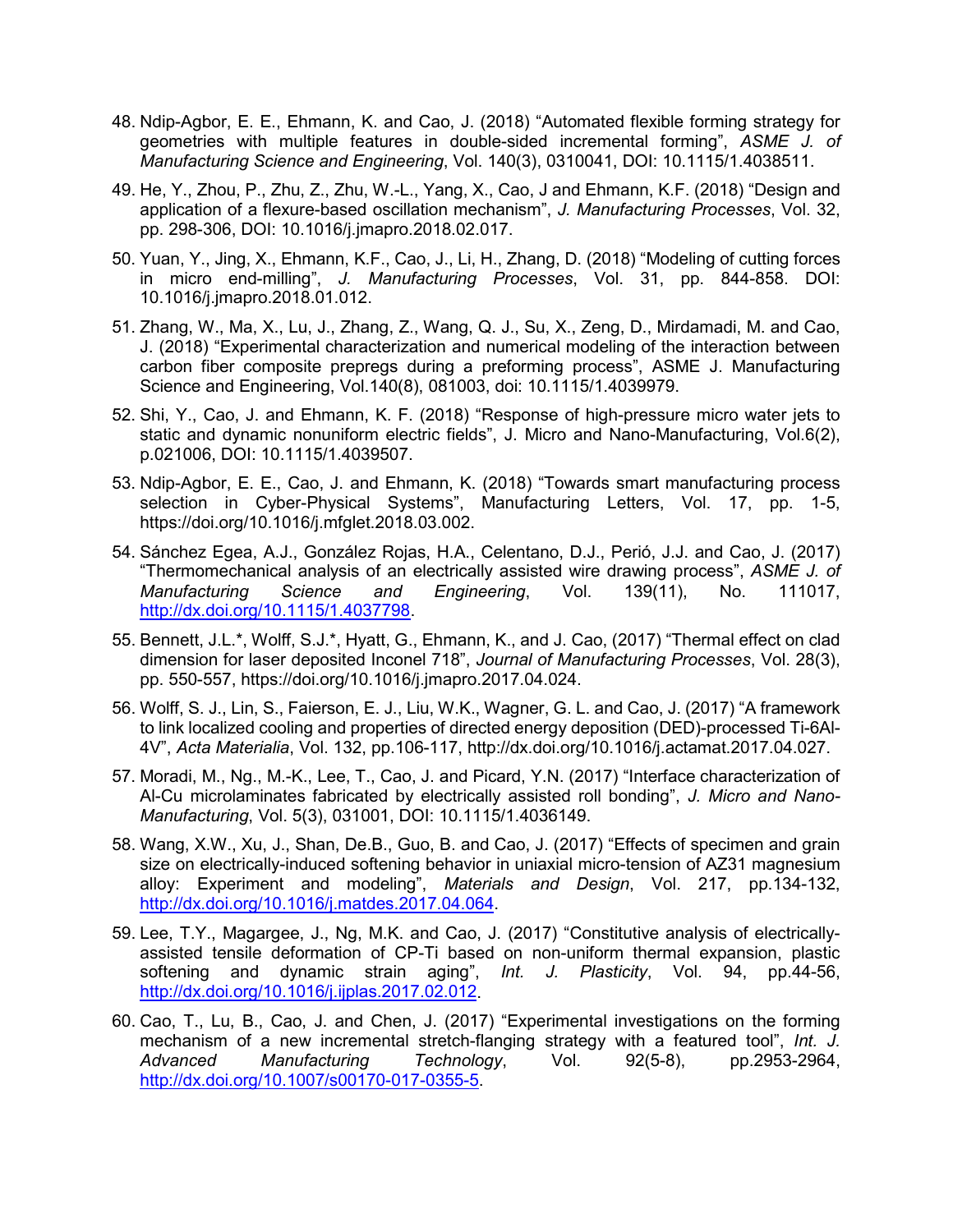- 61. Zhang, W., Ren, H., Liang, B., Zeng, D., Su, X., Dahl, J., Mirdamadi, M., Zhao, Q., and Cao, J. (2017) "A non-orthogonal material model of woven composites in the preforming process", *CIRP Annals*, Vol. 66(1), 257–260, https://doi.org/10.1016/j.cirp.2017.04.112.
- 62. Wang, X.W., Xu, J., Shan, D. Guo, B. and Cao, J. (2016) "Modeling of thermal and mechanical behavior of a magnesium alloy AZ31 during electrically-assisted micro-tension", *Int. J. Plasticity*, Vol. 85, pp.230-257, http://dx.doi.org/10.1016/j.ijplas.2016.07.008.
- 63. Ng, M.K., Saxena, I., Ehmann, K.F. and Cao, J. (2016) "Improving surface hydrophobic performance by micro-rolling based-texturing", *J. of Micro- and Nano-manufacturing, Vol. 4, 031001 (8 pages),* DOI: 10.1115/1.4033680*.*
- 64. Moser, N., Pritchet, D., Ren, H.Q., Ehmann, K.F. and Cao, J. (2016) "An efficient and general finite element model for double-sided incremental forming", *ASME J. of Manufacturing Science and Engineering*, Vol. 138, September, 091007 (10 pages), doi:10.1115/1.4033483.
- 65. Wolff, S., Lee, T., Faierson, E., Ehmann, K. and Cao, J. (2016) "Anisotropic Properties of Directed Energy Deposition (DED)-Processed Ti-6Al-4V", *J. of Manufacturing Processes*, Vol. 24(2), pp.397-405, http://dx.doi.org/10.1016/j.jmapro.2016.06.020.
- 66. Allwood, J. M., Duncan, S. R., Cao, J., Groche, P., Hirt, G., Kinsey, B., Kuboki, T., Liewald, M., Sterzing, A. and Tekkaya, A.E. (2016) "Closed-loop control of product properties in metal forming", *CIRP Annals*, Vol. 66 (2), pp.573-596, dx.doi.org/10.1016/j.cirp.2016.06.002.
- 67. Wang, X., You, Y., Liu, T.C., Liu, C., Ulmer, M. and Cao, J. (2016) "Deformation of rectangular thin glass plate coated with magnetostrictive material", *Smart Materials and Structures*, Vol. 25(8), 085038, http://dx.doi.org/10.1088/0964-1726/25/8/085038.
- 68. Sah, S., Mahayotsanun, N., Peshkin, M., Cao, J. and Gao, R.X. (2016) "Pressure and Drawin Maps for Stamping Process Monitoring", *ASME J. Manufacturing Science and Engineering*, Vol. 138(9), 091005 (15 pages), doi: 10.1115/1.4033039.
- 69. Davarpanah, M.A., Zhang, Z.X., Bansal, S., Cao, J. and Malhotra, R. (2016) "Preliminary Investigations on Double Sided Incremental Forming of Thermoplastics", *Manufacturing Letters*, Vol. 8, pp.21-26, http://dx.doi.org/10.1016/j.mfglet.2016.05.003
- 70. Huang, J., Yuan, Y., Liu, H. and Cao, J. (2016) "Mechanical Behavior Characterization of Magnesium Alloy Sheets at Warm Temperature", *J. Mechanics*, Vol. 32(4), pp.391-399, doi.org/10.1017/jmech.2015.101.
- 71. Xing, Y.Q., Deng, J.X., Wang, X.S., Ehmann, K. and Cao, J. (2016) "Experimental Assessment of Laser Textured Cutting Tools in Dry Cutting of Aluminum Alloys," *ASME J. Manufacturing Science and Engineering*, 138(7):071006-071006-10, doi: 10.1115/1.4032263.
- 72. Xu, D.K., Lu, B., Cao, T.T., Zhang, H., Chen, J., Long, H. and Cao, J. (2016) "Enhancement of Process Capabilities in Electrically-assisted Double-Sided Incremental Forming", *Materials and Design*, Vol. 92, pp. 268-280, [http://dx.doi.org/10.1016/j.matdes.2015.12.009.](http://dx.doi.org/10.1016/j.matdes.2015.12.009)
- 73. Moser, N., Zhang, Z.X., Ren, H., Zhang, H., Shi, Y., Ndip-Agbor, E. E., Lu, B., Chen, J., Ehmann, K. and Cao, J. (2016) "Effective Forming Strategy for Double-Sided Incremental Forming Considering In-plane Curvature and Tool Direction", *CIRP Annals*, Vol. 66 (1), 10.1016/j.cirp.2016.04.131.
- 74. Valoppi, B., Egea, A.J.S., Zhang, Z.X., Rojas, H.A.G., Ghiotti, A., Bruschi, S. and Cao, J. (2016) "A Hybrid Mixed Double-Sided Incremental Forming Method for Forming Ti6Al4V Alloy", *CIRP Annals*, Vol. 66 (1), 10.1016/j.cirp.2016.04.135.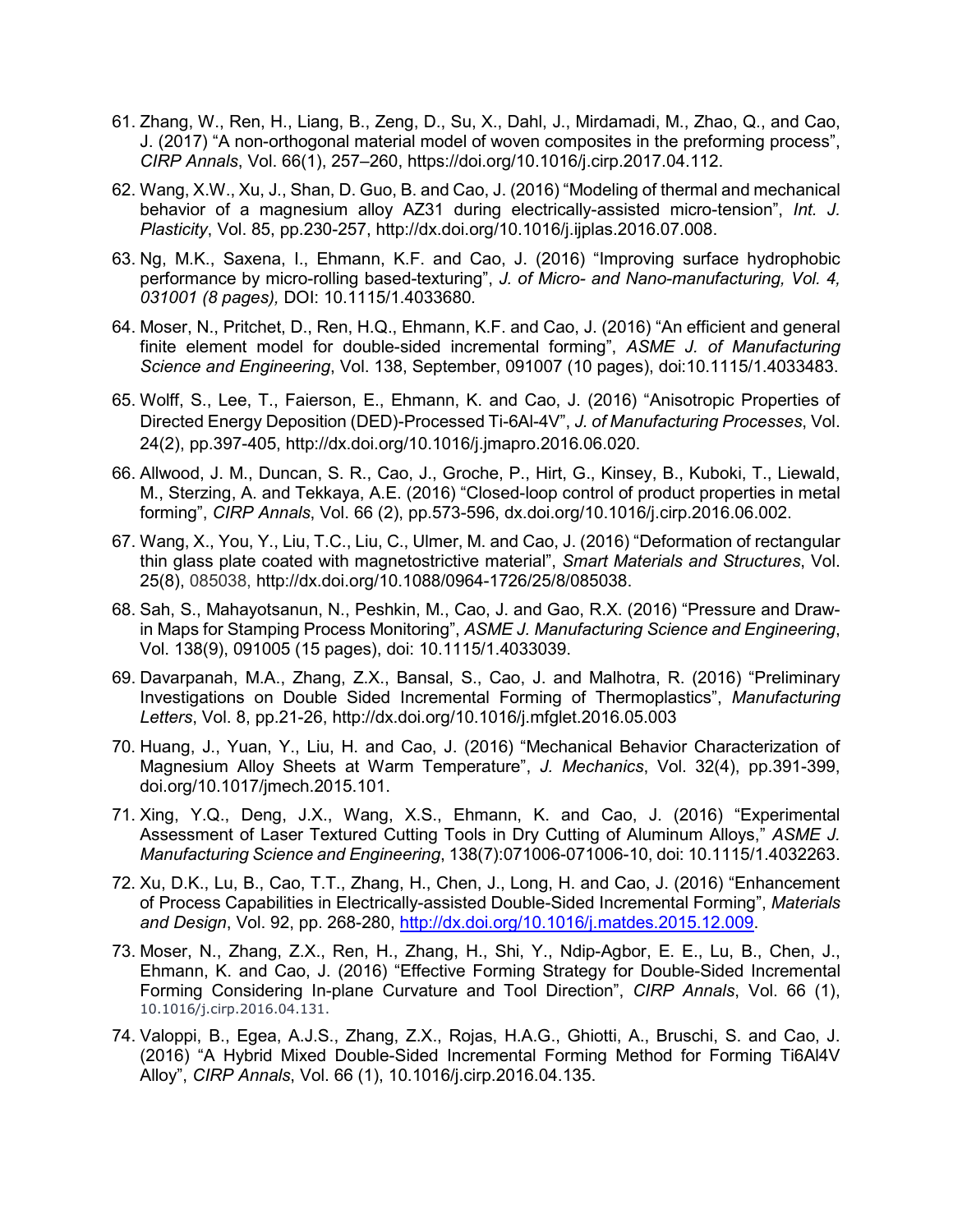- 75. Wang, X.W., Xu, J., Jiang, Z.L., Zhu, W.L., Shan, D.B., Guo, B. and Cao, J. (2016) "Size Effects on Flow Stress Behavior during Electrically-assisted Micro-tension in a Magnesium Alloy AZ31", *Materials Science and Engineering: A*, Vol. 659, pp. 215-224, 10.1016/j.msea.2016.02.064.
- 76. Smith, J., Xiong, W., Yan, W., Lin, S., Cheng, P., Kafka, O.L., Wagner, G.J., Cao, J., Liu, W.K. (2016) "Linking process, structure, property, and performance for metal-based additive manufacturing: computational approaches with experimental support", Vol. 57(4), pp. 583 – 610, *Computational Mechanics*, DOI: 10.1007/s00466-015-1240-4.
- 77. Smith, J., Xiong, W., Cao, J. and Liu, W.K. (2016) "Thermodynamically Consistent Microstructure Prediction of Additively Manufactured Materials", *Computational mechanics*, Vol. 57(3), pp. 359-370, DOI:10.1007/s00466-015-1243-1, ISSN 0178-7675.
- 78. Zeng, Q., Ehmann, K.F. and Cao, J. (2016) "Design of General Kinematrotropic Mechanisms", *Robotics and Computer-Integrated Manufacturing*, Vol. 38, pp.67-81, [http://dx.doi.org/10.1016/j.rcim.2015.10.005.](http://dx.doi.org/10.1016/j.rcim.2015.10.005)
- 79. Zeng, Q., Ehmann, K.F. and Cao, J. (2016) "Tri-pyramid Robot: Stiffness Modeling of a 3- DOF Translational Parallel Manipulator", *Robotica*, DOI: 10.1017/S0263574714001520, Vol. 34(2), pp. 383-402.
- 80. Nguyen-Tran, H.D., Oh, H.S., Hong, S.T., Han, H.N., Cao, J., Ahn, S.H. and Chun, D.M. (2015) "A review of electrically-assisted manufacturing", *International Journal of Precision Engineering and Manufacturing - Green Technology*, 2(4), pp. 365–376, DOI: 10.1007/s40684-015-0045-4.
- 81. Saxena, I., Malhotra, R., Ehmann, K. and Cao, J. (2015) "High-speed Fabrication of Microchannels using Line-based Laser Induced Plasma Micro-machining (L-LIPMM)", *Journal of Micro and Nano-Manufacturing*, 2015, Vol. 3.
- 82. Saxena, I., Liu, J., Ehmann, K., Cao, J. (2015) "Periodic Surface Pattern Fabrication via Biprism Interference Micro-machining", *Journal of Surface Topography: Metrology and Properties*, Oct. 27, 2015, 045006, doi:10.1088/2051-672X/3/4/045006.
- 83. Martinez-Prieto, N., Abecassis, M., Xu, J., Guo, P., Cao, J., Ehmann, K., (2015) "Feasibility of Fiber-deposition Control by Secondary Electric Fields in Near-Field Electrospinning," ASME *Journal of Micro and Nano Manufacturing*, Vol. 3(4), 041005, Sept. 22, 2015, doi: 10.1115/1.4031491.
- 84. Smith, J., Liu, W.K. and Cao, J. (2015) "A General Anisotropic Yield Criterion for Pressuredependent Materials", *Int. J. Plasticity*, Vol. 75, pp. 2 – 21, 10.1016/j.ijplas.2015.08.009.
- 85. Zhang, Z., Ren, H., Xu, R., Moser, N., Smith, J., Ndip-Agbor, E., Malhotra, R., Xia, Z.C., Ehmann, K.F. and Cao, J. (2015) "A Mixed Double-Sided Incremental Forming Toolpath Strategy for Improved Geometric Accuracy", *ASME Journal of Manufacturing Science and Engineering*, Vol.137(5), 051007 (7 pages), doi: 10.1115/1.4031092.
- 86. Ren, H., Moser, N., Zhang, Z., Ndip-Agbor, E., Smith, J., Ehmann, K. and Cao, J. "Effects of Tool Positions in Accumulated Double-Sided Incremental Forming on Part Geometry", *ASME Journal of Manufacturing Science and Engineering,* 137(5), 051008 (Sep 04, 2015) (8 pages), doi: 10.1115/1.4030528.
- 87. Yao, Y., Wang, X., Cao, J. and Ulmer, M. (2015) "Stress manipulated coating for fabricating light weight X-ray telescope mirrors", *Optics Express*, 23(22), 28605-18. doi: 10.1364/OE.23.028605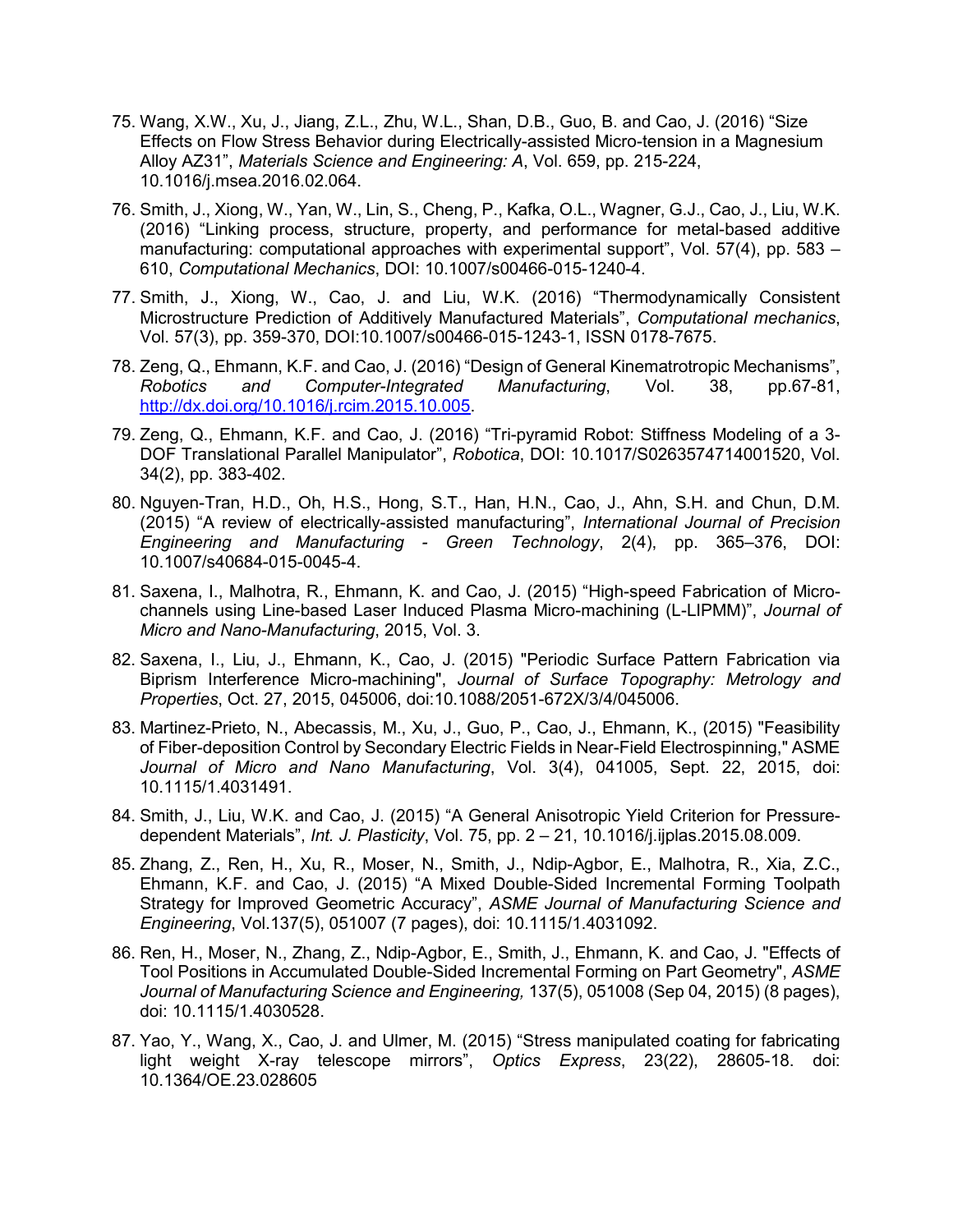- 88. Ng, M.K., Li, L.Y., Fan, Z.Y., Gao, R.X., Smith, E.S. III, Ehmann, K.F. and Cao, J. (2015) "Joining sheet metals by electrically-assisted roll bonding", *CIRP Annals*, Vol. 65(1), pp. 273- 276, doi:10.1016/j.cirp.2015.04.131.
- 89. Li, Z.F., Ding, W., Cao, J., Ye, L.Y. and Chen, J. (2015) "In Situ TEM Observation on Martensitic Transformation during Tensile Deformation of SUS304 Metastable Austenitic Stainless Steel", *Acta Metall. Sin. (Engl. Lett.)*, Vol. 28(3), pp.302-306, DOI:10.1007/s40195- 014-0197-1.
- 90. Tekkaya, A.E., Allwood, J.M., Bariani, P.F., Bruschi, S., Cao, J., Gramlich S., Groche P., Hirt, G., Ishikawa, T., Merklein, M., Misiolek, W., Pietrzyk, M., Shivpuri, R. and Yanagimoto, J. (2015) "Metal Forming Beyond Shaping: Predicting and Setting Product Properties", *CIRP Annals*, Vol. 64(2), 629–653.
- 91. Xu, D., Ng, M.K., Fan, R., Zhou, R., Wang, H.-P., Chen, J. and Cao, J. (2015) "Enhancement of Adhesion Strength by Micro-rolling-based Surface Texturing", *Int. J. Advanced Manufacturing Technology*, Vol. 78 (9-12), pp 1427-1435, doi:10.1007/s00170-014-6736-0.
- 92. Moser, N., Ndip-agbor, E., Ren, H., Zhang, Z., Ehmann, K., & Cao, J. (2015). Challenges and Process Strategies Concerning Multi-Pass Double-Sided Incremental Forming. Key Engineering Materials, 651-653, 1122–1127. doi:10.4028/www.scientific.net/KEM.651- 653.1127.
- 93. Ndip-Agbor, E.E., Smith, J., Ren H., Jiang, Z., Moser, N., Chen, W. Xia, Z.C. and Cao, J. (2015) "Optimization of Relative Tool Position in Accumulative Double Sided Incremental Forming using Finite Element Analysis and Model Bias Correction", *Int. J. Material Forming*, DOI:10.1007/s12289-014-1209-4.
- 94. Zou, X., Fan, Z., Gao, R.X., Ng, M.K. and Cao, J. (2015) "An Integrative Approach to Spatial Mapping of Pressure Distribution in Microrolling", *CIRP J. Manufacturing Science and Technology*, Vol. 9, pp. 107-115, doi:10.1016/j.cirpj.2014.12.002.
- 95. Saxena, I., Ehmann, K. and Cao, J. (2015) "High Throughput Microfabrication using Laser Induced Plasma in Saline Aqueous Medium", *J. Materials Processing Technology*, Vol. 217, March, pp. 77–87, doi:10.1016/j.jmatprotec.2014.10.018.
- 96. Fan, Z., Zou, X., Gao, R.X., Ng, M.K., Cao, J. and Smith, E.F. (2015) "Embedded Capacitive Pressure Sensing for Electrically Assisted Microrolling", *IEEE/ASME Transactions on Mechatronics, Focused Section on Mechatronics for Intelligent Manufacturing,* Vol. 20, No. 3, pp.1005-1014. DOI: *10.1109/TMECH.2014.2365512.*
- 97. Aktürk, D.Z., Liu, P., Cao, J., Wang, Q.J., Xia, Z.C., Talwar, R., Grzina, D., and Merklein, M. (2015) "Friction Anisotropy of Aluminum 6111-T4 Sheet with Flat and Laser-Textured D2 Tooling", *Tribology International*, Vol. 81, pp. 333-340, DOI: 10.1016/j.triboint.2014.09.001.
- 98. Cao, T.T., Lu, B., Xu, D.K., Zhang, H., Chen, J., Long, H. and Cao, J. (2015) "An efficient method for thickness prediction in multi-pass incremental sheet forming", *Int. J. Advanced Manufacturing Technology*, Vol. 77(1-4), pp. 469-483., DOI 10.1007/s00170-014-6489-9.
- 99. Lu, B., Fang, Y., Xu, D.K., Chen, J., Ai, S., Long, H., Ou, H. and Cao, J (2015) "Investigation of material deformation mechanism in double side incremental sheet forming", *Int. J. Machine Tools and Manufacture*, Vol.93, pp.37-48, doi:10.1016/j.ijmachtools.2015.03.007.
- 100. Saxena, I., Wolff, S. and Cao, J. (2015) "Unidirectional magnetic field assisted Laser Induced Plasma Micro-Machining", *Manufacturing Letters*, Vol. 3, pp.1-4.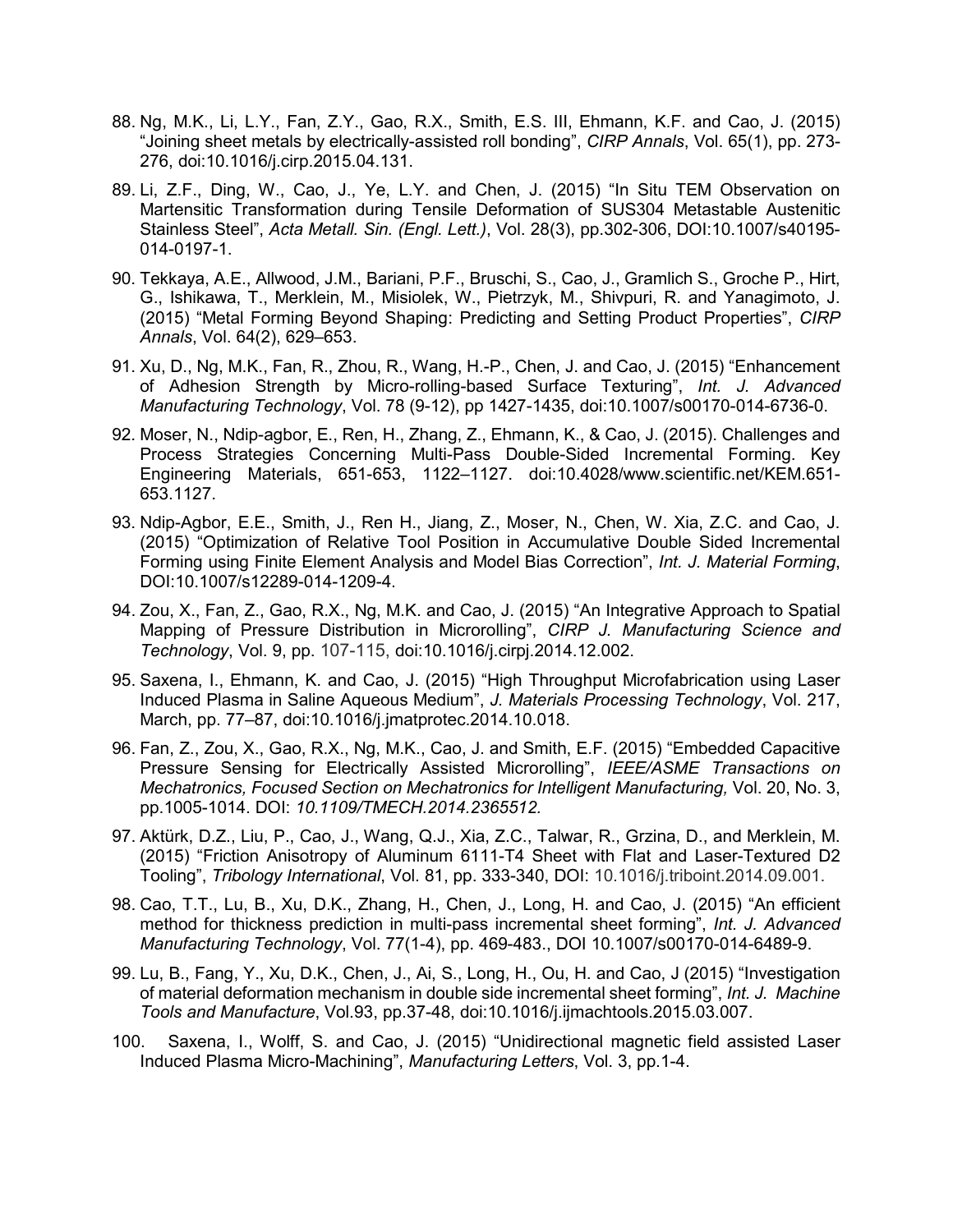- 101. Zeng, Q., Ehmann, K.F. and Cao, J. (2014) "Tri-pyramid Robot: Design and kinematic analysis of a 3-DOF translational parallel manipulator", *Robotics and Computer-Integrated Manufacturing*, Vol. 30(6), pp. 648-657, doi:10.1016/j.rcim.2014.06.002.
- 102. Saxena, I, Ehmann, K. and Cao, J. (2014) "Laser-induced plasma in aqueous media: numerical simulation and experimental validation of spatial and temporal profiles", Applied Optics, Vol. 53(35), pp. 8283-8294, dx.doi.org/10.1364/AO.53.008283.
- 103. Wang, X., Knapp, P., Vaynman, S., Graham, M.E., Cao, J., Ulmer, M.P. (2014) 'Experimental study and analytical model of deformation of magnetostrictive films as applied to mirrors for X-ray space telescopes", Applied Optics, Vol. 53(27), pp.6256-6267, dx.doi.org/10.1364/AO.53.006256.
- 104. Lu, B., Fang, Y., Xu, D.K., Chen, Ou, H., Moser, N.H. and Cao, J. (2014) "Mechanism investigation of friction-related effects in single point incremental forming using a developed oblique roller-ball tool", *Int. J. Machine Tools and Manufacture*, Vol. 85, pp.14-29, [DOI:](http://dx.doi.org/10.1016/j.ijmachtools.2014.04.007)  [10.1016/j.ijmachtools.2014.04.007.](http://dx.doi.org/10.1016/j.ijmachtools.2014.04.007)
- 105. Bruschi, S., Altan, T., Banabic, D., Bariani, P.F., Brosius, A., Cao, J., Ghiotti, J., Khraisheh, M., Merklein, M. and Tekkaya, E. (2014) "Testing and Modelling of Material Behavior and Formability in Sheet Metal Forming Processes", *CIRP Annals*, Vol.63/2, pp.727-749. Dx.doi.org/10.10106/j.cirp.2014.05.005.
- 106. Guo, P., Lu, Y., Ehmann, K.F. and Cao, J. (2014) "Generation of hierarchical microstructures for anisotropic wetting by elliptical vibration cutting", *CIRP Annals*, Vol.63/1, pp.553- 556, http://dx.doi.org/10.1016/j.cirp.2014.03.048.
- 107. Ng, M-K, Fan, Z., Gao, R.X., Smith, E.F., Cao (2014) "Characterization of electricallyassisted micro-rolling for surface texturing using embedded sensor", *CIRP Annals*, Vol.63/1, pp. 269-272, http://dx.doi.org/10.1016/j.cirp.2014.03.021.
- 108. Xu, R., Shi, X.T., Xu, D.K, Malhotra, R. and Cao, J. (2014) "A preliminary study on the fatigue behavior of sheet metal parts formed with accumulative-double-sided incremental forming", *Manufacturing Letters*, [http://dx.doi.org/10.1016/j.mfglet.2013.10.009.](http://dx.doi.org/10.1016/j.mfglet.2013.10.009)
- 109. Cui, Y., Yuan, W. and Cao, J. (2013) "The effect of surface texturing on microalgal cell attachment to solid carriers", *International Journal of Agricultural and Biological Engineering*, Vol. 6(4), pp. 44 – 54, DOI: 10.3965/j.ijabe.20130604.006.
- 110. Magargee, J., Fan, R. and Cao, J. (2013) "Analysis and Observations of Current Density Sensitivity and Thermally Activated Mechanical Behavior in Electrically-Assisted Deformation", *ASME J. Manufacturing Science and Engineering*, Vol. 135, 061022 (8 pages), DOI: 10.1115/1.4025882.
- 111. Ling, T.D., Liu, P., Xiong, S., Grzina, D., Cao, J., Wang, Q. J., Xia, Z. C. and Talwar, R. (2013) "Surface Texturing of Drill Bits for Adhesion Reduction and Tool Life Enhancement", *Tribology Letter*, Vol. 52, pp.113-122, DOI 10.1007/s11249-013-0198-7.
- 112. Beltran, M., Malhotra, R., Nelson, A.J., Bhattacharya, A., Reddy, N.V., and Cao, J. (2013). "Experimental study of failure modes and scaling effects in micro-incremental forming", *ASME Journal of Micro- and Nano-manufacturing*, Sept, Vol. 1, 031005-1, doi:10.1115/1.4025098
- 113. Xu, D.K; Wu, W.C., Malhotra, R., Chen, J., Lu, B. and Cao, J. (2013) "Mechanism Investigation for the Influence of Tool Rotation and Laser Surface Texturing (LST) on Formability in Single Point Incremental Forming", *International Journal of Machine Tools and Manufacture*, Vol. 73, pp. 37-46, 10.1016/j.ijmachtools.2013.06.007.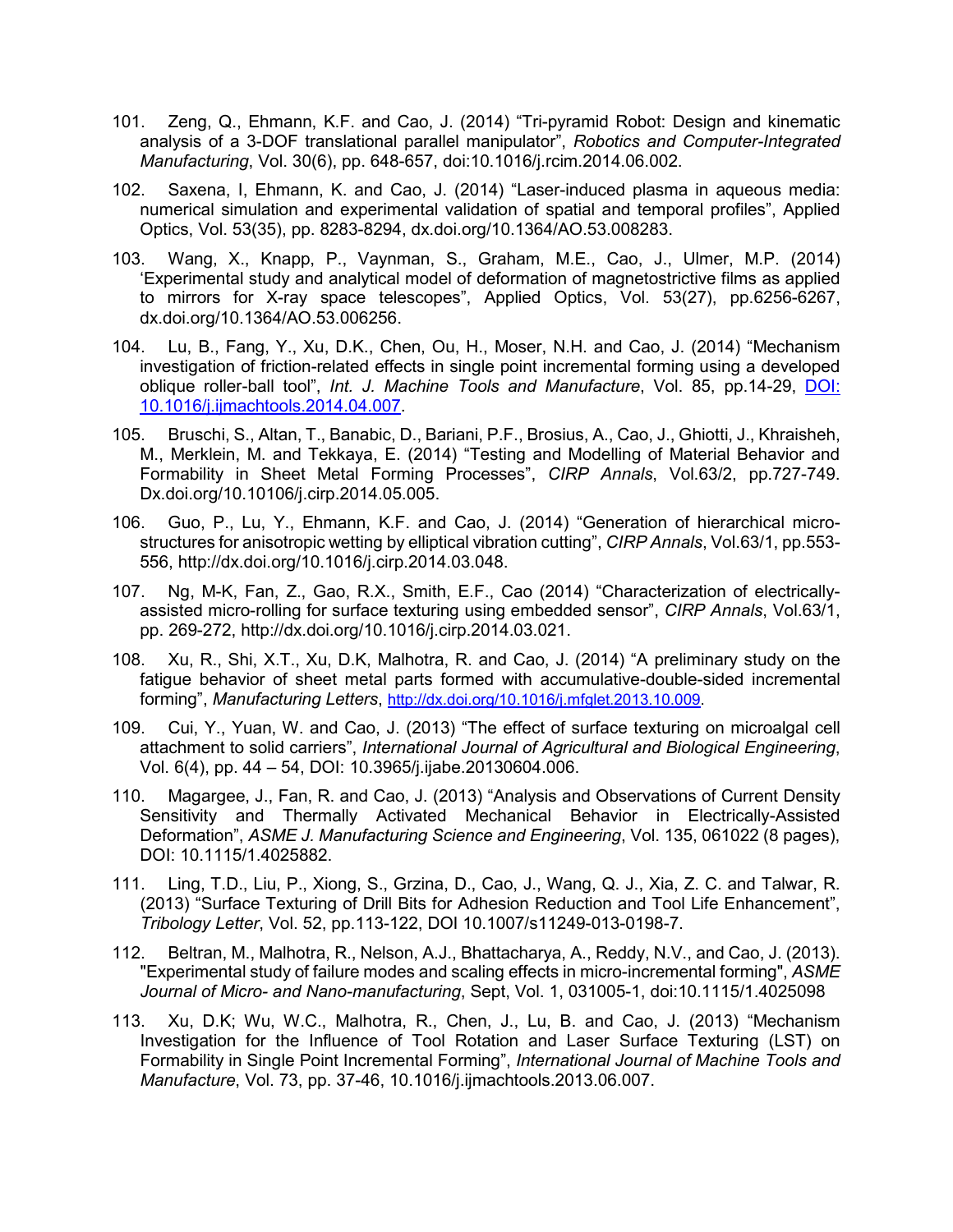- 114. Smith, J. L., Malhotra, R., Liu, W.K. and Cao, J. (2013) "Deformation Mechanics in Single Point and Accumulative Double-Sided Incremental Forming", *International Journal of Advanced Manufacturing Technology*, Vol. 69 (5-8), pp 1185-1201, DOI 10.1007/s00170-013-5053-3.
- 115. Magargee, J., Morestin, F., and Cao, J. (2013) "Characterization of Flow Stress for Commercially Pure Titanium Subjected to Electrically-Assisted Deformation", ASME *Journal of Engineering Materials and Technologies*, Vol.135(4), doi:10.1115/1.4024394.
- 116. Fan, R., Magargee, J., Hu, P. and Cao, J. (2013) "Influence of Grain Size and Grain Boundaries on the Thermal and Mechanical Behavior of 70/30 Brass under Electrically-Assisted Deformation", *Materials Science & Engineering A*, Vol.574(1), pp.218-225, 10.1016/j.msea.2013.02.066.
- 117. Mitsuishi, M., Cao, J., Bártolo, P., Friedrich, D., Shih, A., Rajurkar, K., Sugita, N. and Harada, K. (2013) "Biomanufacturing", *CIRP Annals*, Vol.62/2, pp.585-606, http://dx.doi.org/10.1016/j.cirp.2013.05.001.
- 118. Malhotra, R., Saxena, I., Ehmann, K.F. and Cao, J. (2013) "Laser-induced Plasma Micromachining (LIPMM) for Enhanced Productivity and Flexibility in Laser-based Micro-machining Processes", *CIRP Annals*, Vol.62/1, 10.1016/j.cirp.2013.03.036.
- 119. Lu, B., Chen, J., Ou, H. and Cao, J. (2013) "Feature-Based Tool Path Generation Approach for Incremental Sheet Forming Process", *Journal of Materials Processing Technology*, Vol. 213(7), pp. 1221-1233, http://dx.doi.org/10.1016/j.jmatprotec.2013.01.023.
- 120. Xiao, Y.Z., Chen, J., Zhu, X.H. and Cao, J. (2013) "Modified Maximum Mechanical Dissipation Principle for Rate-Independent Metal Plasticity", *ASME Journal of Applied Mechanics*, Vol. 80(6), 061020 (9 pages), doi:10.1115/1.4023685.
- 121. Wang, Z.J, Jin, X.Q., Liu, S.B., Keer, L.M., Cao, J. and Wang, Q. (2013) "A New Fast Method for Solving Contact Plasticity and Its Application in Analyzing Elasto-plastic Partial Slip", *Mechanics of Materials*, 60 (2013) 18–35, http://dx.doi.org/10.1016/j.mechmat.2013.01.001.
- 122. Xiao, Y., Chen, J. and Cao, J. (2012) "A Generalized Thermodynamic Approach for Modeling Nonlinear Hardening Behaviors", *International Journal of Plasticity*, Vol. 38, pp. 102- 122, DOI: [10.1016/j.ijplas.2012.05.004.](http://dx.doi.org/10.1016/j.ijplas.2012.05.004)
- 123. Agrawal, A., Ziegert, J., Smith, S., Woody, B. and Cao, J. (2012) "Study of Dimensional Repeatability and Fatigue Life for Deformation Machining Bending Mode", *ASME Journal of Manufacturing Science and Engineering*, Vol. 134, 061009, DOI: 10.1115/1.4007716.
- 124. Xu, D.K., Malhotra, R., Cao, J., Reddy, N.V. and Chen, J. (2012) "Analytical Prediction of Stepped Feature Generation in Multi-pass Single Point Incremental Forming", *Journal of Manufacturing Processes*, Vol.14, 487-494, dx.doi.org/10.1016/j.jmapro.2012.08.003.
- 125. Xu, D.K., Chen, J., Tang, Y.C., Cao, J. (2012) "Topology Optimization of Die Weight Reduction for High-Strength Sheet Metal Stamping", *International Journal of Mechanical Sciences*, Vol. 59(1), pp. 73–82, http://dx.doi.org/10.1016/j.ijmecsci.2012.03.006.
- 126. Dittrich, M.A., Gutowski, T.G., Cao. J, Roth, J.T., Xia, Z.C., Kiridena, V., Ren, F., Henning, F. (2012) "Exergy Analysis of Incremental Sheet Forming", *Production Engineering Research & Development*, Vol. 6, pp. 69–177. DOI: 10.1007/s11740-012-0375-9.
- 127. Malhotra, R., Xue, L, Belytschko, T., Cao, J. (2012) "Mechanics of Fracture in Single Point Incremental Forming", *Journal of Materials Processing Technology*, Vol. 212, pp. 1573-1590. http://dx.doi.org/10.1016/j.jmatprotec.2012.02.021.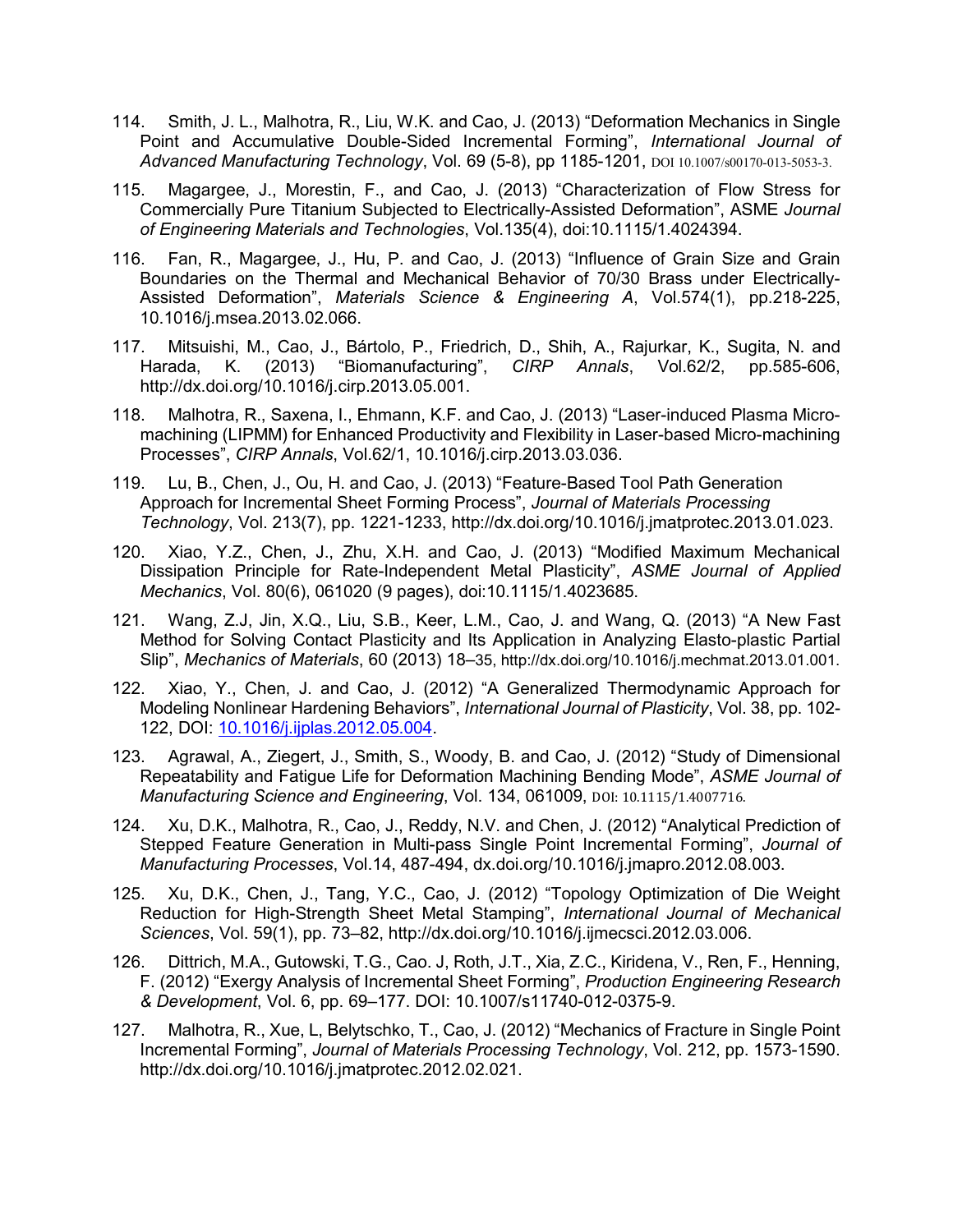- 128. Malhotra, R., Cao, J., Beltran, M., Xu, D., Magargee, J., Kiridena, V., Xia, Z.C. (2012) "Accumulative-DSIF Strategy for Enhancing Process Capabilities in Incremental Forming", *CIRP Annals*, Vol.61/1, pp.251-254, DOI: 10.1016/j.cirp.2012.03.093.
- 129. Fan, Z., Ng, M.K., Gao, R.X., Cao, J. and Smith, E.F. III (2012) "Real-Time Monitoring of Pressure Distribution in Microrolling through Embedded Capacitive Sensing", *CIRP Annals*, Vol.61/1, 367–370, http://dx.doi.org/10.1016/j.cirp.2012.03.136.
- 130. DeVor, R.E., Kapoor, S.G., Ehmann, K.F. and Cao, J. (2012) "Transforming the Landscape of Manufacturing: Distributed Manufacturing based on Desktop Manufacturing (DM)2 ", *ASME Journal of Manufacturing Science and Engineering*, Vol. 134(4), 041004, http://dx.doi.org/10.1115/1.4006095.
- 131. Li, H., Dong X., Shen, Y., Zhou, R., Diehl, A., Hagenah, H., Engel, U., Merklein, M., Cao, J. (2012) "Analysis of Microbending of CuZn37 Brass Foils Based on Strain Gradient Hardening Model", *Journal of Materials Processing Technology*, 212, 653–661.
- 132. Bhattacharya, A., Maneesh, K., Reddy, N.V. and Cao, J. (2011) "Formability and surface finish studies in single point incremental forming", *ASME Journal of Manufacturing Science and Engineering*, Vol. 133(6), 061020, http://dx.doi.org/10.1115/1.4005458, http://link.aip.org/link/?MAE/133/061020.
- 133. Magargee, J., Cao, J., Zhou, R., McHugh, M. and Brink, D. (2011) "Characterization of Tensile and Compressive Behavior of Microscale Sheet Metals Using a Transparent Microwedge Device", *ASME Journal of Manufacturing Science and Engineering*, Vol. 133(6), [http://link.aip.org/link/?MAE/133/064501;](http://link.aip.org/link/?MAE/133/064501) DOI: 10.1115/1.4005401
- 134. Malhotra, R., Cao, J., Ren, F., Kiridena, V., Xia, Z.Cedric. and Reddy, N.V. (2011) "Improvement of geometric accuracy in Incremental Forming by using a Squeezing Toolpath With Two Forming Tools", *ASME Journal of Manufacturing Science and Engineering*, Vol. 133(6), 061019, DOI: 10.1115/1.4005179, [http://link.aip.org/link/?MAE/133/061019.](http://link.aip.org/link/?MAE/133/061019)
- 135. Zhou, R., Cao, J, Ehmann, K., Xu, C., (2011), "An investigation on deformation-based micro surface texturing", *ASME Journal of Manufacturing Science and Engineering*, Vol. 133(6), [http://link.aip.org/link/?MAE/133/061017,](http://link.aip.org/link/?MAE/133/061017) DOI: 10.1115/1.4005459.
- 136. Parasiz, S. A., Kinsey, B., Mahayotsanun, N. and Cao, J. (2011) "Effect of Specimen Size and Grain Size on Deformation in Microextrusion", SME *Journal of Manufacturing Processes*, Vol. 13, pp.153-159, [dx.doi.org/10.1016/j.jmapro.2011.05.002.](http://dx.doi.org/10.1016/j.jmapro.2011.05.002)
- 137. Zhou, R., Cao, J., Xu, C. and Ehmann, K. (2011) "An Investigation on Multi-pass Deformation-based Surface Texturing", *Steel Research International*, Vol. 81(9), pp. 171, DOI: 10.1002/srin.201190002.
- 138. Chung, Y.W., Wang, J. Q., Ajayi, O., Biresaw, G., Cao, J., Hua, D., Lapatovich, W., Liu, W.K., Majumdar, A., Qureshi, F. and Zhu, D. (2011) "Transformative research issues and opportunities in energy efficiency", *Current Opinion in Solid State & Materials Science*, Vol. 15(1), pp.16-19.
- 139. Zhou, R., Cao, J., Wang, Q. J., Meng, F., Zimowski, K., Xia, C. Z., (2011) "Effect of EDT Surface Texturing on Tribological Behavior of Aluminum Sheet", *Journal of Materials Processing Technology*, Vol. 211(10), pp. 1643-1649, **10.1016/j.jmatprotec.2011.05.004.**
- 140. Malhotra, R., Bhattacharya, A., Kumar, A., Reddy, N.V. and Cao, J. (2011) "A New Methodology for Multi-Pass Single Point Incremental Forming with Mixed Toolpaths", *CIRP Annals*, Vol.60/1, pp.323-326, <http://dx.doi.org/10.1016/j.cirp.2011.03.145>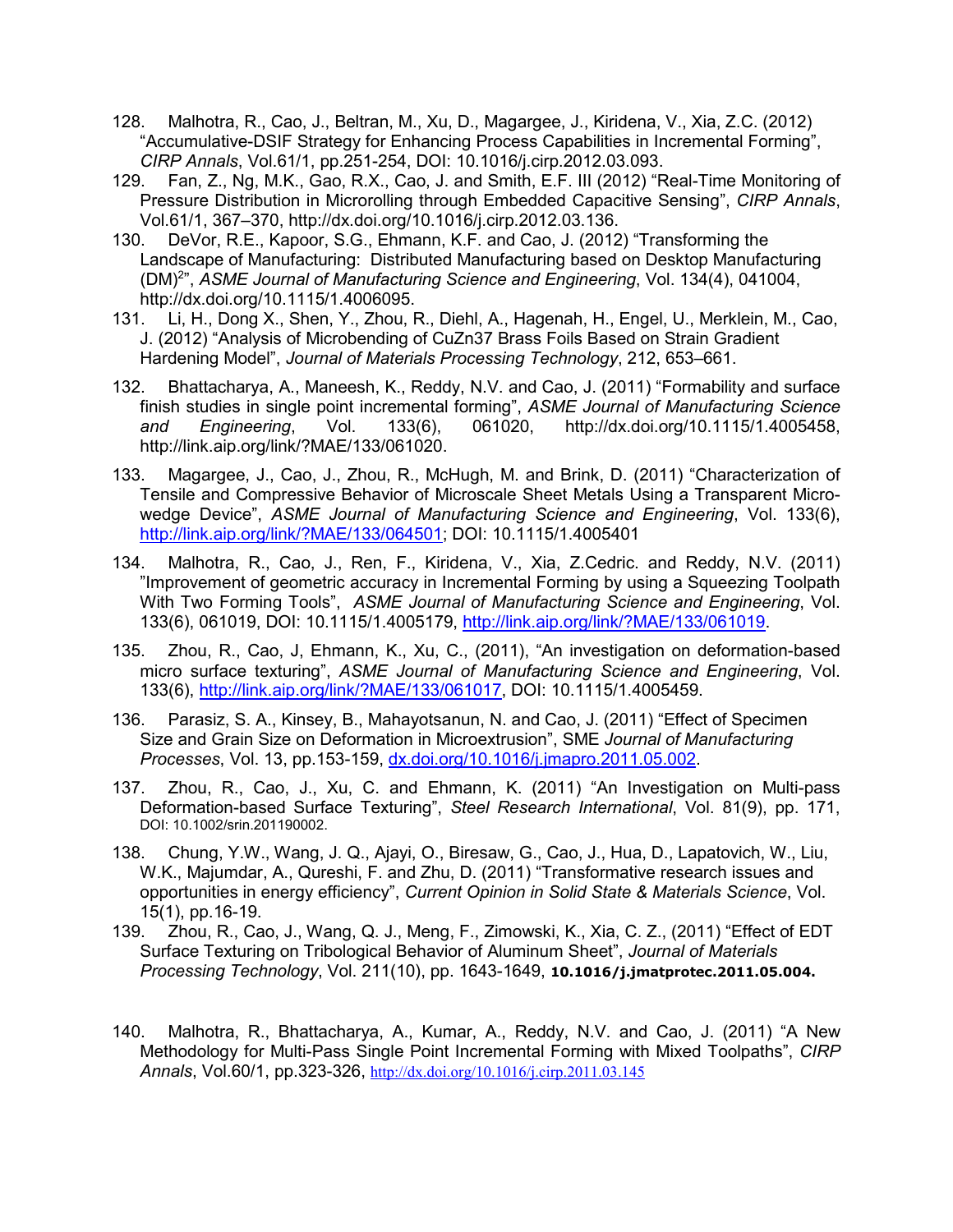- 141. Malhotra, R., Reddy, N.V. and Cao, J. (2010) "Automatic Spiral Toolpath Generation for Single Point Incremental Forming", ASME *Journal of Manufacturing and Science Engineering*, Vol. 132(6), 061003, http://dx.doi.org/10.1115/1.4002544.
- 142. Yang, Mei, Dong, X.H., Zhou, R. and Cao, J. (2010) "Crystal plasticity-based forming limit prediction for FCC materials under non-proportional strain-path", *Materials Science & Engineering A, Vol. 527, 6607–6613.* doi:10.1016/j.msea.2010.06.063
- *143.* Lee, W., Um, M.K., Boisse, P. and Cao, J. (2010) "Numerical study on thermo-stamping of woven fabric composites based on double-dome stretch forming", *International Journal of Material Forming*, Vol. 3(2), 1217-1227. [http://dx.doi.org/10.1007/s12289-009-0668-5.](http://dx.doi.org/10.1007/s12289-009-0668-5)
- 144. Sargent, J., Chen, J., Sherwood, J., Cao, J., Boisse, P., Willem, A., Vanclooster, K., Lomov, S.V., Khan, M., Mabrouki, T., Fetfatsidis, K., Jauffrès, D. (2010) "Benchmark study on finite element models for simulating the thermostamping of woven-fabric reinforced composites", *International Journal of Material Forming*, Vol. 3(1), 683-686, DOI 10.1007/s12289-010-0862-5.
- 145. Meng, F., Zhou, R., Davis, T., Cao, J., Wang, Q., Hua, D., Liu, J., (2010) "Study on Effect of Dimples on Friction of Parallel Surfaces Under Different Sliding Conditions", *Applied Surface Science*, 256, no. 9: 2863-2875, doi:10.1016/j.apsusc.2009.11.041
- 146. Davis, T. and Cao, J (2010) "Effect of Laser Pulse Overlap on Machined Depth", *Transaction of the North American Manufacturing Research Institution of SME,* Vol. 38, pp. 291-298.
- 147. Huang, Y., Mahayotsanun, N., Cao, J., Lee, W., Wang, H.P. and Xu, S (2010) "A Framework for Predicting Subtle Surface Distortion in Sheet Metal Flanging", *Transaction of the North American Manufacturing Research Institution of SME,* Vol. 38, 403-410.
- 148. Zhou, R., Cao, J., Xia, Z.C., Wang, Q. and Alali, I. (2009) "Experimental Analysis of Die Wear in Sheet Metal Forming", SAE *International Journal of Materials and Manufacturing*, Vol.2(1): 465-471.
- *149.* Cao, J., Yuan, W., Pei, Z.J., Davis, T., Cui, Y. and Beltran, M. (2009) "A preliminary study of the effect of surface texture on algae cell attachment for a mechanical-biological energy manufacturing system", ASME *Journal of Manufacturing Science and Engineering*, Vol. 131(6), 064505. [http://dx.doi.org/10.1115/1.4000562.](http://dx.doi.org/10.1115/1.4000562)
- *150.* Cao, J., Zhou, R, Wang, Q., Xia, Z.C., (2009) "Strip-on-cylinder test apparatus for die wear characterization", *CIRP Annals*, Vol.58/1, 251-254, 10.1016/j.cirp.2009.03.098.
- 151. Zhang, H., Makino, T., Dohda, K. and Cao, J., (2009) "Production of Small Pin by Micro/Meso-Scale Rotary Forming", *Materials Science Forum,* Vol. 614, pp 105-110.
- *152.* Mahayotsanuna, N., Sahb, S., Cao, J., Peshkin, M., Gao, R. X. and Wang, C.T., (2009) "Tooling-integrated sensing systems for stamping process monitoring", *International Journal of Machine Tools & Manufacture*, Vol. 49, 634–644, [DOI: 10.1016/j.ijmachtools.2009.01.009](http://dx.doi.org/10.1016/j.ijmachtools.2009.01.009)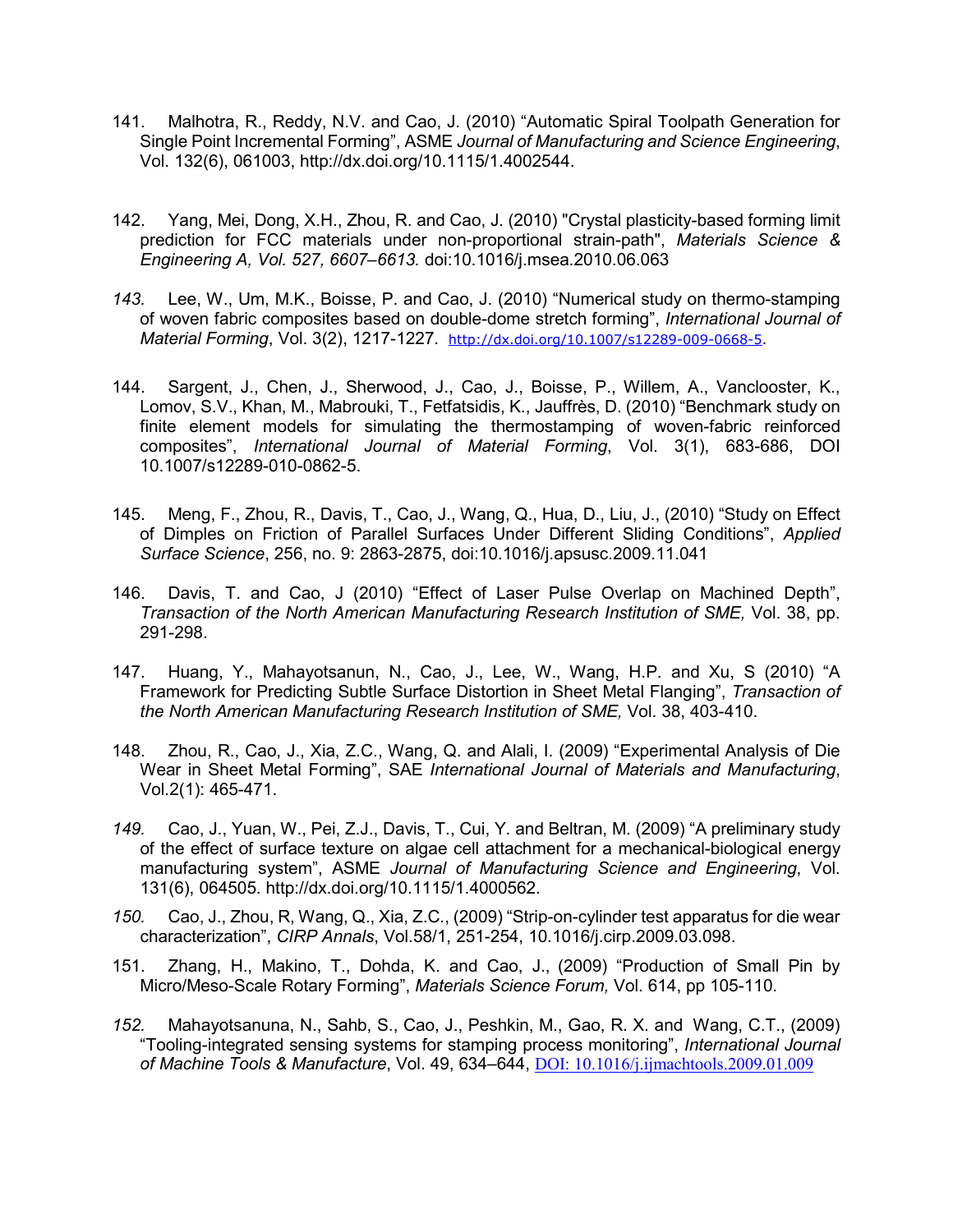- *153.* Cao, J., Lee, W. Cheng, H.S., Wang, H. and Chung, K. (2009) "Experimental and Numerical Investigation of Combined Isotropic-kinematic Hardening Behavior", *International Journal of Plasticity,* Vol. 25 (5), pp.942-972, http://dx.doi.org/*10.1016/j.ijplas.2008.04.007.*
- *154.* Cao, J., Akkerman, R., Boisse, P., Chen, J.,Cheng, H.S., de Graaf, e.F., Gorczyca, J.L., Hivet, G., Launay, J., Lee, W., Liu, L., Lomov, S.V., de Luycker, E.., Morestin, F., Padvoiskis, J., Peng, X.Q., Sherwood, J. , Stoilova, T., Tao, X.M., Verpoest, I., Willems, A., Yu, T.X., and Zhu, B., (2008) "Characterization of Mechanical Behavior of Woven Fabrics: Experimental Methods and Benchmark Results", *Composite Part A-Applied Science and Manufacturing,* Vol. 39 (6), 2008, 1037-1053. DOI: [10.1016/j.compositesa.2008.02.016](http://dx.doi.org/10.1016/j.compositesa.2008.02.016).
- 155. Huang, Y., Cao, J., Smith, S., Woody, B., Ziegert, J. and Li, M.(2008) "Experimental and Numerical Investigation of Forming Limits in Incremental Forming of a Conical Cup", *Transaction of the North American Manufacturing Research Institution of SME,* Vol. 38, pp.389-396.
- 156. Boisse, P., Hamila, N., Helenon, F., Hagege, B. and Cao, J. (2008) "Different Approaches for Woven Composite Reinforcement Forming Simulation", *International Journal of Material Forming*, Vol.1, pp.21 – 29.
- 157. Chen, W. W., Wang, Q., Wang, F., Keer, L. M., and Cao, J. (2008) "Three-Dimensional Repeated Elasto-Plastic Point Contact, Rolling and Siding," ASME *Journal of Applied Mechanics*, March, Vol.75 (2).
- 158. Chen, W., W., Liu, Y., Chen, W., Cao, J., Xia, C., and Wang, Q., (2007) "Analysis of Elasto-Plastic Contact with Nominally Flat Surfaces: Average Gap, Contact Area Ratio and Plastic Volume", *Tribology Letters*, Vol. 28 (1), pp. 27-38.
- 159. Cao, J., Cheng, S.H., Wang, H.P., and Wang, C.T. (2007) "Buckling of Sheet Metals in Contact with Tool Surfaces", *CIRP Annals*, Vol.56/1, pp.253-256.
- 160. Parasiz, S., Kinsey, B., Krishnan, N., Cao, J. and Li, M. (2007) "Investigation of Deformation Size Effects during Microextrusion", ASME *Journal Manufacturing Science and Engineering,* Vol. 129, Issue 4, pp. 690-697.
- 161. Mori, L, Krishnan, N., Cao, J. and Espinosa, H (2007) "Study of the Size Effects and Friction Conditions in Micro-extrusion: Part II—Size Effect in Dynamic Friction for Brass-steel Pairs", ASME *Journal of Manufacturing Science and Engineering*, Vol. 129, Issue 4, pp. 677- 689.
- 162. Krishnan, N., Cao, J. and Dohda K. (2007) "Study of the Size Effect on Friction Conditions in Micro-extrusion: Part 1 – Micro-Extrusion Experiments and Analysis", ASME *Journal of Manufacturing Science and Engineering*, Vol. 129, Issue 4, pp. 669-676.
- 163. Onyancha, R., Kinsey, B.L., Krishnan, N., and Cao, J. (2007) "Development of an Accurate Process Model for Microscale Forward Extrusion", *Transaction of the North American Manufacturing Research Institution of SME,* Vol. 35, pp. 121-128.
- 164. Cheng, H.S., Cao, J. and Xia, Z.C. (2007) "An Accelerated Springback Compensation Method", *International Journal of Mechanical Sciences,* Vol. 49, pp.267-279.
- 165. Buranathiti, T., Cao, J., Chen, W., Xia, Z.C. (2006) "A Weighted Three-Point-Based Methodology for Variance Estimation", *Engineering Optimization*, Vol. 38(5), pp. 557 - 576.
- 166. Buranathiti, T., Cao, J., Baghdasaryan, L, Chen, W., Xia, Z.C. (2006) "Approaches for Model Validation in Simulating Sheet Metal Flanging Processes", ASME *Journal of Manufacturing Science and Engineering*, Vol. 128, pp. 588-597.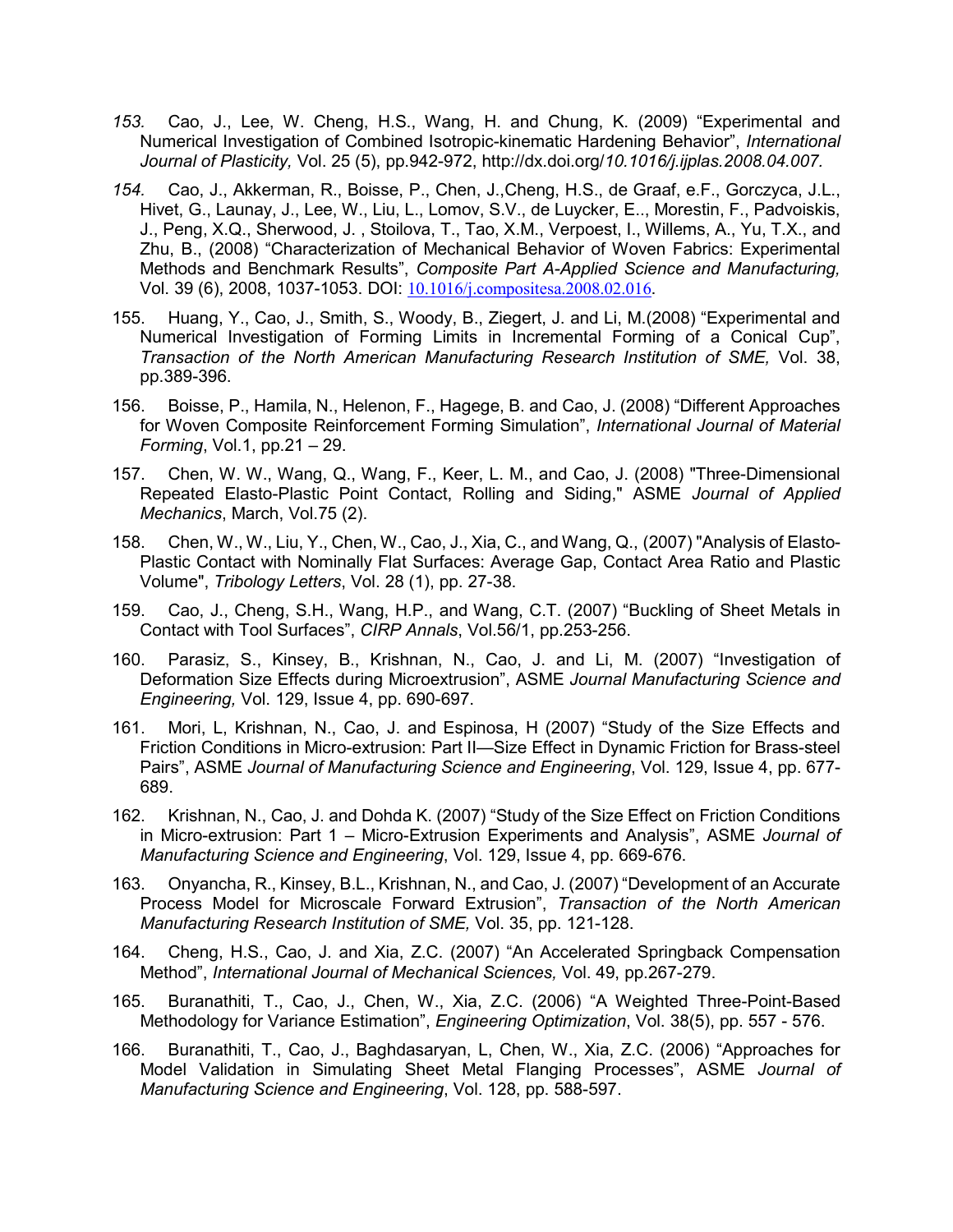- 167. Xue, P., Cao, J. and Chen, J. (2005) "Integrated Micro/Macro Mechanical Model of Woven Fabric Composites under Large Deformation", *Composite Structures*, Vol. 70, pp.69-80.
- 168. Lu, H., Cheng, H.S., Cao, J. and Liu, W.K. (2005) "Adaptive Enrichment Meshfree Simulation and Experiment on Buckling and Post-buckling Analysis in Sheet Metal Forming," *Computer Methods in Applied Mechanics and Engineering*, Vol. 194, pp.2569 – 2590.
- 169. Peng, X.Q. and Cao, J. (2005) "A Continuum Mechanics Based Non-orthogonal Constitutive Model for Woven Composites", *Composites: Part A Applied Science and Manufacturing*, Vol. 36(6), pp. 859-874.
- 170. Xiong, S., Liu, W.K., Cao, J., Li, C.S., Rodrigues, J.M.C. and Martins, P.A.F. (2005) "Simulation of Bulk Metal Forming Processes Using the Reproducing Kernel Particle Method", *Computers & Structures,* Vol. 83, pp. 574 – 587.
- 171. Cao, J., Krishnan, N., Wang, Z., Lu, H., Liu, W.K., Swanson, A. (2004) "Microforming Experimental Investigation of the Extrusion Process for Micropins and its Numerical Simulation using RKEM", ASME *Journal of Manufacturing Science and Engineering*, Vol. 126, pp. 642-652.
- 172. Li, S. and Cao, J. (2004) "A Hybrid Approach for Quantifying the Winding Process and Material Effects on Sheet Coil Deformation", ASME *Journal of Materials Engineering and Technology*, Vol. 126(3), pp.303-313, July.
- 173. Cheng, H., Cao, J., Yao, H., Liu, S.D., and Kinsey, B.L. (2004) "Wrinkling Behavior of Laminated Steel Sheets", *Journal of Materials Processing Technology*, Vol.151/1-3, pp. 133- 140.
- 174. Chen, W., Baghdasaryan, L, Buranathiti, T., Cao, J., (2004) "Model Validation via Uncertainty Propagation and Data Transformations", *AIAA,* Vol. 42(7), pp.1406-1415.
- 175. Lu, H., Li, S., Simkins, D.C., Liu, W.K. and Cao, J. (2004) "Reproducing Kernel Element Method, Part III: Generalized Enrichment and Applications", *Computer Methods in Applied Mechanics and Engineering*, Vol. 193, pp.989 – 1011.
- *176.* Liu, W. K., Han, W., Lu, H., Li, S., and Cao, J. (2004) "Reproducing Kernel Element Method, Part I Theoretical Formulation", *Computer Methods in Applied Mechanics and Engineering*, Vol. 193, pp.933 - 951.
- 177. Kinsey, B., Krishnan, N., and Cao, J. (2004) "A Methodology to Reduce and Quantify Wrinkling in Tailor Welded Blank Forming", *International Journal of Materials and Product Technology,* Vol. 21 (1/2/3), pp. 154 -168.
- 178. Buranathiti, T., Cao, J. (2004) "An Effective Analytical Model for Springback Prediction in Straight Flanging Processes", *International Journal of Materials & Product Technology,* Vol. 21 (1/2/3), pp.137 – 153.
- 179. Peng, X.Q., Cao, J., Chen, J., Xue, P., Luisser, D.S. and. Liu, L. (2004) "Experimental and numerical analysis on normalization of picture frame tests for composite materials", *Composites Science and Technology*, Vol. 64, pp.11-21.
- 180. Krishnan, N. and Cao, J. (2003) "Estimation of optimal blank holder force trajectories in segmented binders using an ARMA model", ASME *Journal of Manufacturing Science and Engineering*, Vol. 125(4), pp. 763-771, November.
- 181. Cao, J., Xue, P., Peng, X.Q. and Krishnan, N (2003) "An approach in modeling the temperature effect in thermo-forming of woven composites", *Composite Structures*, Vol. 61(4), pp.413-420.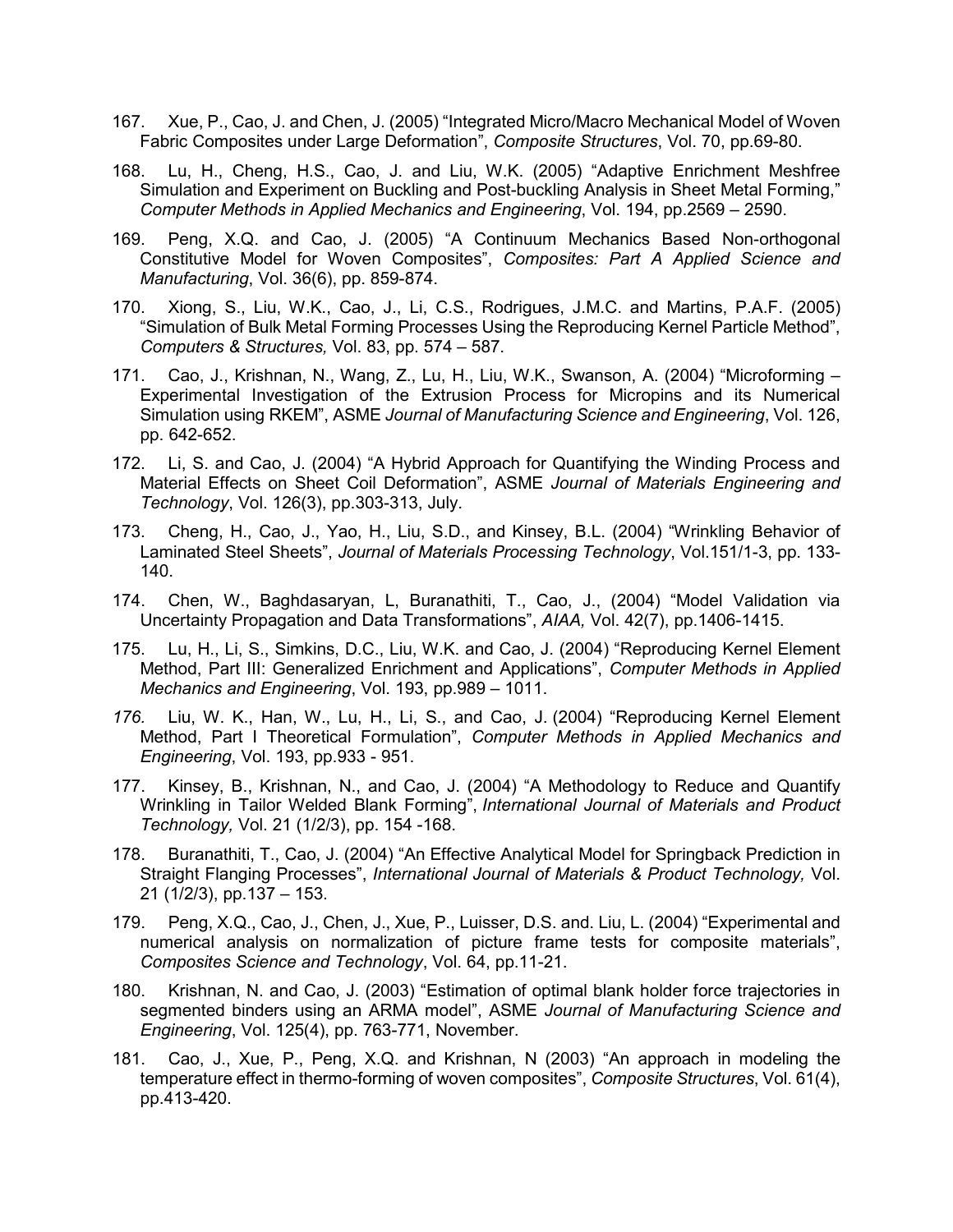- 182. Kinsey, B.L. and Cao, J (2003) "An analytical model for Tailor Welded Blank forming", ASME *Journal of Manufacturing Science and Engineering,* May, Vol. 125(2), pp.344-351.
- *183.* Viswanathan, V., Kinsey, B.L., and Cao, J., (2003) "Experimental Implementation of Neural Network Springback Control for Sheet Metal Forming", ASME *Journal of Engineering Materials and Technology*, Vol. 125 (2), April, pp.141-147.
- *184.* Xue, P., Peng, X.Q. and Cao, J. (2003) "A Non-orthogonal Constitutive Model for Characterizing Woven Composite", *Composites: Part A*, Vol. 34/2, pp. 183 – 193.
- 185. Xiong, S., Liu, W.K., Cao, J., Rodrigues J.M.C. and Martins, P.A.F. (2003) "On the Utilisation of the Reproducing Kernel Particle Method for the Numerical Simulation of Plane Strain Rolling", *International Journal of Machine Tools and Manufacture*, Vol. 43(1), pp.89- 102.
- *186.* Cao, J., Wang, X., and Mills, F. A. (2002) "Characterization of Sheet Buckling Phenomenon Subjected to Controlled Boundary Constraints", ASME *Journal of Manufacturing Science and Engineering,* August, 2002, Vol. 124, pp.493-501.
- *187.* Peng, X.Q. and Cao, J (2002) "A Dual Homogenization and Finite Element Approach for Material Characterization of Textile Composites ", *Composites Part B,* Vol. 33 (1), pp 45-56.
- *188.* Yao, H. and Cao, J. (2002) "Prediction of Forming Limit Curves Using an Anisotropic Yield Function with Prestrain Induced Backstress", *International Journal of Plasticity*, Vol.18/8, pp.1013-1038.
- *189.* Li, S.P. and Cao, J. (2002) "A Study on the Stress Distribution in Coil Wrapping and its Effect on the Final Coil Deformation", *Transaction of the North American Manufacturing Research Institution of SME,* Vol. 30, pp.95-102*.*
- *190.* Liu, G., Lin, Z.Q., Cao, J. and Bao, Y.X. (2002) "Eliminating Springback Error in U-shaped Part Forming by Variable Blankholder Force", *Journal of Materials Engineering and Performance*, v 11, n 1, February, 2002, pp. 64-70.
- *191.* Cao, J., Li, Shunping, Xia, Z.C. and Tang, S.C. (2001) "Analysis of an Axisymmetric Deep Drawn Part Forming Using Less Forming Steps", *Journal of Materials Processing Technology*, Vol. 117/1-2, pp. 193-200, November.
- 192. Chen, J., Lussier, D.S., Cao, J. and Peng, X.Q., (2001) "The Relationship Between Materials Characterization Methods and Material Models for Stamping of Woven Fabric/thermoplastic Composites", *International Journal of Forming Processes*, Vol. 4, Issues 3-4, pp. 269-294.
- *193.* Wang, X. and Cao, J. (2001) "Wrinkling Limit in Tube Bending", ASME *Journal of Engineering Materials and Technology*, Vol.123, pp.430 – 435, October.
- *194.* Song, N., Qian, D., Cao, J., Liu, W., Viswanathan, V. and Li, S.F. (2001) "Effective Models for Prediction of Springback in Flanging", ASME *Journal of Engineering Materials and Technology*, Vol.123, pp.456-461, October.
- *195.* Kinsey, B. and Cao, J. (2001) "Enhancement of Sheet Metal Formability via Local Adaptive Controllers", *Transactions of the North American Manufacturing Research Institution of SME*, Vol. XXIX, pp. 81-88.
- *196.* Wang, X., Cao, J. and Li, M. (2001) "Wrinkling Analysis in Shrink Flanging", ASME *Journal of Manufacturing Science and Engineering*, Vol. 123, pp.426-432, August.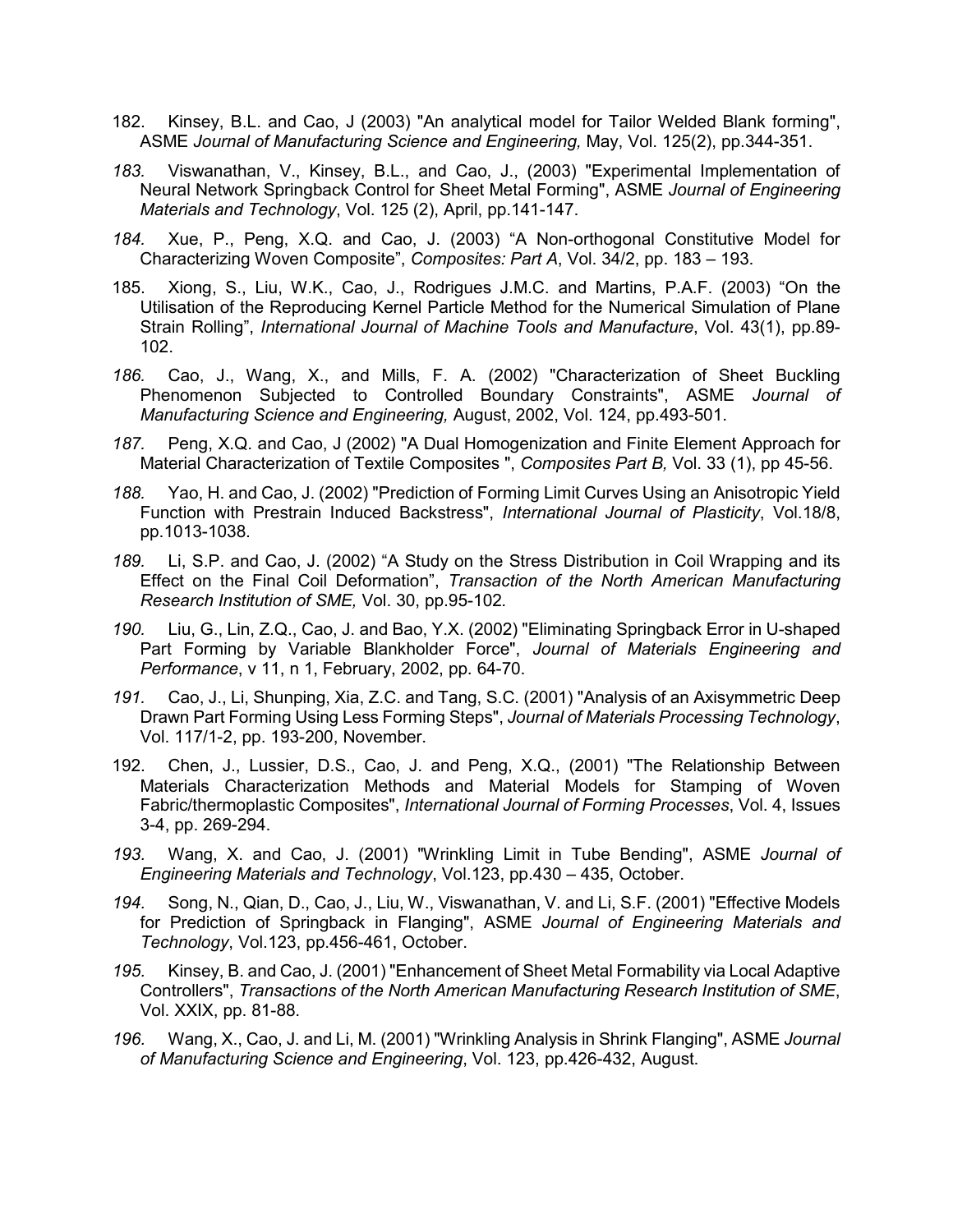- *197.* Cao, J., Kinsey, B.L., Yao, H., Viswanathan V. and Song, N. (2001) "Next Generation Stamping Dies - Flexibility and Controllability", *Robotics and Computer-Integrated Manufacturing*, Vol.17/1-2, pp.49-56, March.
- *198.* Yao, H and Cao, J. (2001) "Assessment of Corner Failure Depths in the Deep Drawing of 3D Panels Using Simplified 2D Numerical and Analytical Model", ASME *Journal of Manufacturing Science and Engineering,* Vol.123 (2), pp.248-257.
- *199.* Lee, C.H. and Cao, J. (2001) "Shell Formulation of Multi-step Inverse Analysis for the Design of Axisymmetric Deep Drawing Process", *International Journal of Numerical Methods in Engineering*, Vol.50, pp.681-706.
- *200.* Kinsey, B.L., Viswanathan, V., and Cao, J., (2001) "Forming of Aluminum Tailor Welded Blanks", *Journal of Materials & Manufacturing*, Vol. 110, Section 5, pp. 673-679.
- *201.* Cao, J., Yao, H., Karafillis, A. and Boyce, M.C. (2000) "Prediction of Localized Thinning in Sheet Metal Using a General Anisotropic Yield Criterion", *International Journal of Plasticity*, Vol. 16/9, pp.1105-1129, August.
- *202.* Wang, X. and Cao, J., (2000) "On the Prediction of Side-wall Wrinkling in Sheet Metal Forming Processes", *International Journal of Mechanical Science*, Vol. 42/12, pp.2369-2394, July.
- *203.* Kinsey, B. Liu, Z.H. and Cao, J. (2000) "A Novel Forming Technology for Tailor Welded Blanks", *Journal of Materials Processing Technology*, Vol. 99, pp.145-153.
- *204.* Wang, X. and Cao, J. (2000) "An Analytical Model for Predicting Flange Wrinkling in Deep Drawing", *Journal of Manufacturing Processes*, Vol. 2/2, pp.100-107. Also appeared in *Transaction of the North American Manufacturing Research Institution of SME,* Vol.26, 1998, pp.25-30.
- *205.* Cao, J., Kinsey, B. and Solla, S. (2000) "Consistent and Minimal Springback Using a Stepped Binder Force Trajectory and Neural Network Control", ASME *Journal of Engineering Materials and Technology,* Vol.122, pp.113-118, January.
- *206.* Cao, J. and Wang, X. (1999) "An Analytical Model for Plate Wrinkling under Tri-axial Loading and its Application", *International Journal of Mechanical Science*, Vol. 42, No. 3, pp.617-633.
- *207.* Kinsey, B., Liu, Zhihong, and Cao, J. (1999) "New Apparatus and Method for Forming Tailor Welded Blanks", *Journal of Materials & Manufacturing*, Vol. 108, Section 5, pp. 653- 660.
- *208.* Yao, H., Kinsey, B. and Cao, J. (1999) "A Simplified 2-D Model for Predicting 3-D Corner Failure in a Square Part", *Journal of Materials & Manufacturing*, Vol. 108, Section 5, pp. 958- 966.
- *209.* Yao, H., Kinsey, B. and Cao, J. (1999) "Rapid Design of Corner Restraining Force in Deep Drawn Rectangular Parts", *International Journal of Machine Tools and Manufacture*, Vol. 40, No.1, pp.113-131.
- *210.* Cao, J. (1999) "Prediction of Plastic Wrinkling Using Energy Method", ASME *Journal of Applied Mechanics*, Vol.66, pp.646-652, September.
- *211.* Wang, Xi and Cao, J. (1999) "Stress-based Prediction for the Straight Side-wall Wrinkling in Deep Drawing Processes", *Transaction of the North American Manufacturing Research Institution of SME,* Vol.27, pp.55-60.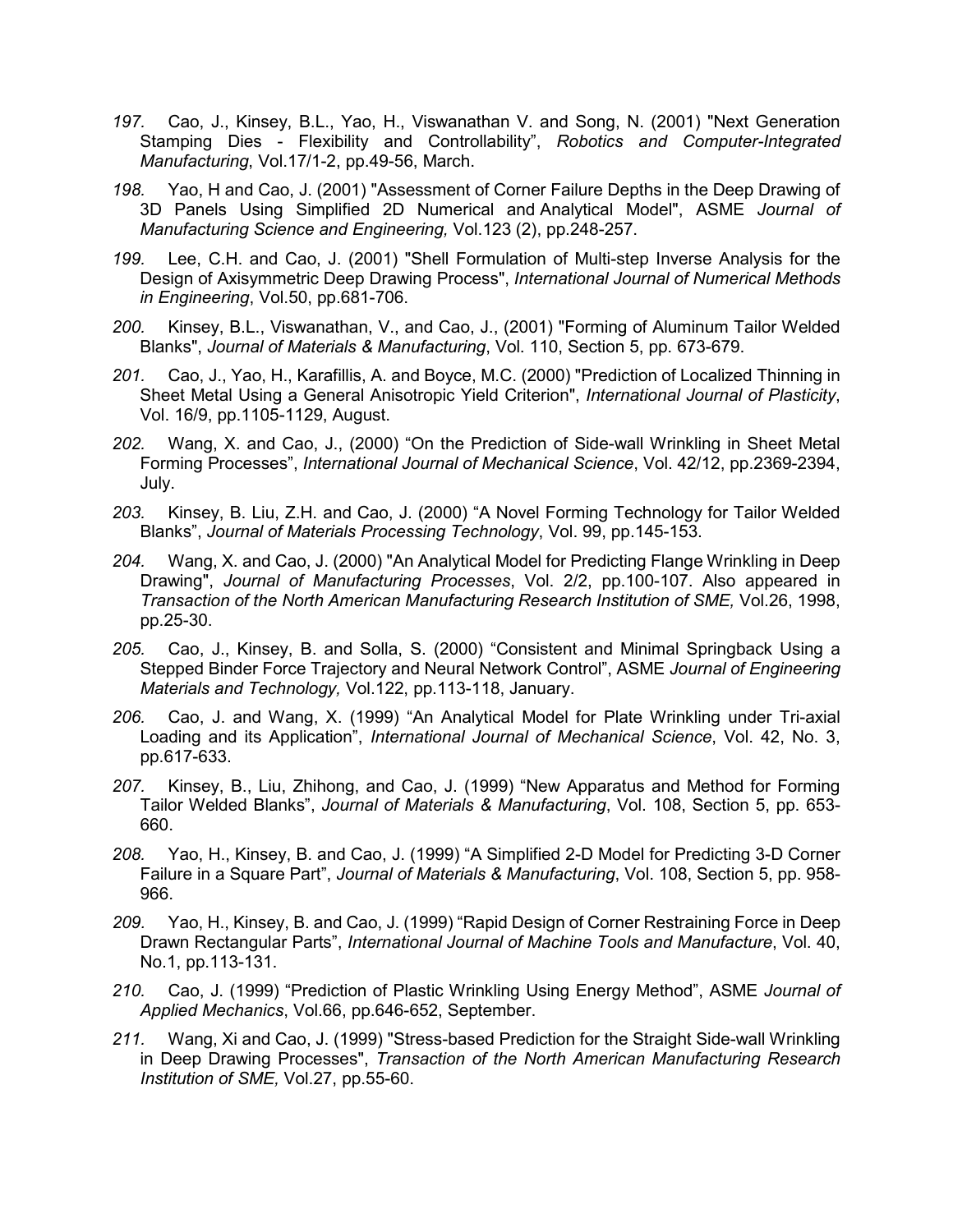- *212.* Ruffini, R. and Cao, J. (1998) "Using Neural Network for Springback Minimization in a Channel Forming Process", *Journal of Materials & Manufacturing*, Vol. 107, Section 5, pp. 65- 73.
- *213.* Cao, J. and Boyce, M. (1997) "Wrinkling Behavior of Rectangular Plates under Lateral Constraints", *International Journal of Solids and Structures*. Vol. 34 (2), Section 5, pp.153- 176.
- *214.* Cao, J. and Boyce, M. (1997) "A Predictive Tool for Delaying Wrinkling and Tearing Failure in Cup Forming", ASME *Journal of Engineering Materials and Technology,* Vol. 119, October, pp.354-365.
- *215.* Sunseri, M., Cao, J, Karafillis, A.P. and Boyce, M. (1996) "Accommodation of Springback Error in Channel Forming Using Active Binder Force Control: Numerical Simulation and Experiments", ASME *Journal of Engineering Materials and Technology.* Vol.118, July, pp.426-435.
- *216.* Taylor, L., Cao, J., Karafillis, A.P., and Boyce, M.C. (1995) "Numerical Simulations of Sheet Metal Forming", *Journal of Materials Processing Technology,* Vol. 50, pp. 168-179.
- *217.* Jalkh, P., Cao, J., Hardt, D. and Boyce, M. C. (1993) "Optimal Forming of Al 2008-T4 Conical Cups Using Force Trajectory Control", *Journal of Materials & Manufacturing*, Vol.102, Sec. 5, pp.416-427.
- *218.* Cao, J. and Boyce, M. (1993) "Draw Bead Penetration as a Control Element of Material Flow", *Journal of Materials & Manufacturing,* Vol. 102, Sec 5, pp.694-702.

### **BOOK CHAPTERS**

- 1. The Minerals, Metals & Materials Society (TMS), Metamorphic Manufacturing: Shaping the Future of On-Demand Components (Pittsburgh, PA: TMS, 2019). Electronic copies available at [www.tms.org/metamorphicmanufacturing](http://www.tms.org/metamorphicmanufacturing), with Daehn, G., Allison, J., Bilitz, El., Bourne, D., Clarke, K., DeLoach Jr., J. J., Herderick, E., Lewandowski, J., Schmitz, T., Sizek, H., Tekkaya, A.E.
- *2.* Bostanabad, R., Liang, B., Gao, J., Liu, W. K., Cao, J., Zeng, D., Su, X., Xu, H., Li, Y. and Chen, W., "Multiscale Simulation of Fiber Composites with Spatially-Varying Uncertainties", Uncertainty Quantification in Multiscale Materials Modeling, ed. Wang Y and McDowell, D., Elsevier S&T, 2018*.*
- *3.* Cao, J. and Malhotra, R. (2018) Energy Reduction in Manufacturing via Process Innovation and Surface Modification, in Energy Efficient Manufacturing, Ed. Sutherland, J., Dornfeld, David A. and Linke, Barbara S., Wiley, ISBN 9781119519812 (pdf) | ISBN 9781119521372 (epub) | ISBN 9781118423844 (cloth).
- 4. Cao, J. Meador, M., Baba, M.L., Ferreira, P. M., Madou, M., Scacchi, W., Spohrer, R.J., Teague, C., Westmoreland, P., Zhang, X. (2014) Chapter 7: Implications: Societal Collective Outcomes, including Manufacturing, in *Convergence of Knowledge, Technology and Society*, Eds. Roco, M.C.; Bainbridge, W.; Tonn, B.; Whitesides, G., Springer, ISBN 978-3-319-02203- 1.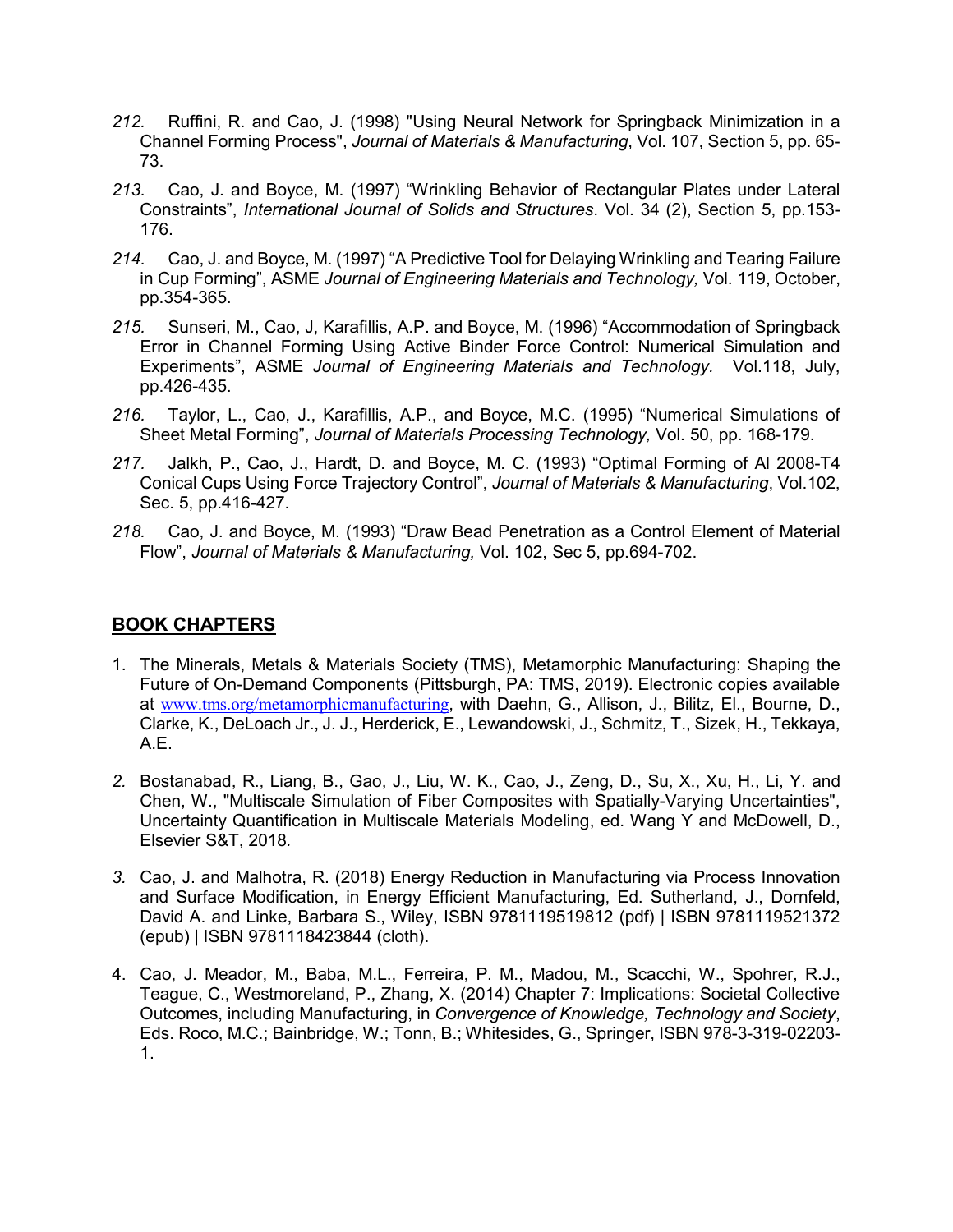- 5. Cao, J. and Ehmann, K. (2013) Section editor, Manufacturing Tribology, in *Encyclopedia of Tribology*, Ed. Wang, Q. and Chung, Y.W., Springer, ISBN 978-0-387-92896-8.
- 6. Cao, J., Chen, J. and Peng, X. (2011) Chapter 13: In-plane shear properties of woven fabric reinforced composites, in "Composite Reinforcements For Optimum Performance" Ed. Boisse, P., Woodhead Publishing Limited, ISBN-13: 978 1 84569 965 9.
- 7. Peng, X. and Cao, J. (2011) Chapter 8: Continuous models for analyzing the mechanical behavior of reinforcements in composites, in "Composite Reinforcements For Optimum Performance" Ed. Boisse, P., Woodhead Publishing Limited, ISBN-13: 978 1 84569 965 9.
- 8. Wang, Q., Zhu, D., and Cao, J. (2009) Chapter 26. Tribology and Surface Engineering, Scientific and Technological Bases for Energy Efficiency, in *Intelligent Energy Field Manufacturing and Interdisciplinary Process Innovations*, Ed. Zhang, W., CRC Press.
- 9. Ehmann, K.F., DeVor, R.E., Kapoor, S.G. and Cao, J. (2008) Chapter: Design and Analysis of Micro/Meso-scale Machine Tools, in *Smart Devices and Machines for Advanced Manufacturing*, Springer-Verlag London.
- 10. Philippe Boisse, Remko Akkerman, Jian Cao, Julie Chen, Stepan Lomov and Andrew Long, (2007) "Composites Forming" in *Advances in Material Forming (Esaform 10 Years on),*  Springer, ISBN: 978-2-287-72142-7.
- 11. Cheng, H.S., Cao, J., Mahayotsanun, N. (2007) "Experimental Study on Behavior of Woven Composites in Thermo-stamping under Nonlinear Temperature Trajectories", *Advanced Methods in Material Forming*, ed. Dorel Banabic, Springer, ISBN: 978-3-540-69844-9.
- 12. Cao, J. (2007), *Preface*, "Micromanufacturing: International Assessment of Research and Development", Springer, ISBN: 1402059485, Ehmann, K. et al.
- *13.* Gorczyca, J., Chen, J. and Cao J. (2007), *Composite Forming Technologies*, Woodhead Publishing Lt., Cambridge, UK., ISBN 1 84569 033 8.
- 14. Smith, L.M.; Zhang, L.; Wang, C.-T.; Shi, M.F.; Yoon, J.-W.; Stoughton, Th.B.; Cao, J.; Pourboghrat, F. (2005) Numerical Simulation of 3D Sheet Metal Forming Processes, American Institute of Physics, Melville, New York, ISBN: 978-0-7354-0265-2.
- 15. Cao, J. (2005) *The ASM Handbook (Volume 14) Chapter 16: Bending and Flanging, of Aluminum Sheet*, ASM International, ISBN: 1-892140-03-9.
- 16. Mahmoud Y. Demeri, Jian Cao and Ravi Venugopal (2005) *The ASM Handbook (Volume 14) Chapter 18: Process and Adaptive Control for Sheet Forming*, ASM International, ISBN:1- 892140-03-9.

### **REFEREED CONFERENCE PUBLICATIONS (UNTIL 2017)**

- 1. Martinez-Prieto, N., Fratta, G., Cao, J. and Ehmann, K. (2017) "Deposition of bead arrays with variable diameter by self-focusing of electrohydrodynamic jets", Additive Manufacturing, Materials.
- 2. Zhang, W.Z., Zhang, X.X., Lu, J., Wang, Q.J., Su, X.M., Zewng, D., Mirdamadi, M. and Cao, J. (2017) "Experimental characterization of the interaction between carbon fiber composite prepregs during the preforming process", Additive Manufacturing; Materials.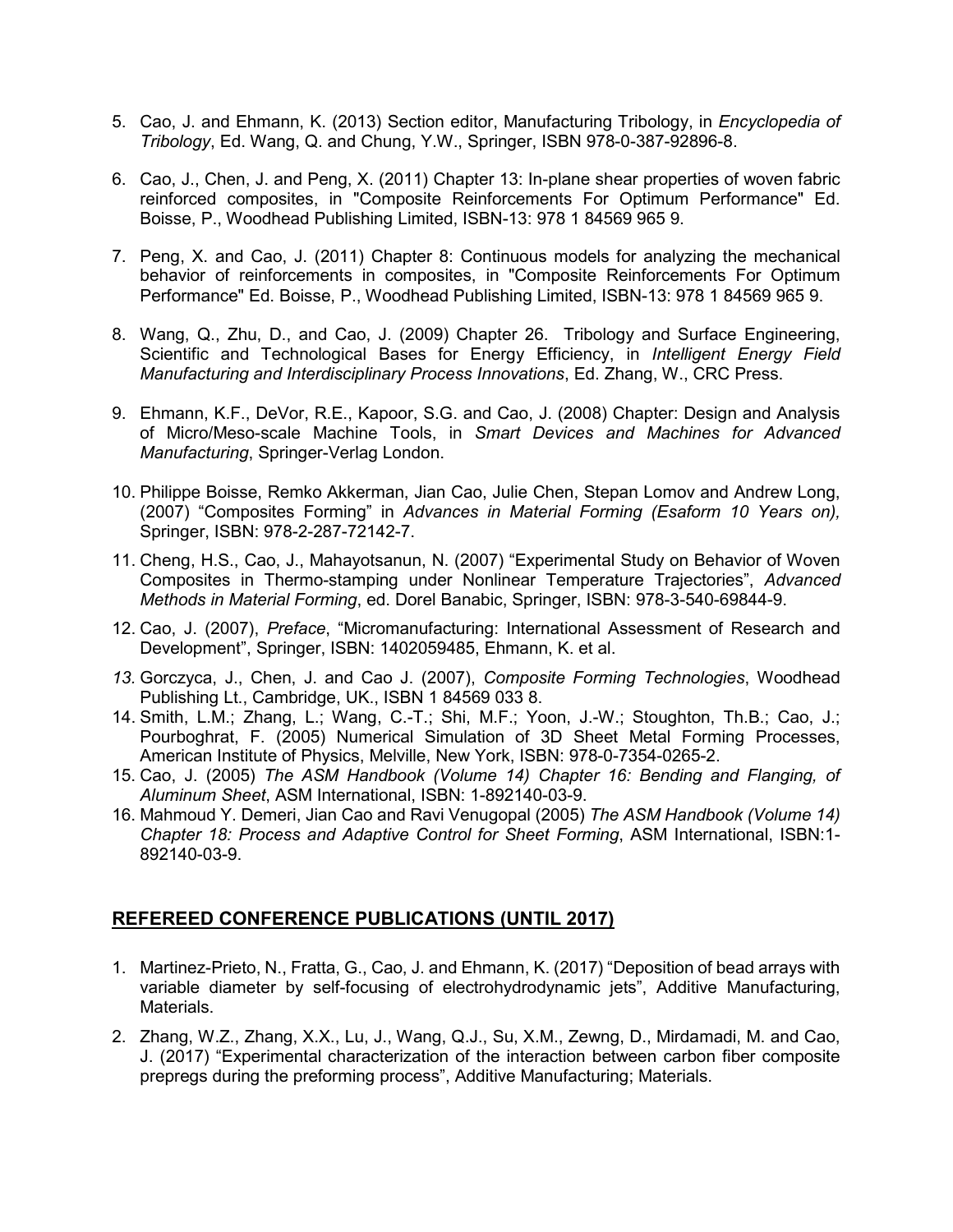- 3. Bennett, J., Dudas, R., Cao, J., Ehmann, K., Hyatt, G. (2016) "Control of heating and cooling for direct laser deposition repair of cast iron components", Int. Sym. on Flexible Automation, Cleveland, Ohio.
- 4. Fan, Z.Y., Gao, R., Ng, M.K., Cao, J. and Smith, E.F. (2016) "Circumferential pressure measurement for microrolling process monitoring", Int. Sym. on Flexible Automation, Cleveland, Ohio.
- 5. Wang, X.L., Yao, Y.W., Ye, S., Liu, T.C., Assoufid, L., Cao, J. and Ulmer, M.P. (2016) "Shaping Si, NiCo, and glass substrates via stresses in the coatings", Adaptive X-ray Optics IV.
- 6. Ulmer, M. P., Coverstone, V. L., Cao, J., Chung, Y.-W., Corbineau, M.-C., Case, A., Murchison, B., Lorenz, C., Luo, G., Pekosh, J., Sepulveda, J., Schneider, A., Yan, X., Ye S. (2016) "APERTURE: a precise extremely large reflective telescope using re-configurable elements", Proc. SPIE 9904, Space Telescopes and Instrumentation 2016: Optical, Infrared, and Millimeter Wave, 99041I, doi:10.1117/12.2231679, 2016
- 7. Smith, J. Cao, J. and Liu, W. K. (2016) "Computational Challenges and Future Research Directions in Additive Manufacturing," IACM Expression, 38, 2-5.
- 8. Moser, N., Zhang, Z., Ren, H., Ehmann, K.F. and Cao, J. (2016) "An Investigation into the Mechanics of Double-Sided Incremental Forming using Finite Element Methods", ESAFORM 2016.
- 9. Zhang, W., Ren, H., Wang, Z., Liu, W.K., Chen, W., Zeng, D., Xu, X. and Cao, J. (2016) "An Integrated Computational Materials Engineering Method for Woven Carbon Fiber Composites Preforming Process", ESAFORM 2016.
- 10. Zhang, Z., Zhang, H., Shi, Y., Moser, N., Ren, H., Ehmann, K.F. and Cao, J. (2016) "Springback Reduction by Annealing for Incremental Sheet Forming", NAMRC 44, June 27- July 1, 2016, Blacksburg, Virginia, USA.
- 11. Wolff, S., Lee, T., Faierson, E., Ehmann, K. and Cao, J. (2016) "Anisotropic Properties of Directed Energy Deposition (DED)-Processed Ti-6Al-4V", NAMRC 44, June 27 – July 1, 2016, Virginia Tech, Blacksburg, Virginia, USA.
- 12. Zhang, H., Zhang, Z., Ren, H., and Cao, J. (2016) "Dieless Double-sided Incremental Hole-Flanging with Different Peripheral Supporting Strategies", MSEC 2016.
- 13. Ren, H., Moser, N., Zhang, Z., Ehmann, K., and Cao, J. (2016) "Effects of Tool Deflection in Accumulated Double-Sided Incremental Forming Regarding Part Geometry", MSEC 2016.
- 14. Ren, H.Q., Moser, N., Zhang, Z.X., Ehmann, K.F. and Cao, J. (2016) "Effect of Tool Deflection in Accumulated Double-Sided Incremental Forming Regarding Part Geometry," ASME 2016 International Manufacturing Science and Engineering Conference, MSEC2016, June 27- July 1, 2016, Blacksburg, Virginia, USA.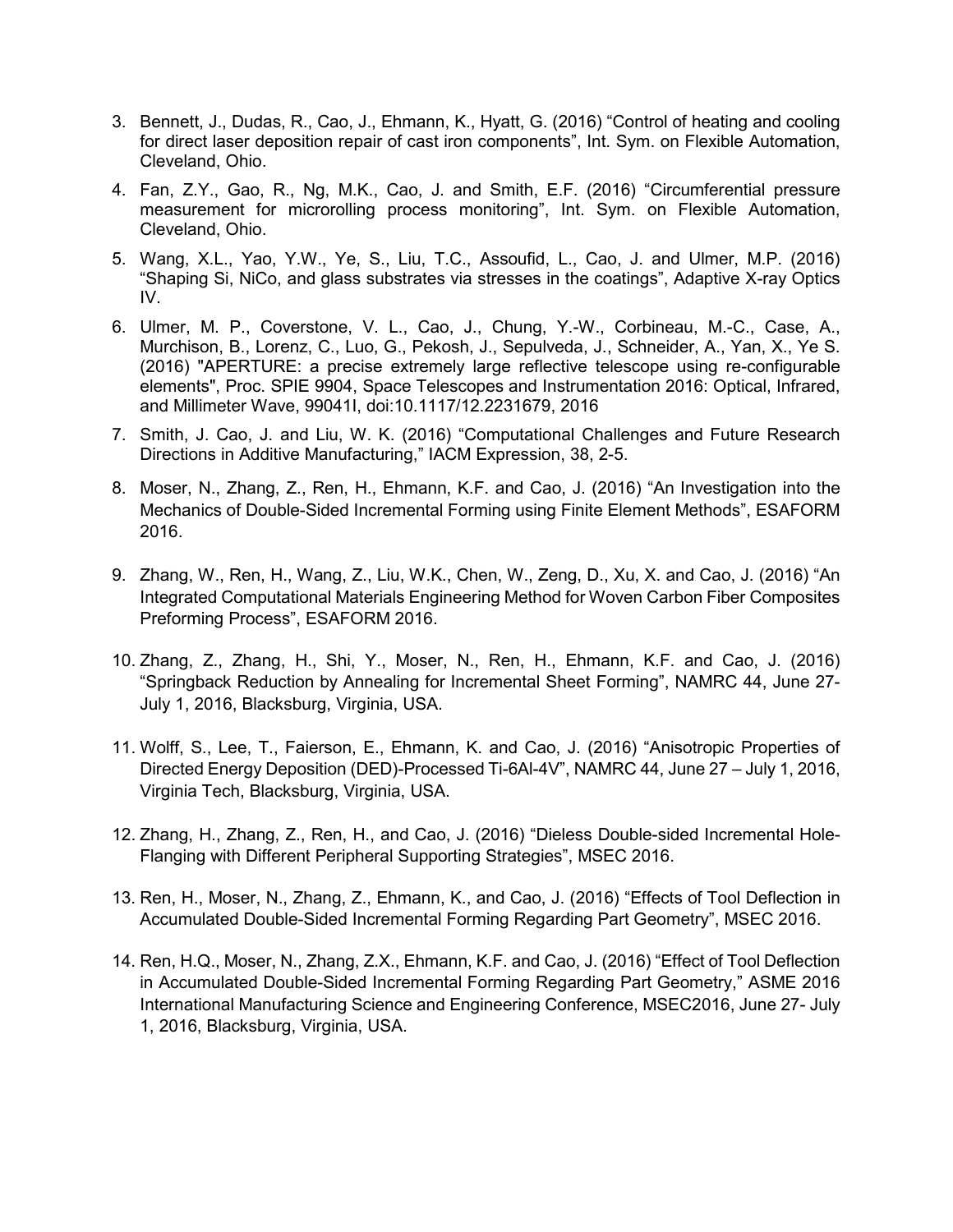- 15. Pritchet, D., Cao, J., Ehmann, K. and Huang, J.X. (2016) "Boltzmann law-based control of localized electrophoretic particle deposition and manipulation," Proc. International Conference on Manipulation, Automation and Robotics at Small Scales, 18-22 July 2016, Paris, France.
- 16. Martinez-Prieto, N., Cao, J. and Ehmann, K. (2016) "Corner Deposition on Near-Field Electrospinning for Pin-To-Pin and Pin-To-Plate Electrode Configurations," Proc. 4M/IWMF, Copenhagen, September 13-15, 2016.
- 17. Martinez-Prieto, N., Dou, X., Huang, J.X., Cao, J. and Ehmann, K. (2016) "Direct-Writing of Flexible Structures using Velocity-Controlled Buckling in Near-Field Electrospinning," 11th International Conference on Micro Manufacturing, Orange County, California, USA, March 2016, ICOMM 2016.
- 18. Pritchet, D., Ehmann, K., Cao, J. and Huang, J.X. (2016) "Additive Micro Manufacturing with Modulated Electric Fields: Design Challenges and Application Potential," 11th International Conference on Micro Manufacturing Orange County, California, USA, March 2016, ICOMM-2016.
- 19. Wang, X., Yao, Y., Cao, J., Vaynman, S., Graham, M. E., Liu, T., Ulmer, M. P., "Investigation of magnetically smart films applied to correct the surface profile of light weight X-ray optics in two directions", Proc. SPIE 9603, Optics for EUV, X-Ray, and Gamma-Ray Astronomy VII, 96031O, doi:10.1117/12.2187070, 2015.
- 20. Yao, Y., Wang, X., Cao, J., Graham, M. E., Vaynman, S., Grogans, S. E., Cao, Y., and Ulmer, M. P., "Stress manipulated coating for figure reshape of light weight X-ray telescope mirrors", Proc. SPIE 9603, Optics for EUV, X-Ray, and Gamma-Ray Astronomy VII, 96031J, doi:10.1117/12.2186146, 2015.
- 21. Ren, H., Moser, N., Zhang, Z., Ndip-Agbor, E., Smith, J., Ehmann, K. and Cao, J. "Effects of Tool Positions in Accumulated Double-Sided Incremental Forming on Part Geometry", ASME Int. Manuf. Sci. and Eng. Conference, 2015.
- 22. Saxena, I., Liu, J., Ehmann, K.F. and Cao, J. "Biprism Interference Micro-Patterning For Periodic Micro-Structure Generation", International Conference on MicroManufacturing, Milan, Italy, March 2015.
- 23. Giovannini, G., Han, P., Ehmann, F.E. and Cao, J. "Tissue cutting with bio-inspired biopsy punches with serrated edges accompanied by vibrational motions," International Conference on MicroManufacturing, Milan, Italy, March 2015.
- 24. Xu, J., Abecassis, M., Zhang, Z., Guo, P., Cao, J. and Ehmann, J. "Accuracy Improvement of Nano-fiber Deposition by Near-Field Electro Spinning,", International Workshop on Micro-Factory, Hawaii, 2014.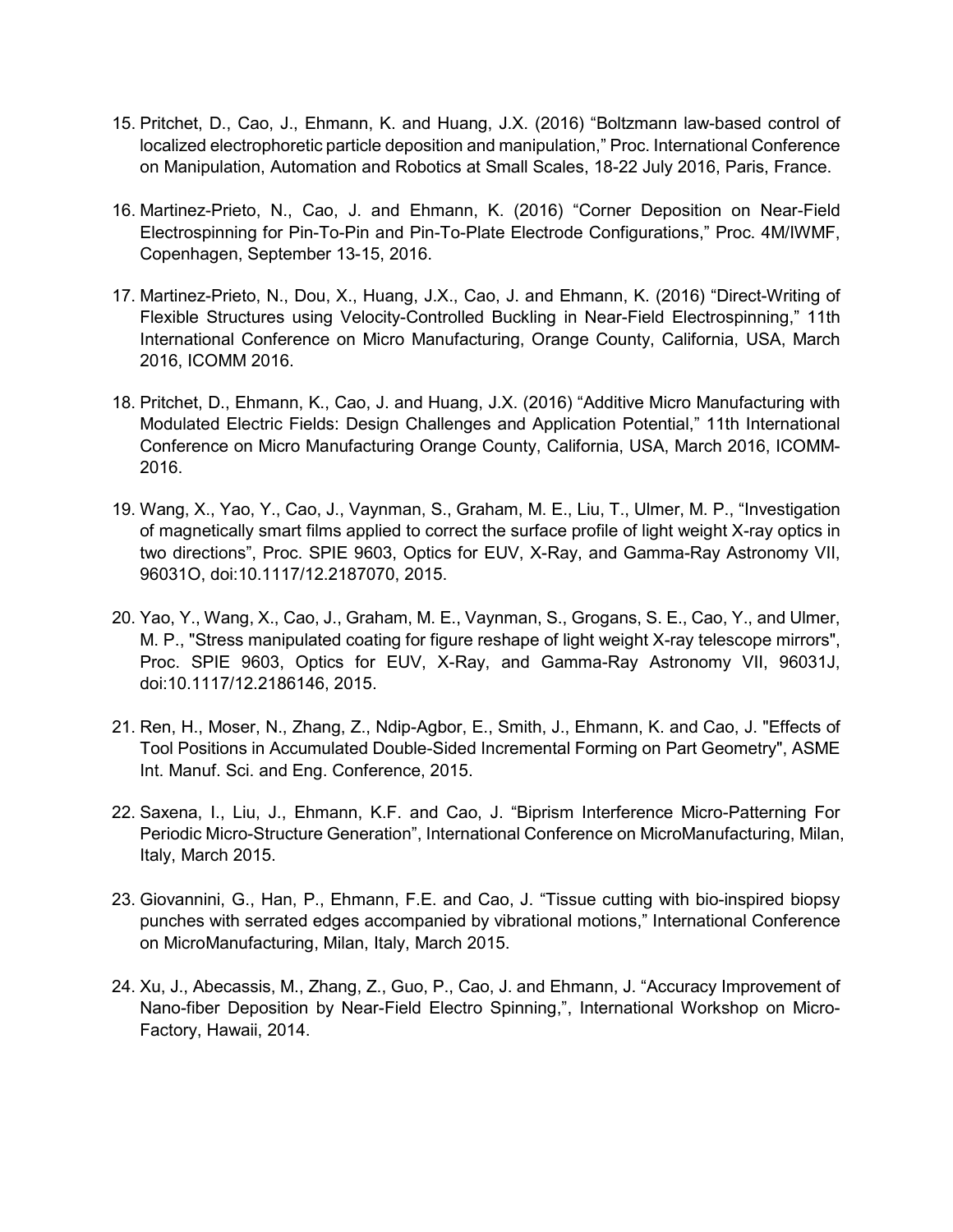- 25. Fan, Z., Zou, X., Gao, R., Ng, M.K., Cao, J. and Smith, E.F., "Design and evaluation of an embedded pressure sensor for microrolling process monitoring", *Proceedings of 2014 International Symposium on Flexible Automation*, Awaji-Island, Hyogo, Japan, July, 2014.
- 26. Ndip-Agbor, E.E., Smith, J., Ren, R., Xu, J., Jiang, Z., Chen, W. and Cao, J. "Optimization of CAD-based Toolpath Generation in Accumulative-DSIF", Proceedings of ISFA2014 2014 International Symposium on Flexible Automation, Japan, 2014.
- 27. Ulmer, M. P., Wang, X., Peter, K., Cao, J., Cao, Y., Karian, T., Grogans, S., Graham, M. E., Vaynman, S. and Yao, Y.,"Comparisons of the deflections of magnetically smart films on alloy of NiCo and glass substrates", Proceedings of SPIE - The International Society for Optical Engineering. 2014;9208, SPIE conference in San Diego, California.
- 28. Smith, J., Malhotra R., Liu, W.K., and Cao, J. "Application of a shear-modified GTN model to incremental sheet forming", NUMISHEET 2014: The 9th International Conference and Workshop on Numerical Simulation of 3D Sheet Metal Forming Processes: Part A Benchmark Problems and Results and Part B General Papers, volume 1567, pages 824-827. AIP Publishing, 2014.
- 29. Ndip-Agbor, E.E., Smith, J., Xu, R., Malhotra, R. and Cao, J. "Effect of relative tool position on the geometric accuracy of accumulative DSIF", NUMISHEET 2014: The 9th International Conference and Workshop on Numerical Simulation of 3D Sheet Metal Forming Processes: Part A Benchmark Problems and Results and Part B General Papers, volume 1567, pages 828-831. AIP Publishing, 2014.
- 30. Saxena, I., Ehmann, K., Cao, J. "Productivity Enhancement in Laser Induced Plasma Micro-Machining by Altering Salinity of the Dielectric Media", Proceedings of the International Conference on Micro-Manufacturing 2014, Paper No. 93
- 31. Ng, M.K., Saxena, I., Ehmann, K.F. and Cao, J., "Improving surface hydrophobic performance by micro-rolling based-texturing", *Proceedings of the 9th International Conference on Micro-Manufacturing*, Singapore, March, 2014.
- 32. Xu, R., Ren, H., Zhang, Z., Malhotra, R. and Cao, J, "A mixed toolpath strategy for improved geometric accuracy and higher throughput in double-sided incremental forming", MSEC 2014- 4127, Proc. ASME 2014 International Manufacturing Science and Engineering Conference, June 9-13, 2014, Detroit, MI, USA.
- 33. Ng, M.K., Magargee, J., Ehmann, K.F. and Cao, J. (2013) "Microrolling-based Surface Texturing", Conference on Multi-Material Micro Manufacture, San Sebastián, Spain, Oct. 8- 10, 2013.
- 34. Fan, R., Ng, M.K., Xu, D., Hu, P. and Cao, J. (2013) "Experimental and Numerical Study of Electrically-Assisted Micro-Rolling", The 11th International Conference on Numerical Methods in Industrial Forming Processes, Shenyang, China, July 6-10, 2013.
- 35. Velasquez, T., Han, P., Cao, J. and Ehmann, K. (2013) "Feasibility of laser surface texturing for friction reduction in surgical blades", MSEC2013-1193, 2013 ASME International Manufacturing Science and Engineering Conference, Madison, WI, June 10-14, 2013.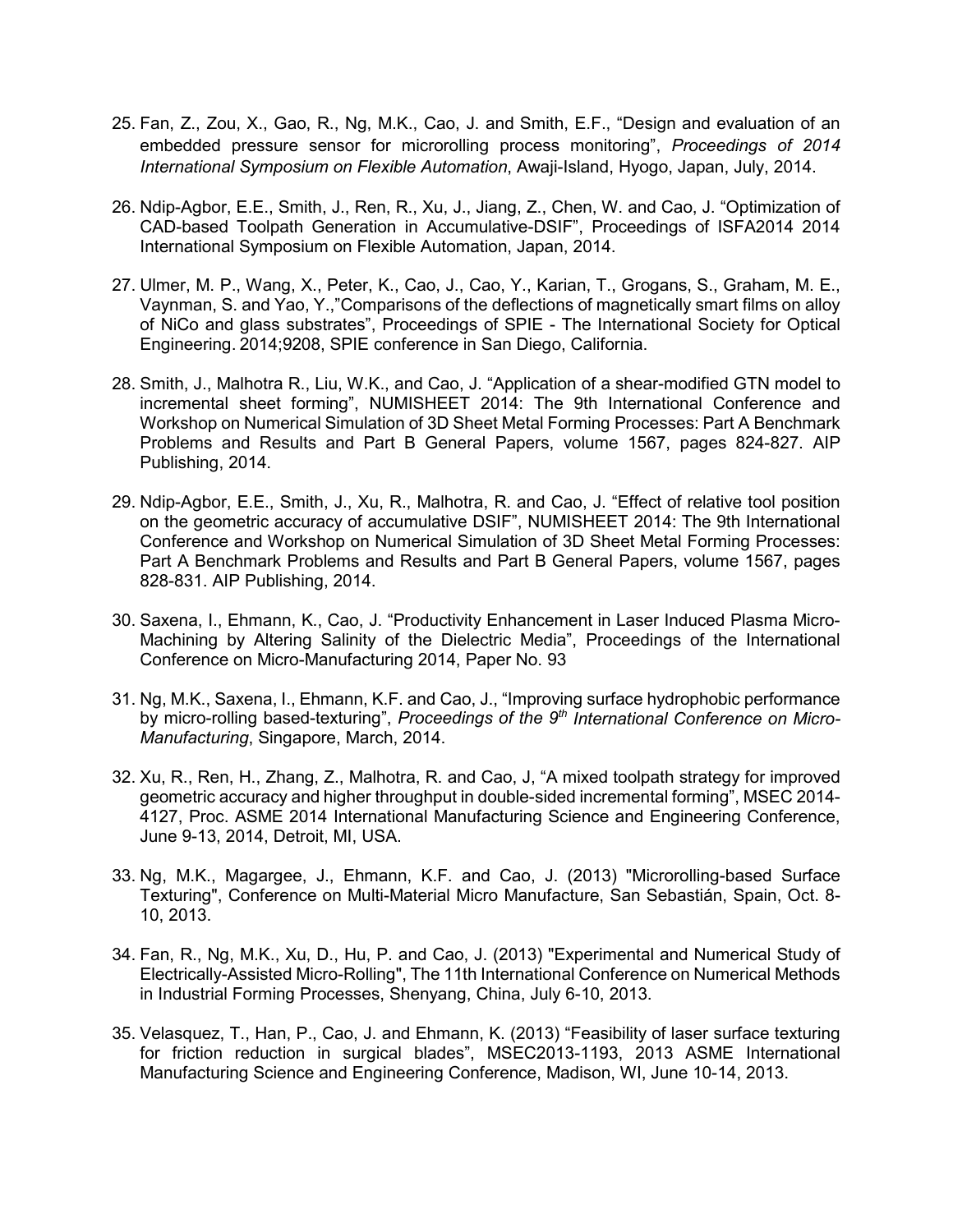- 36. Magargee, J., Morestin, F. and Cao, J. (2013) "Characterization of flow stress for commercially pure titanium subjected to electrically-assisted deformation", MSEC2013-1069, 2013 ASME International Manufacturing Science and Engineering Conference, Madison, WI, June 10-14, 2013.
- 37. Malhotra, R., Saxena, I., Ehmann, K. and Cao, J. (2013) "Line-based laser induced plasma micro-machining (L-LIPMM)", MSEC2013-1153, 2013 ASME International Manufacturing Science and Engineering Conference, Madison, WI, June 10-14, 2013.
- 38. Fan, Z.Y., Zou, X.Y., Gao, R. X and Cao, J. (2013) "Pressure Reconstruction for Microrolling Process Monitoring", 46<sup>th</sup> CIRP Conference on Manufacturing Systems 2013, Procedia CIRP 7, pp. 258-263, Setubal, Portugal, May 29-31, 2013.
- 39. Ng, M.K., Magargee, J., Fan, R., Gao R.X. and Cao, J. (2013) "Surface texturing in titanium alloy by electrically-assisted micro-rolling", Proceedings of the 8th International Conference on Micromanufacturing, Victoria, Canada, March 25-28, 2013.
- 40. Magargee, J. Morestin, F., Cao, J. and Jones, J.S. (2013) "Micro-scale Mechanical Testing of Non-woven Carbon Nanotube Sheets and Yarns", Proceedings of the 8th International Conference on Micromanufacturing, Victoria, Canada, March 25-28, 2013
- 41. Xu, D., Malhotra, R., Cao, J, Reddy, N.V., Chen, J. (2012) "Analytical Prediction of Stepped Feature Generation in Multi-Pass Single Point Incremental Forming", 40<sup>th</sup> NAMRC, June 4-8, 2012, Nortre Dame, IN, U.S.A.
- 42. Ulmer, M. P., Wang, X., Cao, J., Graham, M. E., and Vaynman, S. (2013) "Update to an application using magnetic smart materials to modify the shape of a x-ray telescope mirror", Proc. SPIE 8861, Optics for EUV, X-Ray, and Gamma-Ray Astronomy VI, 88611R (September 26, 2013); doi:10.1117/12.2024217.
- 43. Wang, X., Cao, J., Ulmer, M. P., Graham, M. E., Vaynman, S., Savoie, J. and Bellavia, B. (2012) "Comparing theory with experimental data in studying the deformation of magnetically smart films deposited on nickel and glass substrates", Proc. SPIE 8503, Adaptive X-Ray Optics II, 85030D (October 15, 2012); doi:10.1117/12.929350.
- 44. Ulmer, M.P., Wang, X., Cao, J., Savoie, J., Bellavia, B., Graham, M.E., Vaynman, S. (2012) "Progress report on using magneto-strictive sputtered thin films to modify the shape of a Xray telescope mirror", Proc. SPIE 8503, Adaptive X-Ray Optics II, 85030C, October 15, 2012; doi:10.1117/12.928454.
- 45. Wang, X., Ulmer, M.P., Graham, M.E., Vaynman, S., Savoie, J., Hoffmann, L. and Cao, J. (2012) "Deflection for a Magnetostrictive Thin Film Bimorph in a Magnetic Field",  $40<sup>th</sup> NAMRC$ , June 4-8, 2012, Nortre Dame, IN, U.S.A.
- 46. Han, P., Kim, J., Ehmann, K. and Cao, J. (2012) "Laser surface texturing of medical needles for friction control", 1<sup>st</sup> PROMED Conference, Brescia, Italy, May 2-4, 2012.
- 47. Ng, M.K., Fan, R., Zhou, R., Smith, E, Gao, R. and Cao, J. (2012) "Micro surface-texturing by electrically assisted micro-rolling", Proceedings of the 7th International Conference on Micromanufacturing, Evanston, IL, pp. 259-266.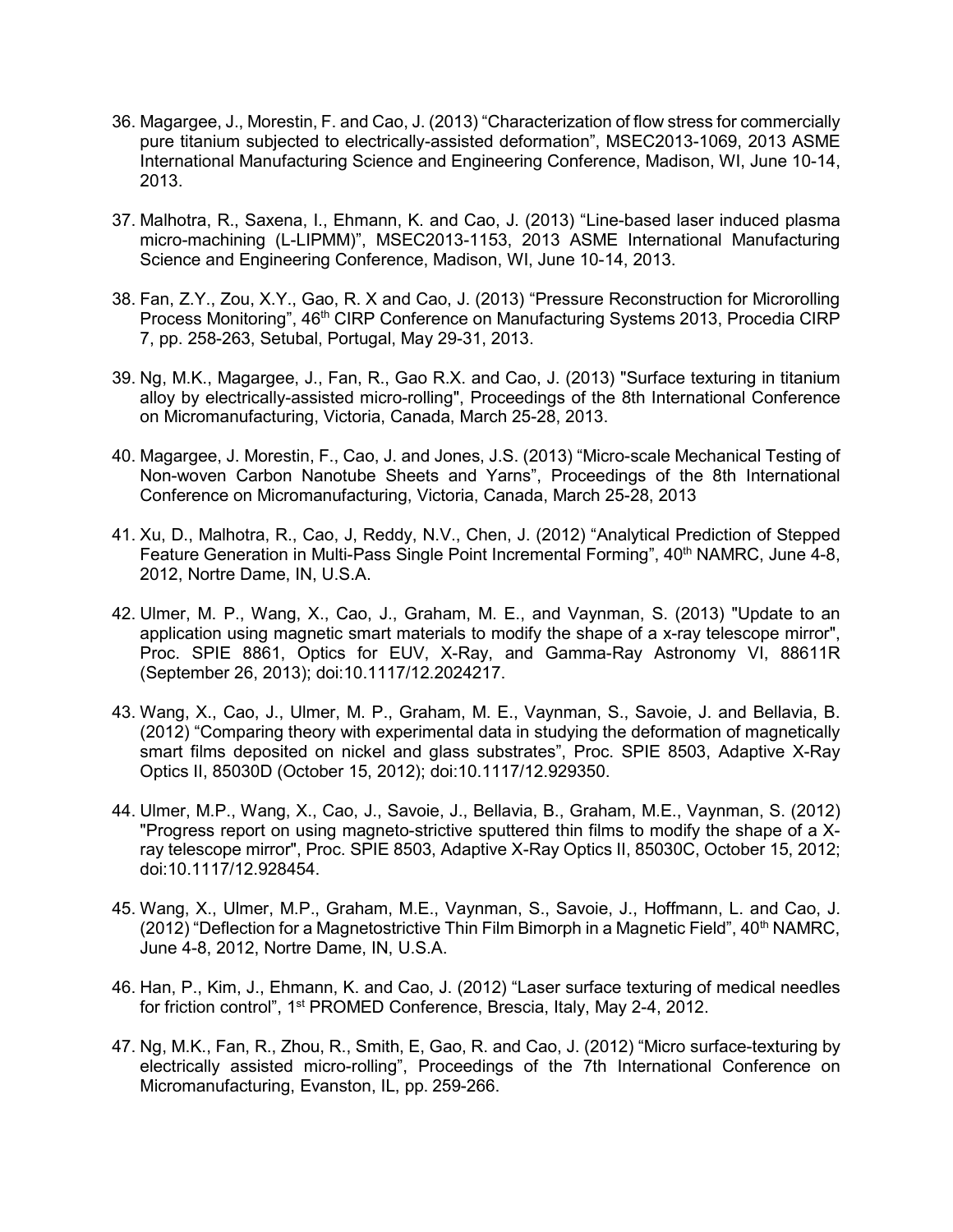- 48. Malhotra, R., Xue, L., Cao, J., Belytschko, T., Smith, K. Scott., Ziegert, J. (2011) "Prediction and Analysis of Fracture in Single Point Incremental Forming using a Damage based Material Model", accepted to Proceeding of the North American Manufacturing Research Conference of SME, Vol. 39, June 13-17, 2011, Oregon State University, Corvaliis, Oregon, USA.
- 49. Malhotra, R., Cao, J., Ren, F., Kiridena, V., Xia, Z.Cedric. (2011) "Improvement of geometric accuracy in Incremental Forming by using a Squeezing Toolpath With Two Forming Tools", accepted to 2011 International Manufacturing Science and Engineering Conference, June 13-17, 2011, Oregon State University, Corvaliis, Oregon, USA.
- 50. Zhou, R., Cao, J, Ehmann, K., Xu, C., (2011), "An investigation on deformation-based micro surface texturing", ASME/SME/JSME Manufacturing Research Conference, Corvallis, OR, June 2011.
- 51. Ulmer, M.P., Grahama, M.E., Vaynmana, S., Cao, J. and Takacs, P.Z. (2011) "Plan for using magnetically smart materials to shape X-ray optics", SPIE, V. 1, Prague.
- 52. Zhou, R., Cao, J., Ehmann, K., Chuang, Y., Lee, A., Wu, C., Huang, K, (2011) "A novel desktop deformation based micro surface texturing system", *6th International Conference on Micromanufacturing*, Tokyo, Japan, March 2011.
- 53. Ulmer, M.P., Grahama, M.E., Vaynmana, S., Cao, J. and Takacs, P.Z. (2010) "Magnetic smart material application to adaptive X-ray optics", SPIE, 7803 - 8 V. 1.
- 54. Malhotra, R., Huang, Y., Xue, L., Cao, J., Belytschko, T. (2010) "An Investigation on the Accuracy of Numerical Simulations for Single Point Incremental Forming with Continuum Elements." , *Proceedings of the 10th International Conference on Numerical Methods in Industrial Forming Processes*, June 13-17, 2010, Pohang, Korea, AIP Conference Proceedings, 1252, pp/221-227.
- 55. Cao, J., Dohda, K., Zhou, R., Makino, T., Futamura, M., (2010) "An Investigation on Bump Formation in Forming of Micro Dimples", *Steel Research International*, 81, No. 9:1160-1165, 81: n/a. doi: 10.1002/srin.201190002.
- 56. Malhotra, R., Xue, L., Cao, J. (2010) "Fracture Based Formability Prediction in Incremental Forming", *Proceedings of the ASME 2010 International Manufacturing Science and Engineering Conference*, October 12-15, 2010, Erie, PA, USA.
- 57. Wu W., Huang, Y., Malhotra R., Wang, Y and Cao, J. (2010) "Experimental and Numerical Analysis of Titanium MicroTube Elliptical Flaring", *Proceedings of the ASME 2010 International Manufacturing Science and Engineering Conference*, October 12-15, 2010, Erie, PA, USA.
- 58. Mahayotsanun, N., Cheng, T.J., Chuang, Y., Tu, K.Y., Lee, H.C., Ehmann, K., and Cao, J. (2010) "Effects of Grain Size and Strain Rate in Micro-Extrusion", Proceedings of the 2010 International Conference of Micromanufacturing, Madison, WI, April 2010.
- 59. Mahayotsanuna, N., Lee, H.C., Cheng, T.J., Chuang, Y., Tu, K.Y., Beltran, M., Ehmann, K and Cao, J (2010) "Development of the micro-exstrusion machine to study the grain size and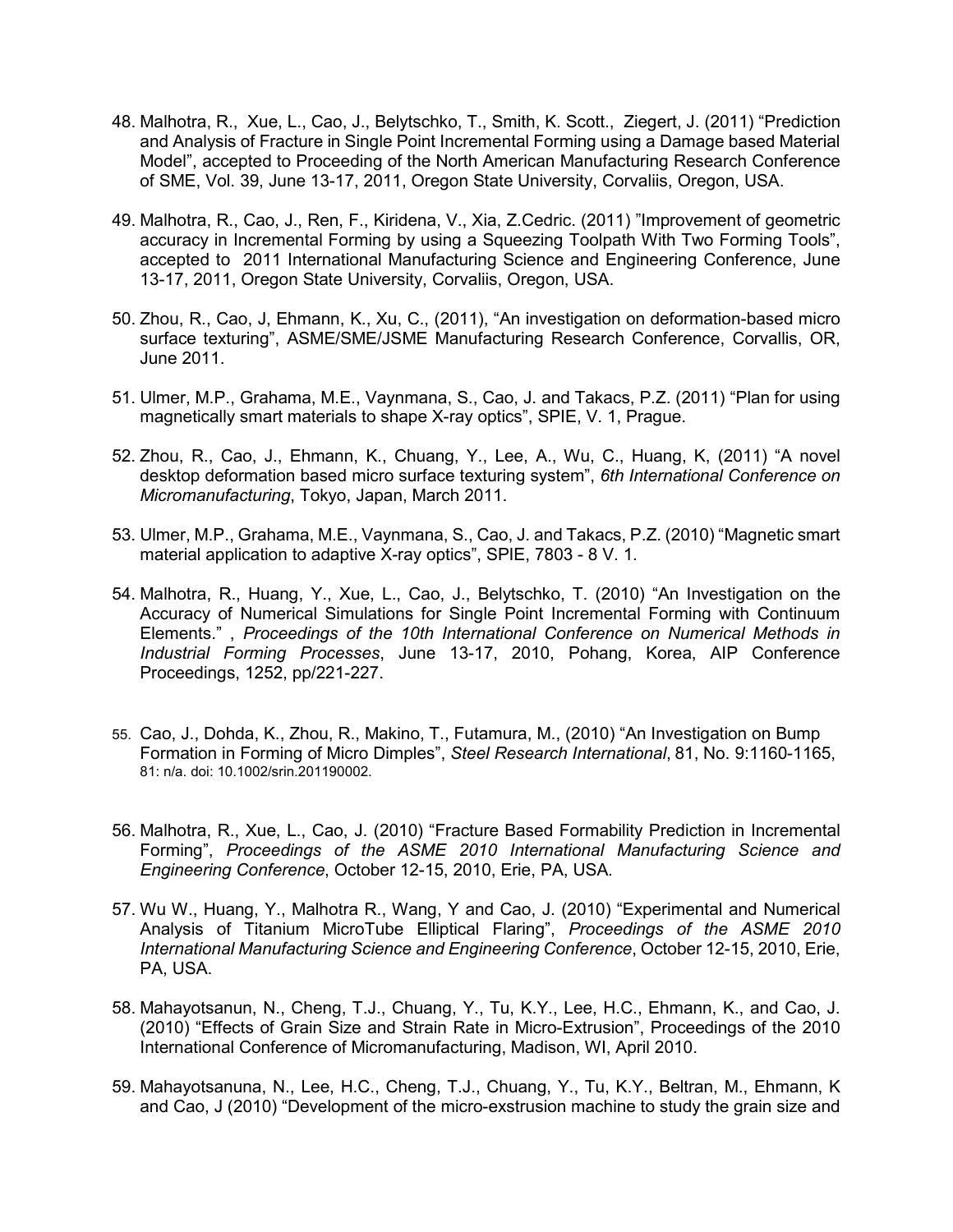strain rate effects in the micro-extrusion process", International Symposium on Flexible Automation, Tokyo, Japan, July 2010.

- 60. Mahayotsanuna, N., Lee, H.C., Cheng, T.J., Chuang, Y., Tu, K.Y., Ehmann, K and Cao, J. (2009) "Development of the high-speed micro-extrusion machine to investigate strain rate and size effects", 4M/ICOMM 2009, Karlsruhe, Germany.
- 61. Wang, Yongjun, Wu, Weichao, Huang, Ying, Reddy, N.V. and Cao, J. (2009) "Experimental and Numerical Analysis of Double Sided Incremental Forming", Proceedings of the 2009 International Manufacturing Science and Engineering Conference, MSEC2009, October 5-8, 2009, West Lafayette, IN, USA.
- 62. Meng, F., Zhou, R., Davis, T., Wang, Q., Cao, J., Hua, D., and Liu, J. (2009) "Numerical Study of Effect of Initial Clearance Between Lubricated Laser-Textured Parallel Surfaces on Friction", Society of Tribologists and Lubrication Engineers Annual Meeting, May 17-21, 2009, Lake Buena Vista, FL.
- 63. Zhou, R., Cao, J., Xia, Z. C. , Wang, Q. and Alali, I., (2009) "Experimental Analysis of Die Wear in Sheet Metal Forming",*[Society of Automotive Engineers](http://www.techstreet.com/info/sae.tmpl) World Congress*, April 20- 23, 2009, Detroit, MI.
- 64. Wang, Y., Huang, Y., Cao, J. and Reddy, N.V. (2008) "Experimental Study on a New Method of Double Side Incremental Forming", Proceedings of the 2008 International Manufacturing Science and Engineering Conference, MSEC2008, October 7-10, 2008, Evanston, Illinois, USA.
- 65. Huang, Y., Cao, J., Smith, S., Woody, B., Ziegert, J. and Li, M. (2008) "Studies of Size Effect on the Formability of a Domed Part in Incremental Forming", Proceedings of the 2008 International Manufacturing Science and Engineering Conference, MSEC2008, October 7-10, 2008, Evanston, Illinois, USA.
- 66. Malhotra, R., Reddy, N.V. and Cao, J. (2008) "A Generic Tool Path Generation Methodology for Incremental Forming", Proceedings of the 2008 International Manufacturing Science and Engineering Conference, MSEC2008, October 7-10, 2008, Evanston, Illinois, USA.
- 67. Davis, T., Zhou, R., Pallav, K., Beltran, M., Cao, J., Ehmann, K., Wang, Q. J., Xia, Z. C., Talwar, R. and Lederich, R. (2008) "Experimental friction study of micro-scale laser-textured surfaces," International Workshop on Microfactories 2008, Oct. 5-7, 2008, Evanston, IL.
- 68. Cao, J., Huang, Y., Reddy, N.V., Malhotra, R. and Wang, Y. (2008) "Incremental Sheet Metal Forming: Advances and Challenges", International Conference on Technology of Plasticity, Gyeongju, Korea, pp. 1967-1982, ISBN: 978-89-5708-152-5.
- 69. Beltran, M., Huang, Y., Zhou, R. and Cao, J. (2008) "Microchannel Fabrication using Micro-Incremental Forming in Thin Stainless Steel Sheet", 3<sup>rd</sup> International Conference on *Micromanufacturing*, September, 2008, Pittsburgh, PA.
- 70. Cao, J., Lee, W., Cheng, H.S., Wang, H.P. and Chung, K. (2008) "Experimental and Numerical Investigation of Combined Isotropic-kinematic Hardening Behavior", in *Mechanics and*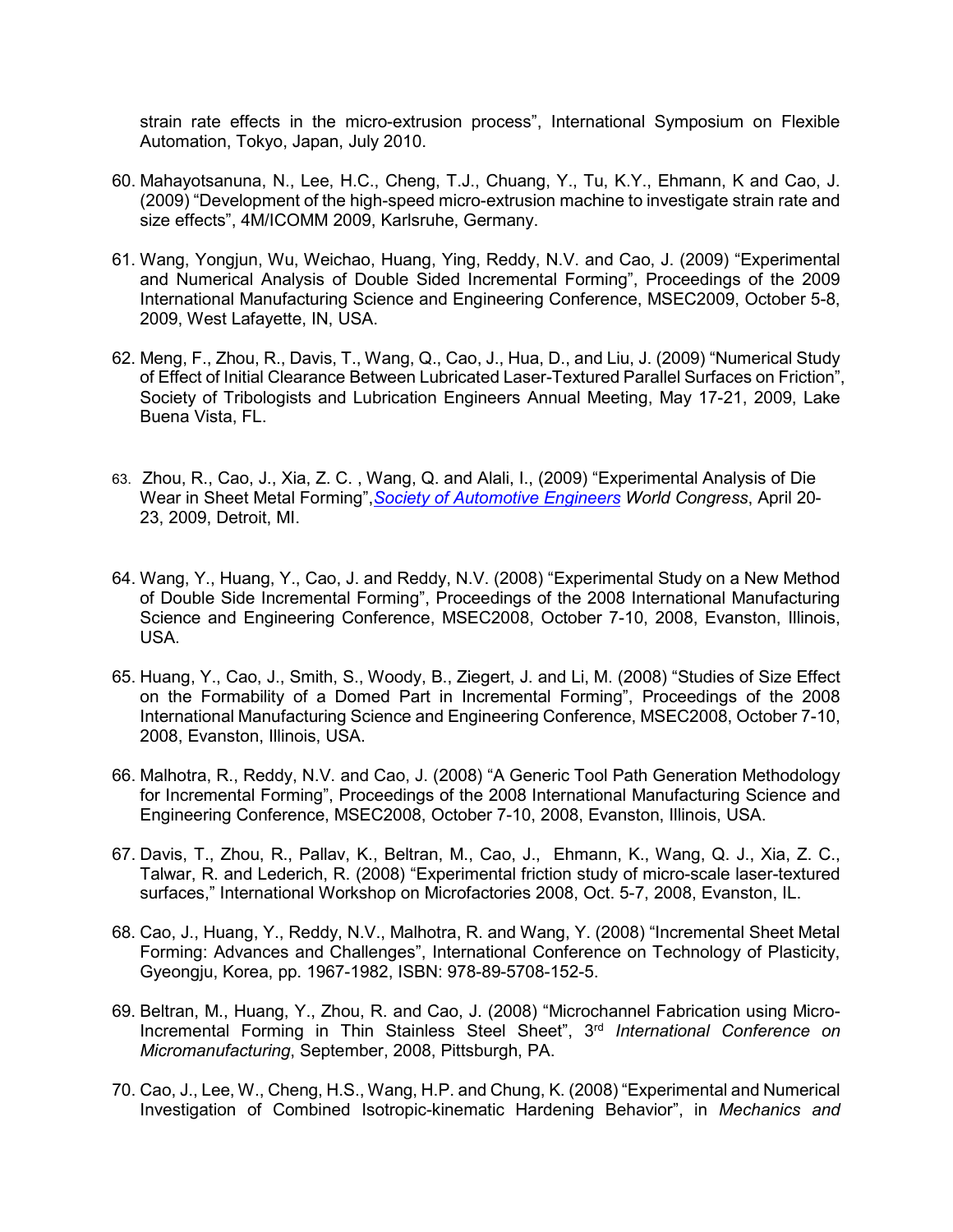*Mechanisms of Finite Plastic Deformation*, edited by A.S. Khan and B. Farrokh, Proceedings of PLASTICITY '08: The 14<sup>th</sup> International Symposium on Plasticity and its Current Applications in Kailua-Kona, Hawaii, U.S.A., Jan. 3-8, 2008, Neat Press, Fulton, Maryland, 2008, pp.109-111.

- 71. Lee, W., Cao, J., Badel, P. and Boiss, P. (2008) "Non-orthogonal Constitutive Model for Woven Composites with Considering Tensile Effect on Shear Behavior", in The 11th ESAFORM Conference on Material Forming, Proceedings of ESAFORM 2008 in Lyon, France, Apr. 23-25, 2008, pp.327-330.
- 72. Lee, W., Padvoiskis, J., Cao, J., de Luycker, E., Boisse, P., Morestin, F., Chen, J. and Sherwood, J. (2008) "Bias-extension of woven composite fabrics", in The 11th ESAFORM Conference on Material Forming, Proceedings of ESAFORM 2008 in Lyon, France, pp.331- 334.
- 73. Wang, H-P., Xu, S., Cao, J., Chen, W. and Cheng, H.S. (2008) "A Study on a Surface Distortion Predictor for Sheet Metals: validation in Yoshida Buckling Problems", in 2008 NUMISHEET.
- 74. Parasiz, S.A., Kinsey, B., Krishnan, N. and Cao, J. (2007) "Characterization and Investigation of Deformation during Microextrusion using X-ray Texture Analysis", ASME *International Manufacturing Science and Engineering Conference*, Atlanta, Georgia.
- 75. Huang, Y., Wang, Y.J., Cao, J. and Li, M. (2007) "Prediction of Forming limit in Single Point Incremental Forming with the Ductile Fracture Criterion," *ASME International Manufacturing Science and Engineering Conference*, Atlanta, Georgia.
- 76. Davis, T., Cao, J., Chen, W., Wang, Q., Xia, C., Talwar, R. and Lederich, R. (2007) "Effect of Micro Manufacturing Processes on Surface Behavior," *ASME International Manufacturing Science and Engineering Conference*, Atlanta, Georgia.
- 77. Mahayotsanu, N, Krishnan, N., Cao, J. and Ehmann, K. (2007) "Study of Strain Rates and Size Effects in the Microextrusion Process: Part I - Development of a Microextrusion Machine," *2nd International Conference on Micromanufacturing*, Clemson, South Carolina.
- 78. Parasiz, S.A., Kinsey, B., Mahayotsanun, N. and Cao, J. (2007) "Dependence of Deformation on Grain Size and Sample Size in Microextrusion," 2nd *International Conference on Micromanufacturing*, Clemson, South Carolina.
- 79. Mahayotsanu, N, Cao, J., Sah, S., Gao, R., and Wang, C.T., (2007) "Integrated Sensing System for Stamping Monitoring and Control," *IEEE SENSORS 2007*, Atlanta, Georgia.
- 80. Lee, W., Cao, J., Chen, J. and Sherwood, J.A. (2007) "Numerical Analysis on Double Dome Stretching Tests of Woven Composites", *ESAFORM Conference*, Zaragoza, Spain, ISBN: 978-0-7354-0414-4, pp. 1052-1057.
- 81. Cheng, H.S., Lee, W., Cao, J., Seniw, M. and Wang, H.P. and Chung, K.S. (2007) "Experimental and Numerical Investigation of Kinematic Hardening Behavior in Sheet Metals", *ESAFORM Conference*, Zaragoza, Spain, ISBN: 978-0-7354-0414-4, pp.337 – 342.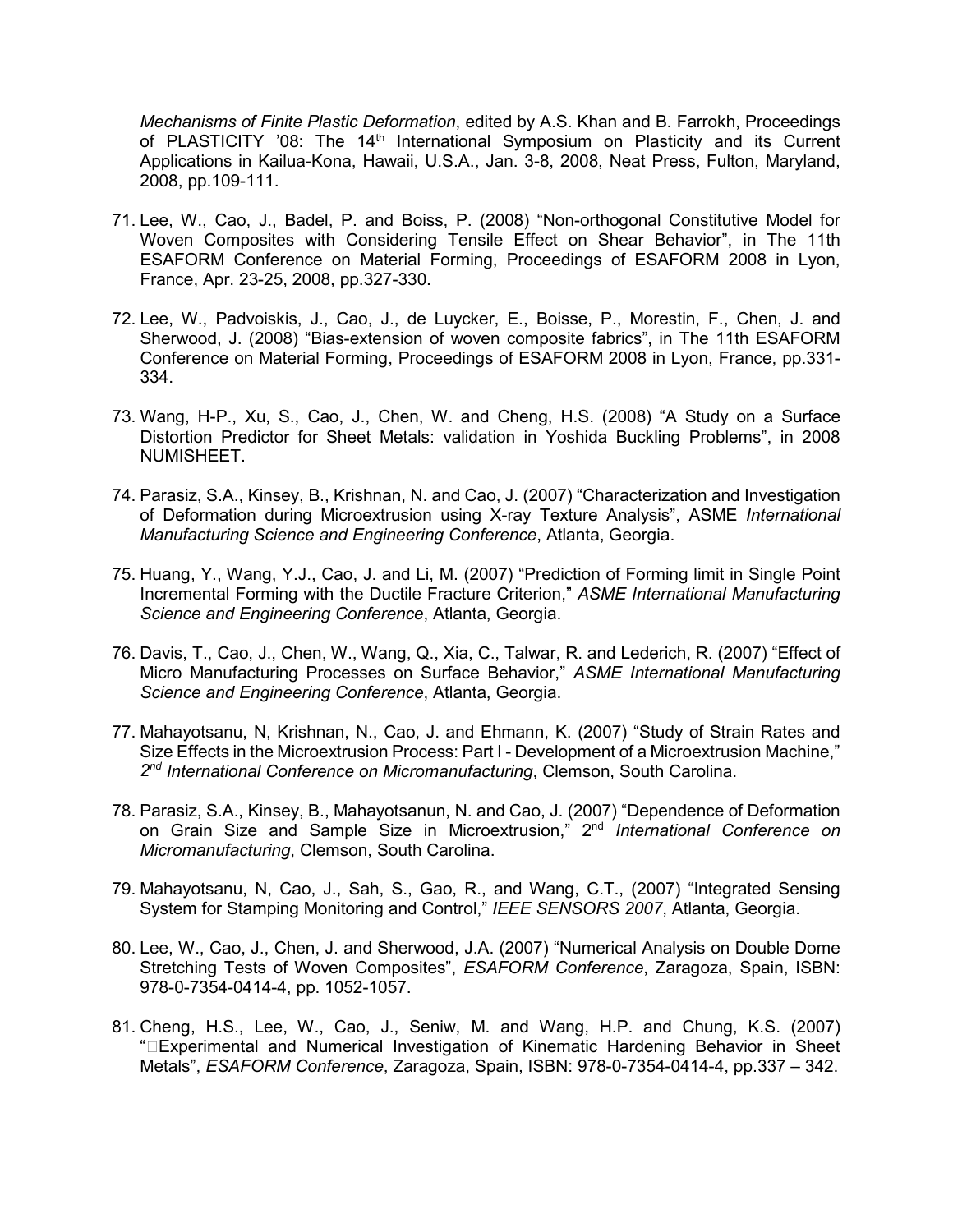- 82. Gamache, L., Sherwood, J.A., Chen, J. and Cao, J. (2007) "Characterization of the Fabric/Tool and Fabric/Fabric Friction during the Thermostamping Process", *ESAFORM Conference*, Zaragoza, Spain, ISBN: 978-0-7354-0414-4, pp. 1068-1073.
- 83. Cheng, H. S., Cao, J. and Wang, H.P. (2006) "Experimental and Numerical Analysis of the Buckling and Post-buckling Phenomena in the Yoshida Test", *ASME International Conference on Manufacturing Science and Engineering,* Ypsilanti, Michigan, 2006.
- 84. Cao, J., Krishnan, N, Mori, L. and Espinosa H.D. (2006) "Experimental Investigation of the Size Effects Observed in the Extrusion of Micropins", *1st International Conference on Micromanufacturing*, Urbana, Illinois, 2006.
- 85. Mahayotsanum, N., Cao, J. and Peshkin, M. (2006) "Characterization of a Draw-in Sensor Built on the Principal of Mutual Inductance", *International Symposium on Flexible Automation*, Osaka, Japan.
- 86. Liu, L, Chen, J., Zhu, B., Yu, T.X., Tao, X.M., and Cao, J. (2006) "The Yarn-to-Yarn Friction of Woven Fabric", *ESAFORM* 2006, Glasgow, U.K.
- 87. Buranathiti, T., Cao, J., Xia, Z.C. and Chen, W. (2005) "Probabilistic Design in a Sheet Metal Stamping Process under Failure Analysis", *NUMISHEET*, Detroit, MI.
- 88. Mahayotsanun, N., Cao, J. and Peshkin, M. (2005) "A Draw-In Sensor for Process Control and Optimization", *NUMISHEET*, Detroit, MI.
- 89. Krishnan, N., Cao, J., Kinsey, B., Parasiz, S.A. and Li, M. (2005) "Investigation of Deformation Characteristics of Micropins Fabricated Using Microextrusion", *IMECE* 2005, Orlando, FL.
- 90. Krishnan, N., Cao, J. and Dohda, K. (2005) "Microforming: Study of Friction Conditions and the Impact of Low Friction/High Strength Die Coatings on the Extrusion of Micropins", *IMECE* 2005, Orlando, FL.
- 91. Hang Shawn Cheng, Jian Cao, Numpon Mahayotsanun (2005) "Experimental Study on Woven Composites with Different Temperature Trajectories", *ESAFORM Conference*, April, 2005.
- 92. Krishnan, N., Cao, J., Ehmann, K. F. and Owusu-Ofori, S. (2004) "Microforming: Study of grain size and friction effects in the extrusion of micropins", *4th International Workshop on Microfactories*, Shanghai, China, October 15-17, 2004.
- 93. Krishnan, N. and Cao, J. (2004) "Experimental Investigation and Comparison of Variable Blank-holder Force Trajectories Using an ARMA Model", *JUSFA 2004,* July 19-21, Denver, Colorado.
- 94. Liu, W.K., Cao, J. Lu, H.S. and Krishnan, N. (2004) "A Multi-scale Simulation of Microforming Process Using RKEM", *NUMIFORM 2004*, June 13-17, Columbus, OH.
- 95. Sahai, A., Schramm, U., Buranathiti, T., Chen, W., Cao, J. and Xia, Z.C. (2004) "Sequential Optimization and Reliability Assessment Method for Metal Forming Processes", *NUMIFORM 2004*, June 13-17, Columbus, OH.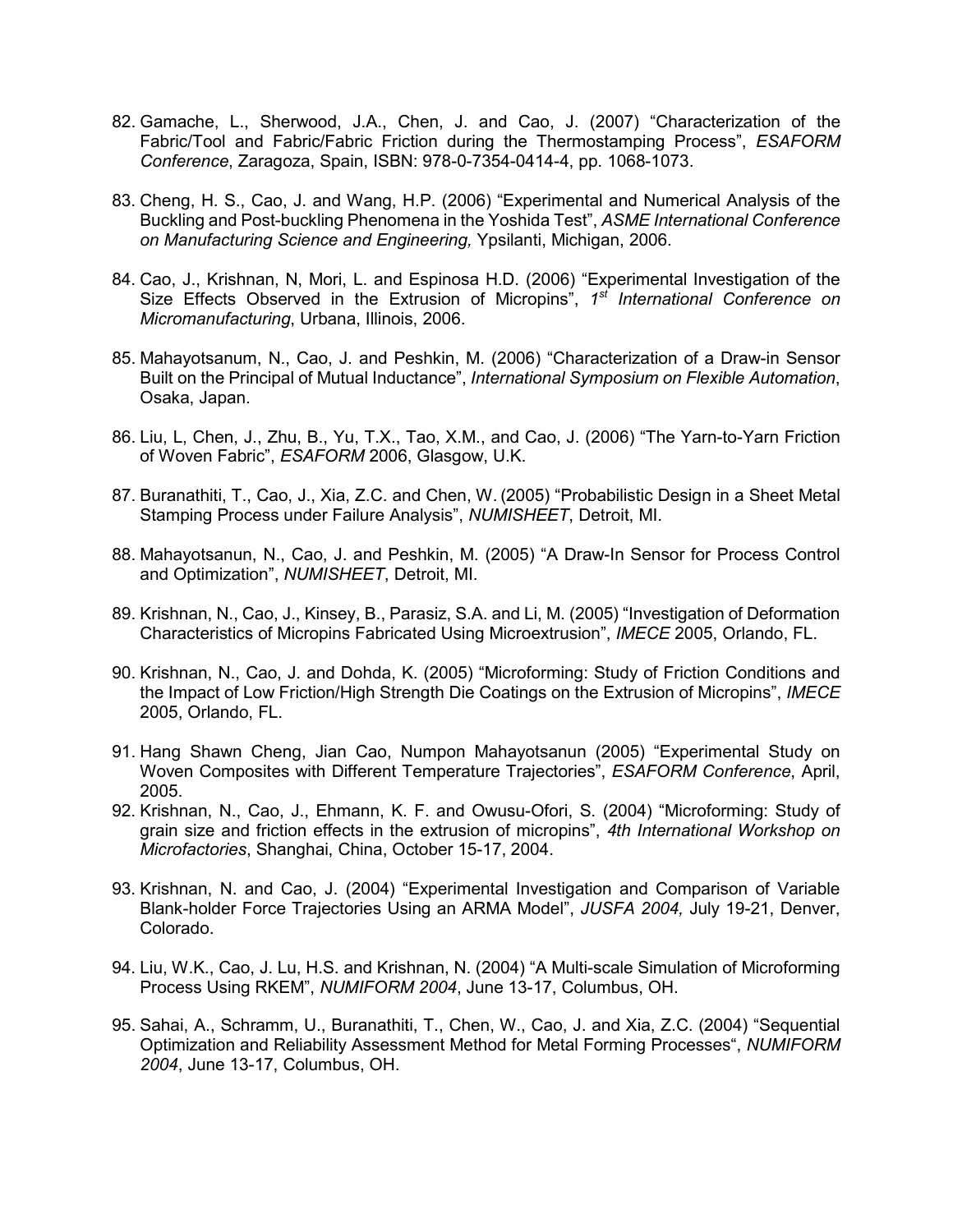- 96. Cao, J., Cheng, H.S. and Peng, X.Q. (2004) "Experimental Verification for a Non-orthogonal Constitutive Model for Woven Composites", *ESAFORM Conference*, April, 2004.
- 97. Cao, J. and Cheng, H.S. (2004) "An Accelerated Method for Springback Compensation", *ESAFORM Conference*, April, 2004.
- 98. J. Cao, H.S. Cheng, T.X. Yu, B. Zhu, X.M. Tao, S.V. Lomov, Tz. Stoilova, I.Verpoest, P. Boisse, J. Launay, G. Hivet, L. Liu, J. Chen, E.F. de Graaf and R. Akkerman (2004) "A Cooperative Benchmark Effort on Testing of Woven Composites"*, ESAFORM Conference,*  April*,* 2004, p.305.
- 99. Cao, Peng, X.Q., Cao, J., Chen, J. (2003) "Stamping Simulation of Woven Composites Using a Non-orthogonal Constitutive Model", *ESAFORM Conference on Material Forming*, Italy.
- 100. Cheng, H.S., Lu, H., Cao, J. and Liu, W.K. (2003) "Characterization of Wrinkling: Experiments and Simulations", *ESAFORM Conference on Material Forming*, Italy.

101. K rishnan, N., Cao, J., (2002) "Estimation of Optimal Blank Holder Force Trajectories in Segmented Binders Using an ARMA Model", Proceedings of the *JSME/ASME Conference on Materials and Processing*, Oct 15-18, 2002-Honululu, Hawaii.

102. P eng, X.Q., Xue, P., Cao, J., Lussier, D. and Chen, J. (2002) "Normalization in the Picture Frame Test of Woven Composites: Length or Area?", *ESAFORM Conference on Material Forming*, Krakow, Poland.

- 103. Baghdasaryan, L., Chen, W., Buranathiti, T. and Cao, J. (2002) "Model Validation via Uncertainty Propagation using Response Surface Models", *2002 ASME Design Engineering Technical Conferences*, Montreal, Canada.
- 104. Buranathiti, T. and Cao, J., Baghdasaryan, L., Chen, W., (2002) "An Approach for Model Validation in Simulating Sheet Metal Forming Processes", *International Conference on Frontiers of Design and Manufacturing*, Dalian, China
- 105. Krishnan, N and Cao, J. (2002) "Real-time Calculation of Optimal Blank-holder Force History in Sheet Metal Forming Using an ARMA Model", *2002 Japan US Symposium on Flexible Automation*, Hiroshima, Japan.
- 106. Li, S.P. and Cao, J (2001) "Enhancement of Coil Stiffness Using a Cardboard Core", *2001 International Mechanical Engineering Congress and Exposition*, New York, NY.
- 107. Peng, X.Q. and Cao, J. (2001) "Sensitivity Study on Material Characterization of Textile Composite", *the First M.I.T. Conference on Computational Fluid and Solid Mechanics*, Cambridge, Massachusetts, June 12 - 14, 2001.
- 108. Kinsey, B.L. and Cao, J. (2001) "Numerical Simulation and Experimental Implementation of Tailor Welded Blank Forming", Second Global Conference on Processing & Manufacturing of Sheet Metals, *2001 TMS Annual Meeting*, New Orleans, Louisiana, February 11-15,2001.
- 109. Peng, X.Q., Lussier, D., Cao, J. and Chen, J. (2001) "Material Behavior Characterization of Textile Composite Sheets: Experiments and Simulation", Second Global Conference on Processing & Manufacturing of Sheet Metals, *2001 TMS Annual Meeting*, New Orleans, Louisiana, February 11-15,2001.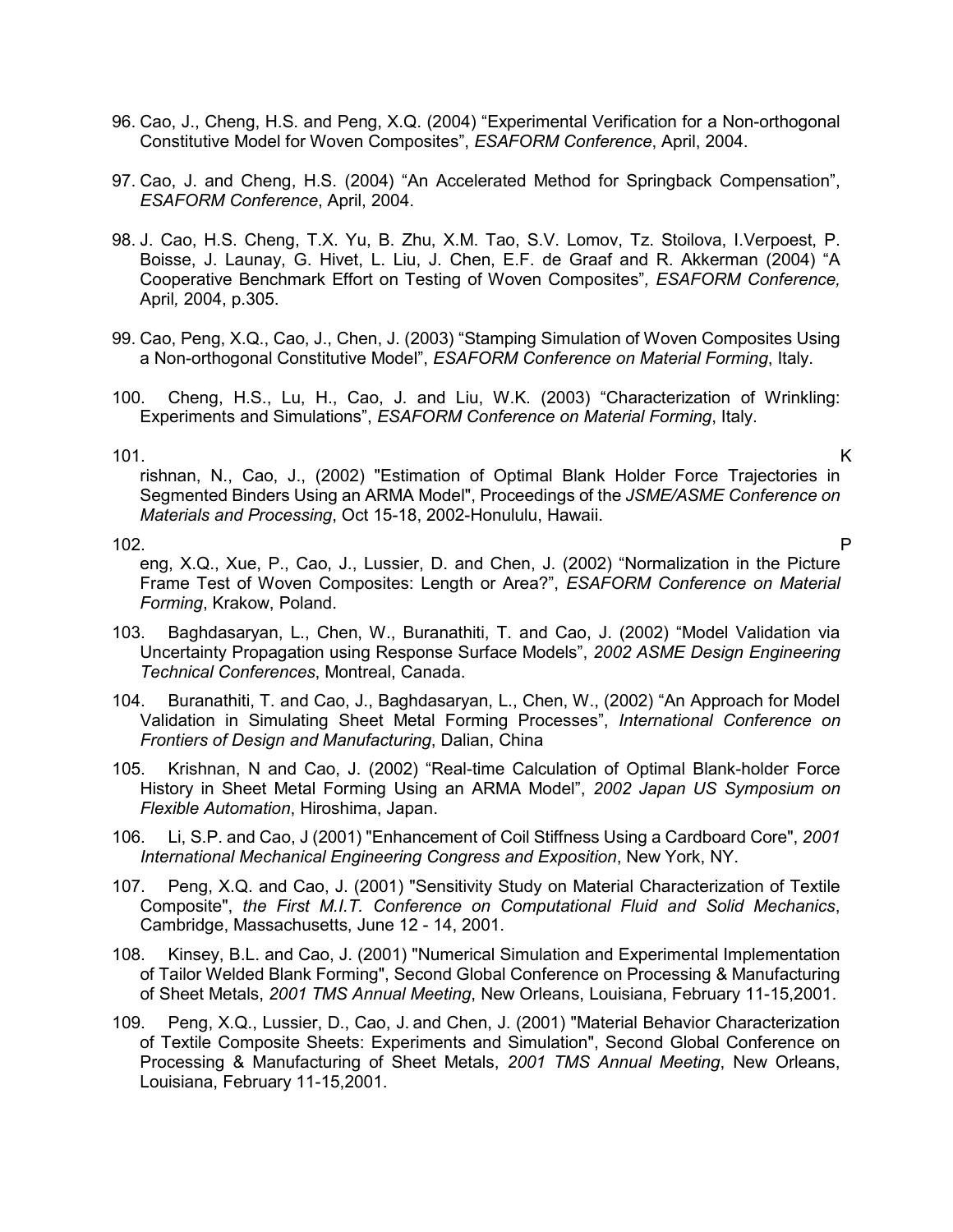- 110. Song, N., Qian, D., Cao, J., Liu, W., Viswanathan, V. and Li, S.F. (2000) "Effective Models for Prediction of Springback in Flanging", *Symposium on Advances in Metal Forming*, American Society of Mechanical Engineers, Orlando, Florida.
- 111. Peng, X.Q. and Cao, J. (2000) "Numerical Determination of Mechanical Elastic Constants of Textile Composites", *15th Annual Technical Conference of the American Society for Composites*, College Station, Texas, Sept. 25-27, 2000.
- 112. Lee, L.H., Cao, J., Xia, Z.C. and Tang, S.C. (2000) "Reduction of Forming Steps of an Axisymmetric Multi-step Drawing Problem via Numerical Modeling", *2000 Society of Automotive Engineers International Congress & Exposition*, Detroit, MI.
- 113. Cao, J., Kinsey, B.L., Song, N. and Yao, H. (2000) "Next Generation Stamping Dies Flexibility and Controllability', *International Conference of Flexible Automation & Intelligent Manufacturing*, College Park, Maryland.
- 114. Kinsey, B., Song, N., and Cao, J. (1999) "Analysis of Clamping Mechanism for Tailor Welded Blank Forming", *1999 International Body Engineering Conference*, paper No. 99IBECC\_26, Detroit, MI.
- 115. Cao, J., Liu, Zhihong, Liu, W.K. (1999) "Prediction of Springback in Straight Flanging", *Symposium on Advances in Sheet Metal Forming*, *1999 ASME IMECE Winter Conference*.
- 116. Cao, J., Karafillis, A. and Ostrowski, M. "Prediction of Flange Wrinkles in Deep Drawing", *Advanced Methods in Materials Processing Defects*, ed. Predeleanu and P.Gilormini, 1997.
- 117. Cao, J., Karafillis, A. and Boyce, M. "Prediction of Forming Limit Diagram using KB yield Criterion", *International Symposium on Plasticity and its Current Applications*, 1997.
- 118. Kinsey, B. and Cao, J. "An Experimental Study to Determine the Feasibility of Implementing Process Control to Reduce Part Variation in a Stamping Plant", 1997 *Society of Automotive Engineers International Congress & Exposition*, Detroit, MI.
- 119. Cao, J. and Boyce, M., "Design and Control of Forming Parameters Using Finite Element Analysis", *Symposium on Computational Material Modeling*, American Society of Mechanical Engineers, Chicago, IL. 1994, pp.265.
- 120. Sunseri, M., Karafillis, A., Cao, J. and Boyce, M., "Methods to Obtain the Net Shape in Aluminum Sheet Forming Using Active Binder Force Control", *Symposium on Mechanics of Materials Processing and Manufacturing*, 1994. ASME, Chicago, IL.
- 121. Cao, J., Bakkestuen, R., Jalkh, P., Boyce, M. and Hardt, D., "Improvement of Forming Height and Stability of Aluminum Parts Using Active Binder Control", *International Deep Drawing Conference*, 1994, Lisboa, Portugal.

### **NON-REFEREED CONFERENCE PUBLICATIONS**

- 122. Cao, J. Malhotra, R., Beltran, M.J, Reddy, N.V. (2011) "Incremental Forming at Multi-Scales", Proceedings of 2011 NSF Engineering Research and Innovation Conference, Atlanta, Georgia, Jan. 4-7, 2011.
- 123. Magargee, J., McHugh, M. Cao, J. and Brink, D.D. (2011) "Evaluating the Tensile and Compressive Behavior of Thin Metal Sheets Using a Transparent Micro-Wedge Device", Proceedings of 2011 NSF Engineering Research and Innovation Conference, Atlanta, Georgia, Jan. 4-7, 2011.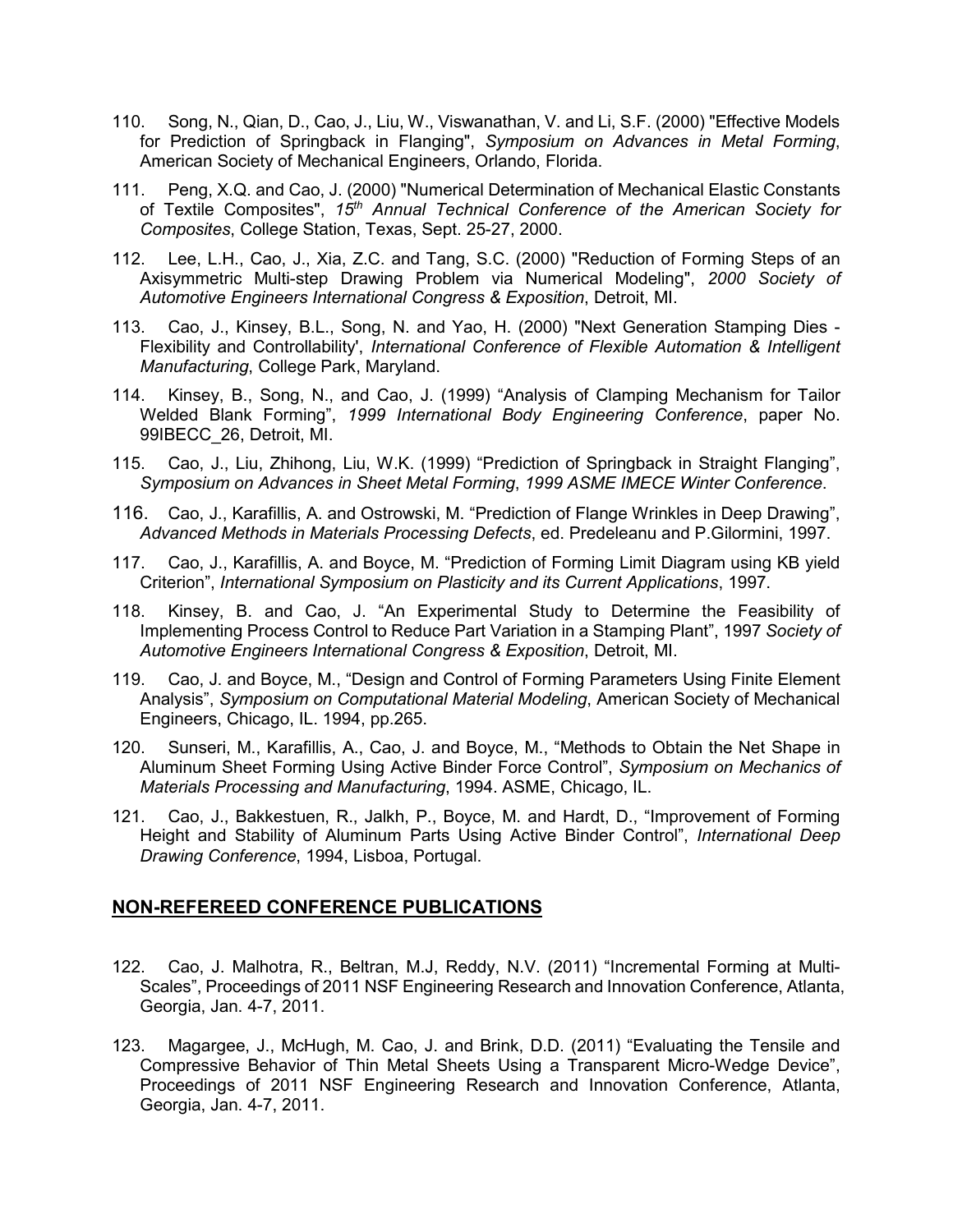- 124. Cao, J., Dohda, K., Zhou, R., Makino, T. and Futamura, M. (2010) "An Investigation on Bump Formation in Forming of Micro Dimples", Metal Forming 2010, Toyohashi, Japan, September 19-22, 2010, pp.1160-1164.
- 125. Cao, J and Malhotra, R. (2009) "Incremental Forming at Multi-Scales", Proceedings of 2009 NSF Engineering Research and Innovation Conference, Honolulu, Hawaii, June 22-25, 2009.
- 126. Cao, J., Peshkin, M., Mahayotsanun, N., Gao, R.X., Sah, S. and Wang, Chuan-tao (2009) "Tooling-Integrated Draw-In and Pressure Sensing for Stamping Process Monitoring", Proceedings of 2009 NSF Engineering Research and Innovation Conference, Honolulu, Hawaii, June 22-25, 2009.
- 127. Smith, S., Woody, B., Cao, J., Belytschko, T., Malhotra, R., Huang, Y., Ziegert, J., Gnäupel-Herold, T. and Foecke, T. (2009) "Deformation Machining – A New Hybrid Process", Proceedings of 2009 NSF Engineering Research and Innovation Conference, Honolulu, Hawaii, June 22-25, 2009.
- 128. Huang, Y., Beltran, M. and Cao, J. (2008) "Experimental and Numerical Investigation of Forming Limits in Single Point Incremental Forming of a V-Shape Groove", Proceedings of the 8th International Conference on Frontiers of Design and Manufacturing, September 23~26, 2008, Tianjin, China.
- 129. Cao, J., Lee, W., Huang, Y., Wang, H-P (2008) "Numerical and experimental Analysis of Subtle Surface Distortion in Sheet Metal Forming", in The 8th World Congress on Computational Mechanics/The 5th European Congress on Computational Methods in Applied Sciences and Engineering, edited by B.A. Schrefler and U. Perego, Proceedings of WCCM8 and ECCOMAS2008, in Venice, Italy, Jun. 30-Jul. 4, International Center for Numerical Methods in Engineering (CIMNE), Barcelona, Spain, 2008 pp. 228.
- 130. Cao, J., Lee, W. and Padvoiskis, J. (2008) "Characterization of Material Deformation Behavior of Woven Composites", in 2008 NSF Engineering Research and Innovation Conference in Knoxville, Tennessee, U.S.A., Jan. 7-10, 2008.
- 131. Cao, J., Peshkin, M. and Mahayotsanun, N., Gao, R.X., Sah, S. and Wang, C.T. (2008) "Integrated Sensing for Stamping Process Monitoring and Control", in 2008 NSF Engineering Research and Innovation Conference in Knoxville, Tennessee, U.S.A., Jan. 7-10, 2008.
- 132. Kinsey, B.L., Onyancha, R.M., Parasiz, S.A., Krishnan, N., Cao, J., Ehmann, K., Liu, W.K., Espinosa, H. and Li, M. (2008) "Microforming Processes – Fundamental Studies and Developments", in 2008 NSF Engineering Research and Innovation Conference in Knoxville, Tennessee, U.S.A., Jan. 7-10, 2008.
- 133. Lee, W. and Cao, J. (2007) "Characterization of Woven Composites Forming from Macro to Micro", International Conference on Intelligent Textiles 2007 in Seoul National University, Seoul, South Korea, Nov. 11-13, 2007.
- 134. Lee, W. and Cao, J. (2007) "Non-orthogonal constitutive law with considering the tensile effect on the shear modulus", 2007 NSF Grantee Conference on International Research and Education in Engineering in Purdue University, Indiana, U.S.A., Oct.30-Nov.1, 2007.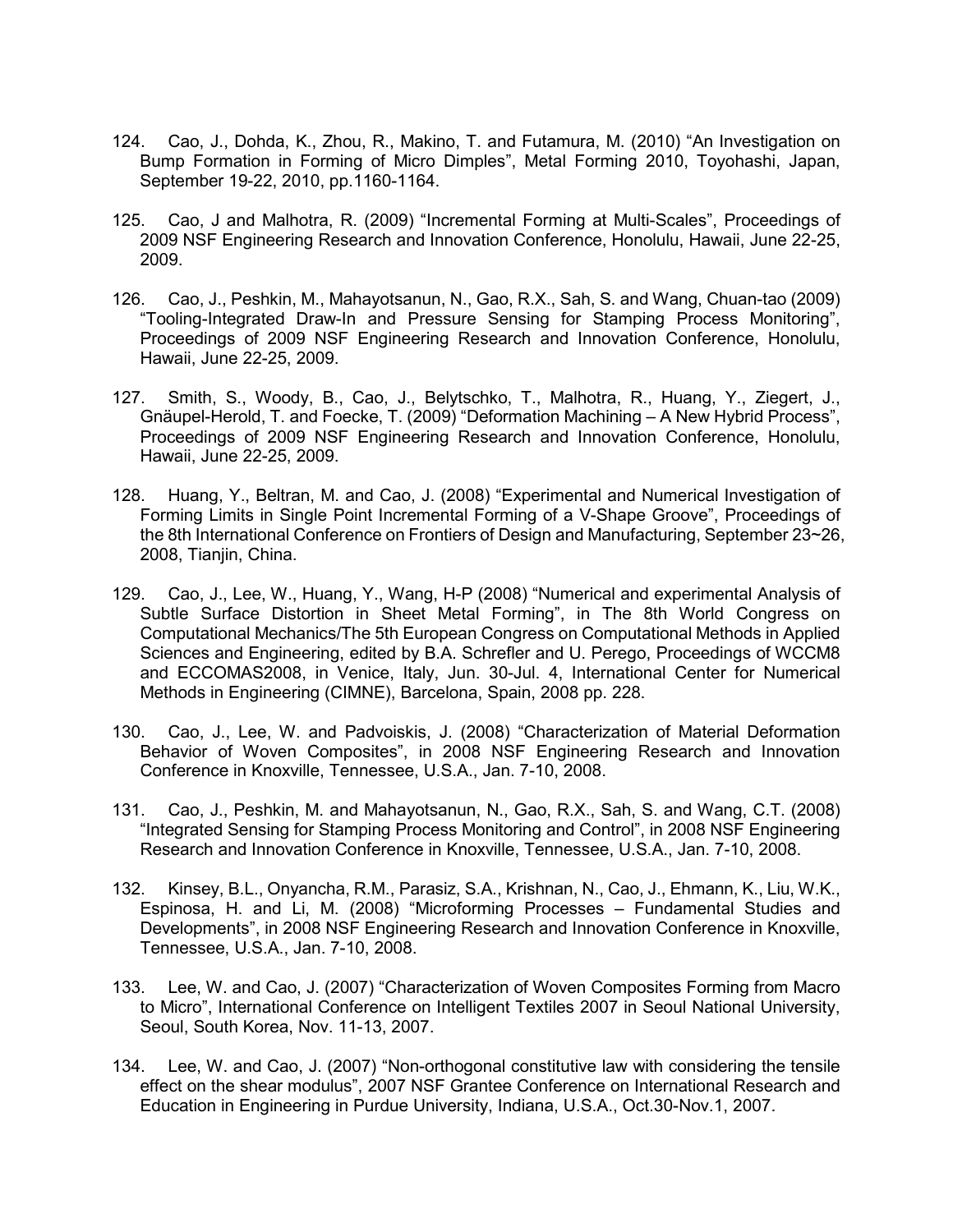- 135. Sherwood, J. A. and Cao, J. (2006) "Collaborative Research: Enhancing the Understanding of the Fundamental Mechanisms of Thermostamping Woven Composites to Develop a Comprehensive Design Tool", *National Science Foundation DMII Grantee Conference*, St. Louis, MO.
- 136. Cao, J. and Krishnan, N. (2006) "Experimental Study of Friction Behavior in Micropin Extrusion", *International Conference of Frontiers in Design and Manufacturing*, Guangzhou, China.
- 137. Cao, J. and Krishnan, N. (2005) "Recent Advances in Microforming: Science, Technology and Applications", *TMS*, Pittsburg, PA.
- 138. Buranathiti, T. and Cao, J. (2005) "Benchmark Simulation Results: Automotive Deck Lid Inner Panel (Benchmark 1)", *NumiSheet 2005*, Detroit, MI.
- 139. Buranathiti, T. and Cao, J. (2005) "Numisheet 2005 Benchmark Analysis on Forming of an Automotive Deck Lid Inner Panel (Benchmark 1)", *NumiSheet 2005*, Detroit, MI.
- 140. Buranathiti, T. and Cao, J. (2005) "Benchmark Simulation Results: Automotive Underbody Cross Member (Benchmark 2)", *NumiSheet 2005*, Detroit, MI.
- 141. Buranathiti, T. and Cao, J. (2005) "Numisheet 2005 Benchmark Analysis on Forming of an Automotive Underbody Cross Member (Benchmark 2)", *NumiSheet 2005,* Detroit, MI.
- 142. Buranathiti, T. and Cao, J. (2005) "Benchmark Simulation Results: Channel Draw/Cylindrical Cup 2-Stage Test (Benchmark 3)", *NumiSheet 2005*, Detroit, MI.
- 143. Liu, W.K., Cao, J. Cheng, H.S., Lu, H. (2004) "Founding of New Numerical Tool (RKEM) and Advancement of Experimental Setup", *2004 National Science Foundation DMII Grantee Conference*, January, Dallas, TX.
- 144. Jian Cao, Wing Kam Liu, Hang Shawn Cheng, Hongsheng Lu (2003) "A Multi-Scale Approach for Predicting Wrinkling and its Experimental Verification ", *2003 National Science Foundation DMII Grantee Conference*, Birmingham, Alabama.
- 145. Jian Cao, Julie Chen, Samuel Chow, Darin Lussier, Xiongqi Peng, Xue Pu (2003), "Characterization in Stamping of Woven Composites", *2003 National Science Foundation DMIII Grantee Conference*, Birmingham, Alabama.
- 146. Cao, J. (2002) "Springback Prediction in Straight Flanging", *2002 Plasticity Conference*, Aruba, Netherland.
- 147. Cao, J. and Wang, X. (2001) "Experimental Study on Sheet Wrinkling Behavior and its Analysis", *2001 National Science Foundation DMII Grantee Conference*, Florida.
- 148. Cao, J., Kinsey, B.L., and Song, N. (2001) "Experimental Implementation of the Novel Forming Process", *2001 National Science Foundation DMII Grantee Conference*, Florida.
- 149. Chen, J., Bulusu, A., Cao, J. and Peng, X. (2001) "Intelligent Material and Process Design for Stamping of Structural Composites: Modeling and Comparisons", *2001 National Science Foundation DMII Grantee Conference*, Gainesville, Florida.